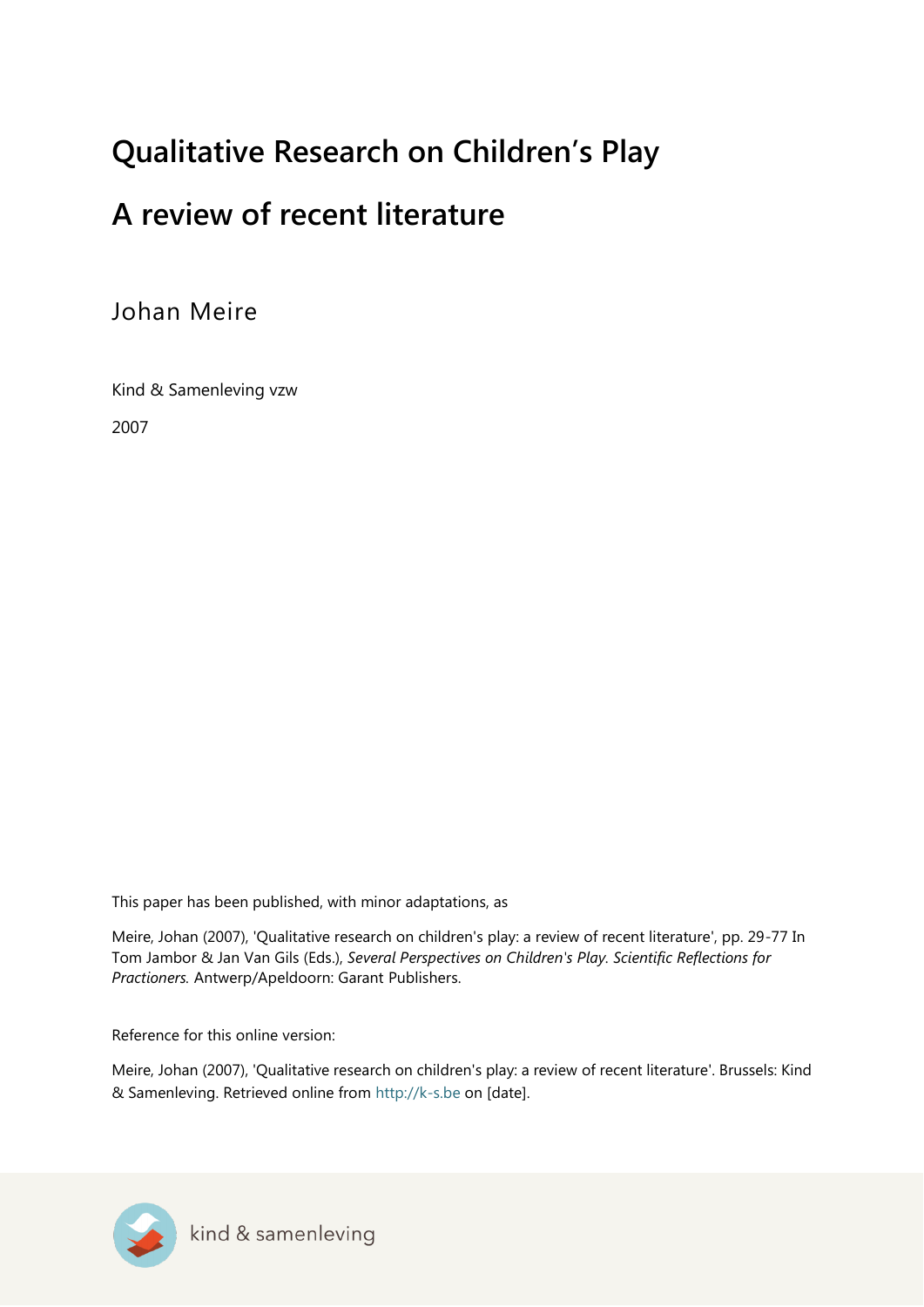## **PREFACE**

This article is a follow-up of an earlier overview of the research on children's play made by Schillemans & Van Gils (2001). On the one hand, it can be seen as an update, since it reviews play research published in the period 2001-2006. On the other hand its focus is narrowed down to the place play has in children's experience and giving sense to the world. The review by Schillemans & Van Gils showed that play was predominantly seen as an activity which helps children to become adult. Starting from the suggestion that playfulness can be seen as an essential characteristic of children, the need was felt to understand more on children's agency in play. While playing, children give sense to the world and to their place in this world.

Therefore this review mostly leaves aside research on the (positive or negative) effects or outcomes of play but goes more deeply into children's agency in play and thus into recent qualitative play research. It focuses on peer reviewed articles and some relevant conference papers written in English.

As an overview, this article reflects recent research trends and interests. The important place of gender will be noticed, for instance: it is an often researched theme that moreover has produced some of the best work on children's play and has much to say on more issues than gender alone.

This overview starts with looking at diverging *approaches to play*, including the instrumental approach that focuses on the benefits and negative outcomes of play. Research methods are briefly considered as well. A second chapter goes more deeply into the elusive *concept of play* itself. This concept is further refined and put in the context of children's social environments in chapter three, which goes on to elaborate on the *meaning of play* and its relation to the wider (adult) world. A fourth chapter relates play to *different categories of children*: how do children of different ages, genders and cultural backgrounds play differently, and how do children from different categories interrelate during play? In chapter five, the different *settings* children play in are reviewed, as well as how the wider social context influences where children play. A last chapter sums up some *lacunas* in recent qualitative play research.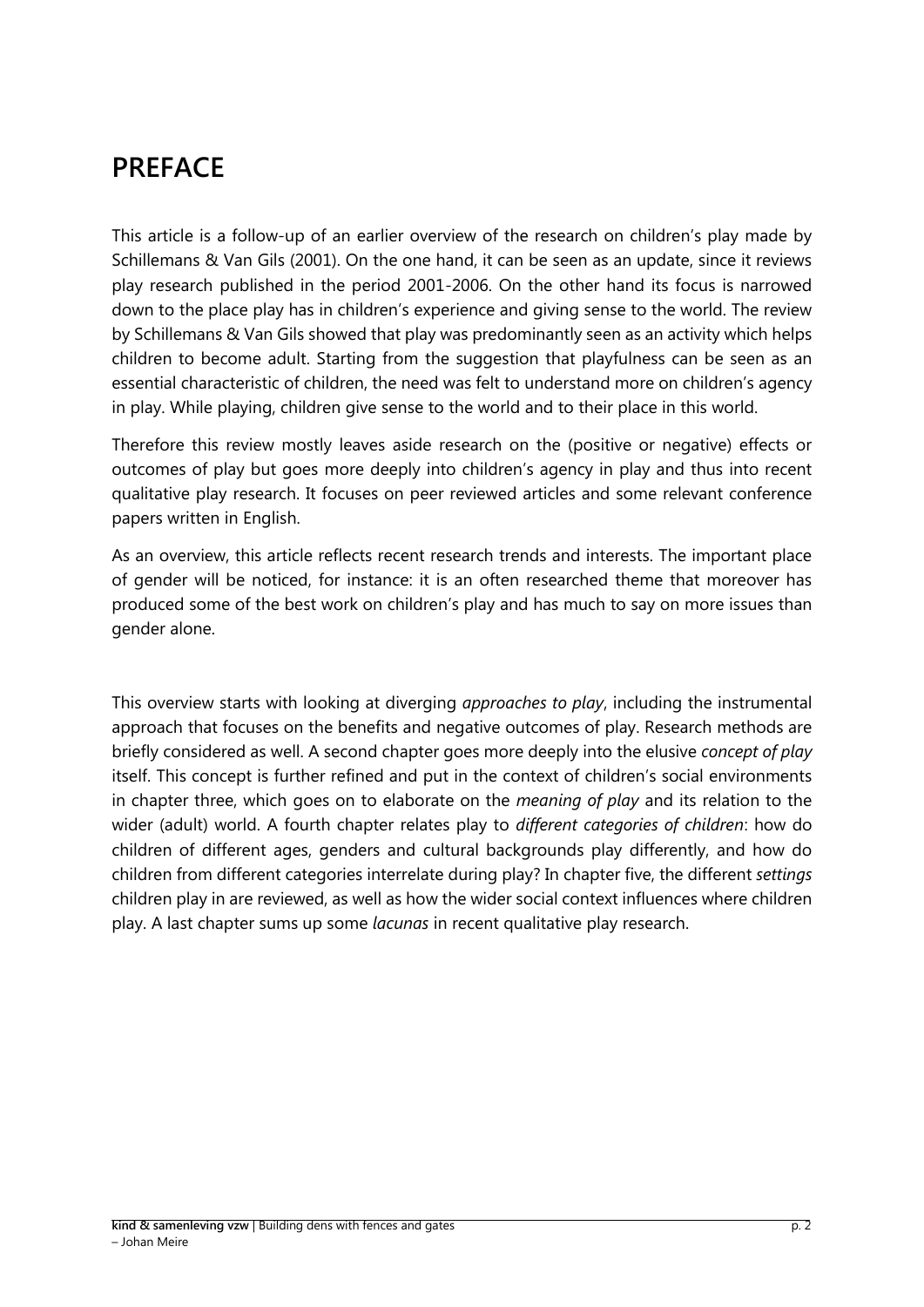# **CONTENTS**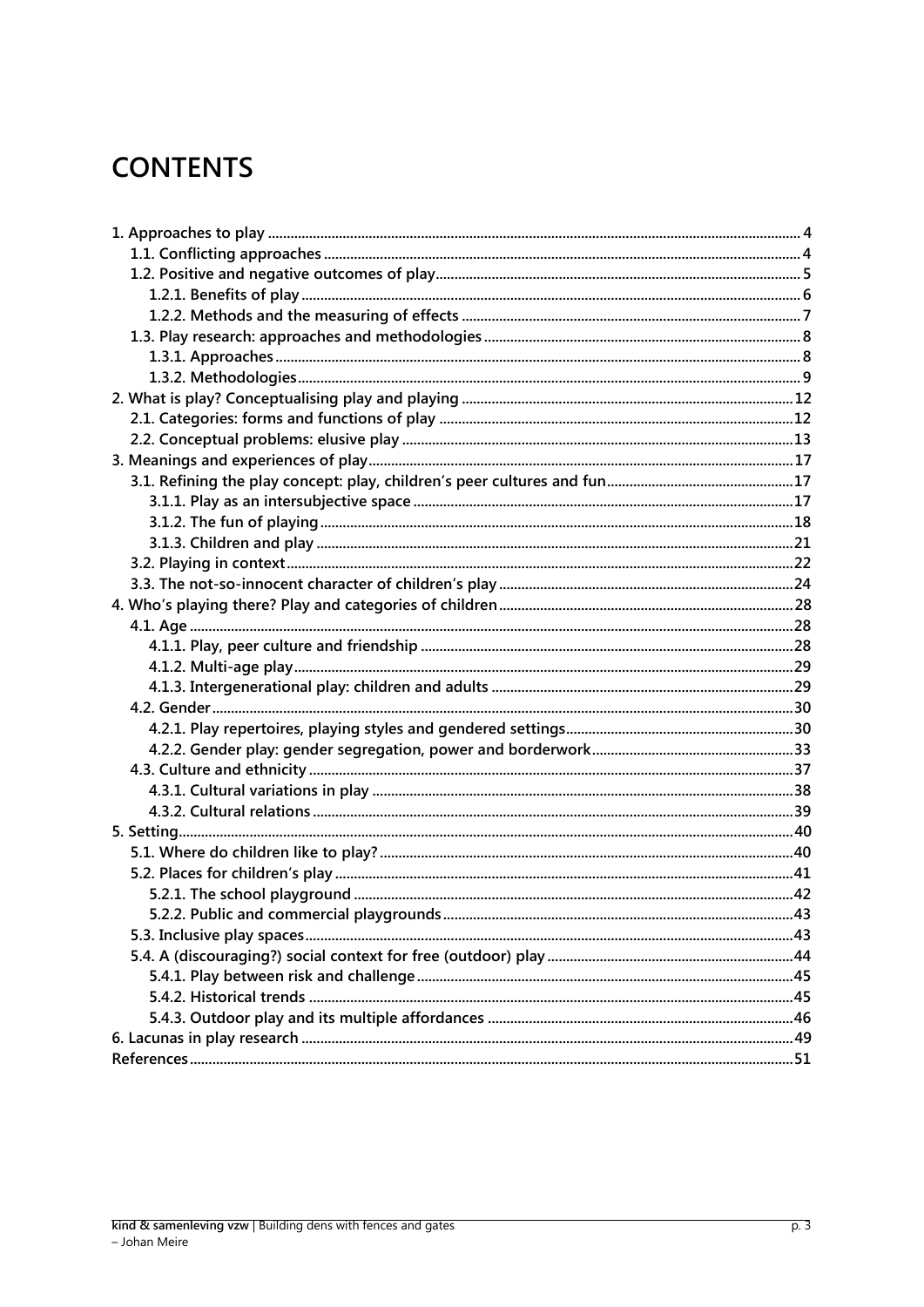# <span id="page-3-0"></span>**1. Approaches to play**

# <span id="page-3-1"></span>**1.1. CONFLICTING APPROACHES**

Is playing useful or inherently purposeless? Is it worth studying because play has important functions, for instance in children's development, or is it worth studying in and for itself? Do we study the effects of play – its benefits and possible harmful consequences – or do we focus on the meanings and experiences of play?

Explicit and (more often) implicit choices between such dichotomies pervade most play research. Underlying these choices are both different concepts of childhood and different concepts of play.

Ideas of childhood and children as a category have since long influenced concepts of play (Barnes & Kehily 2003: 5-6). A Romantic discourse on childhood stressed the freedom of play and the natural creativity of play and playfulness. A contrasting Puritan discourse linked playfulness to the animal origins of humankind; therefore children's play should be curtailed and/or channelled into creative forms of work or learning.

In the 20<sup>th</sup> century more individual approaches emerged; educationists and developmental psychologist stressed the importance of play for the individual child. As an all-pervading site of learning during childhood, play came to be seen as an essential preparation to adulthood. Hence, as Susan Isaacs famously wrote in 1929, "play is the child's work".

Indeed, understood as rational, orderly, and rule-governed, play is a civilizing activity and its value lies in its socializing force. This implies, however, that play must be guided in the right, future-oriented directions – into those that are productive and socializing. Critical of this view, Sutton-Smith calls this a 'rhetoric of play-as-progress' and remarks that "the progress rhetoric appears to serve adult needs rather than the needs of children" (Sutton-Smith 1997: 42). Moreover, whereas "the adult public transcript is to make children progress, the adult private transcript is to deny their sexual and aggressive impulses" (Sutton-Smith 1997: 123).

In any case, play is worth studying in this 'instrumental approach', especially because it is useful in socialisation and development. Therefore, the focus is not so much on play activities themselves or on their meanings, but on the effects of such and such play. What are the benefits of play, and which types of playing have negative outcomes? And what if children can't play?

Because of its attention to the positive and negative outcomes of play, the instrumental approach is useful for play advocacy, and often tries to counter the negative impacts of social trends (violence, obesity, commercialising, reduction of recess time…).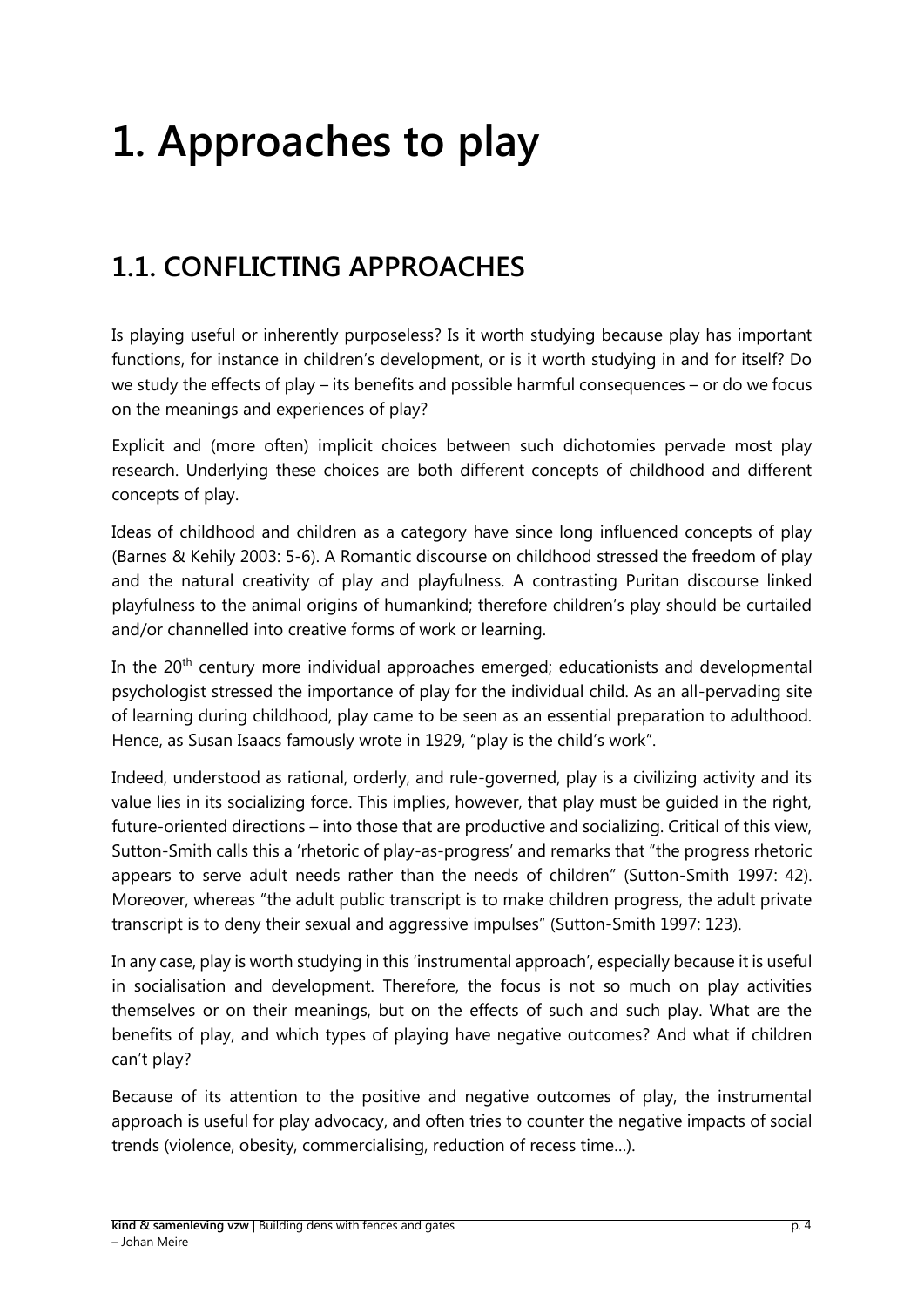Whereas the instrumental approach of play has been well established for quite some time, its more interpretive counterpart has only recently gained more weight. It builds on philosophical appraisals of play and its inherent creativity. If play if considered as inherently chaotic, its creativity and freedom from constraints are valued (Lindquist 2001: 15). Indeed, in this line of thought play is valued not for its 'usefulness' but for exactly the opposite: for its transcendence of instrumentality. Romanticist and critical Marxist writers meet in their appraisal of the creative functions of play. As Schiller famously wrote, "...er [der Mensch] ist nur da ganz Mensch, wo er spielt." Like art, play allows us to be more than instrumental or (in Marcuse's terms) onedimensional beings.

Recent empirical studies on what play is or means to playing children themselves hardly refer to these ideas but rather react against concepts of play as 'useful for the future'. They stress the importance of play in children's everyday 'here' and 'now' instead. And indeed, Johan Huizinga, he himself a keen advocate of a play concept as civilising and rule-governed, already noted that conceptualisations of play that focus on its (external) functions (effects, outcomes) fall short of accounting for the intensity in which playing often is experienced. They tells us nothing, says Huizinga, about play's irreducible quality of 'fun' (Huizinga 1951: 3).<sup>1</sup> Children themselves too, associate play with fun (Dockett 2002), which does not imply that play cannot be serious.

The contrast between concepts of play as 'autotelic' (its purpose lies in itself) and as 'useful' (it serves an external purpose, like development) is perhaps less outspoken or relevant in children's experience of play, at least when children are allowed to choose themselves what to play. The possibly 'useful' character of play is sometimes actually felt by children, as in gaining skills or experimenting while playing; but it is only felt *in* the fun and 'uselessness' of playing itself.

In any case, contrasting views on children and on play remain important in the current research on children's play.

## <span id="page-4-0"></span>**1.2. POSITIVE AND NEGATIVE OUTCOMES OF PLAY**

Apart from being fun, play offers a context for developing motor, cognition, emotional and social skills (Hämäläinen 2004). A large body of research studies the positive or negative outcomes or effects of playing. This research is not covered in this review. However, a short overview of the benefits of play merits attention in any review, since it is crucial to play advocates and dominates almost all policy discussions on play. In addition, it will be pointed

 $\overline{a}$ 

<sup>1</sup> Huizinga here uses the Dutch word of *aardigheid*, which at once means 'characteristic' and 'pleasurable in character'. Huizinga refers to the English word 'fun' as the best way to describe this quality of play.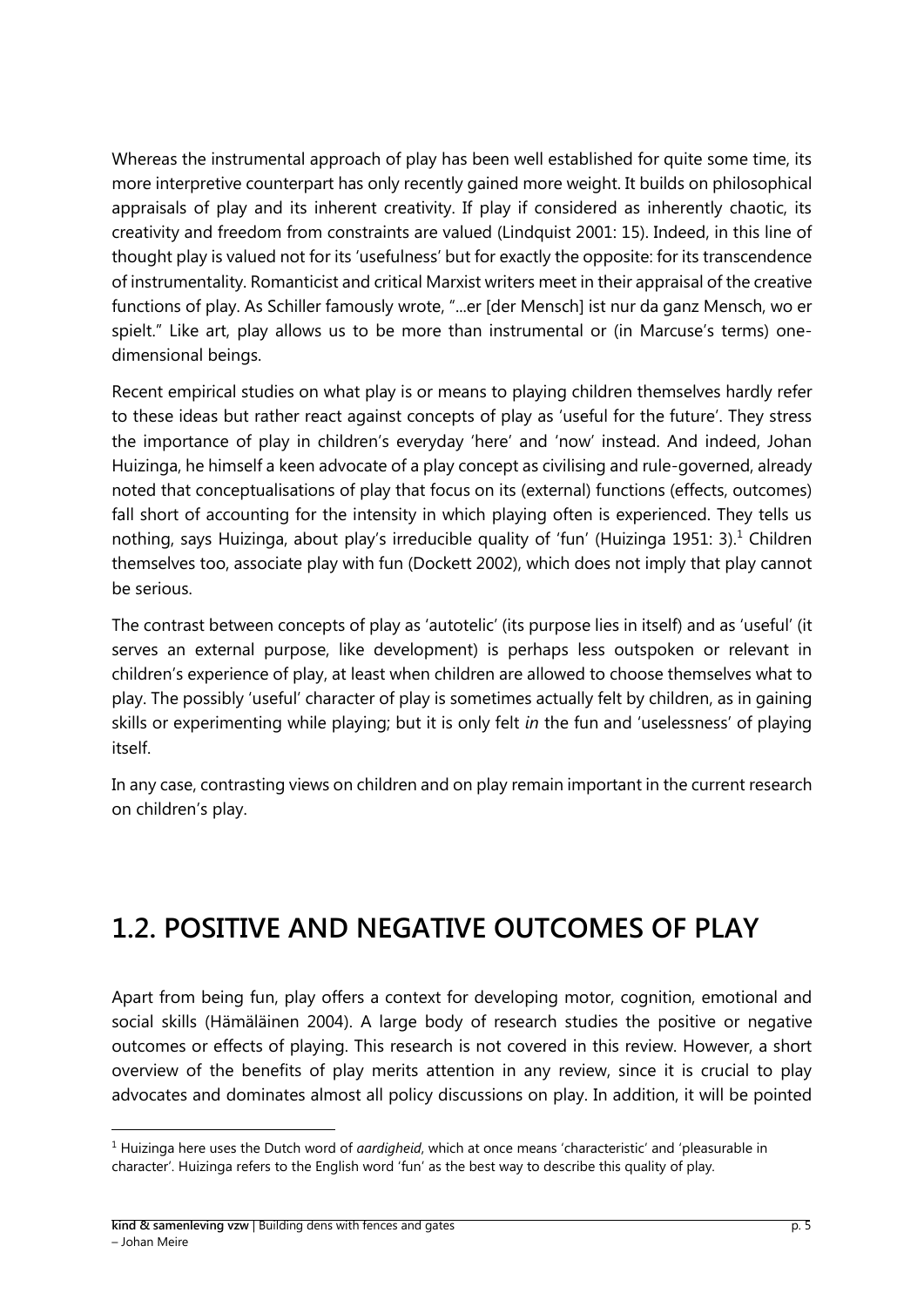out that the methodology in these studies is focused on measuring effects, which is quite distinct from qualitative approaches and methodologies.

Rather than studying play in itself, 'instrumental' play research focuses on what playing brings about: the benefits or negative outcomes of play and certain types of play activities and behaviours. These effects are predominantly studied among individual playing children, but they have many potential implications of a wider scope, since these outcomes are often related to social issues and trends (the potential harmful effects of videogames or gun play, gender issues, bullying, reduction of recess time…). Therefore research on the effects of play is useful in play policy.

Most of this research comes from developmental psychology; some from educational research and from clinical psychology and paediatrics.

Especially the benefits of play are often conceptualised as the importance of play for children's development. However, outcomes of play cannot be restricted to developmental issues only. If 'emotional development' through play means to "come to terms with difficult situations by going over them again and again or by taking different roles" in play (Children's Play Council 2006), this is also true for adults, in which case we would not use the concept of 'development'.

## <span id="page-5-0"></span>**1.2.1. Benefits of play**

Overall, the research focus has been on the positive effects of playing, which are widely acknowledged, although sometimes difficult to actually demonstrate. The value of play for the individual child and in socialisation and citizenship are well covered in a literature review by the New Policy Institute (2002), and the benefits of outdoor play are summed up in another important literature review by Lindstrand (2005). Below, only a short overview is given on how playing can be beneficial on several levels.

#### *Sensori-motor development and physical health*

Children learn how to use their bodies and to experience their senses through play. Physical play helps develop children's fine and gross motor skills, coordination, strength, agility. More generally and less connected to developmental issues, active playing, especially playing outdoors (Lindstrand 2005), serves as physical exercise and promotes children's health. In the context of growing concerns on children's obesity in Western societies, the physical fitness benefits of play have become important in promoting play and in orienting play policies.

#### *Emotional and psychological development*

Play helps children to understand and deal with their emotions. For instance, stressful situations are re-enacted in playful contexts, children take different roles in play to work through complex experiences…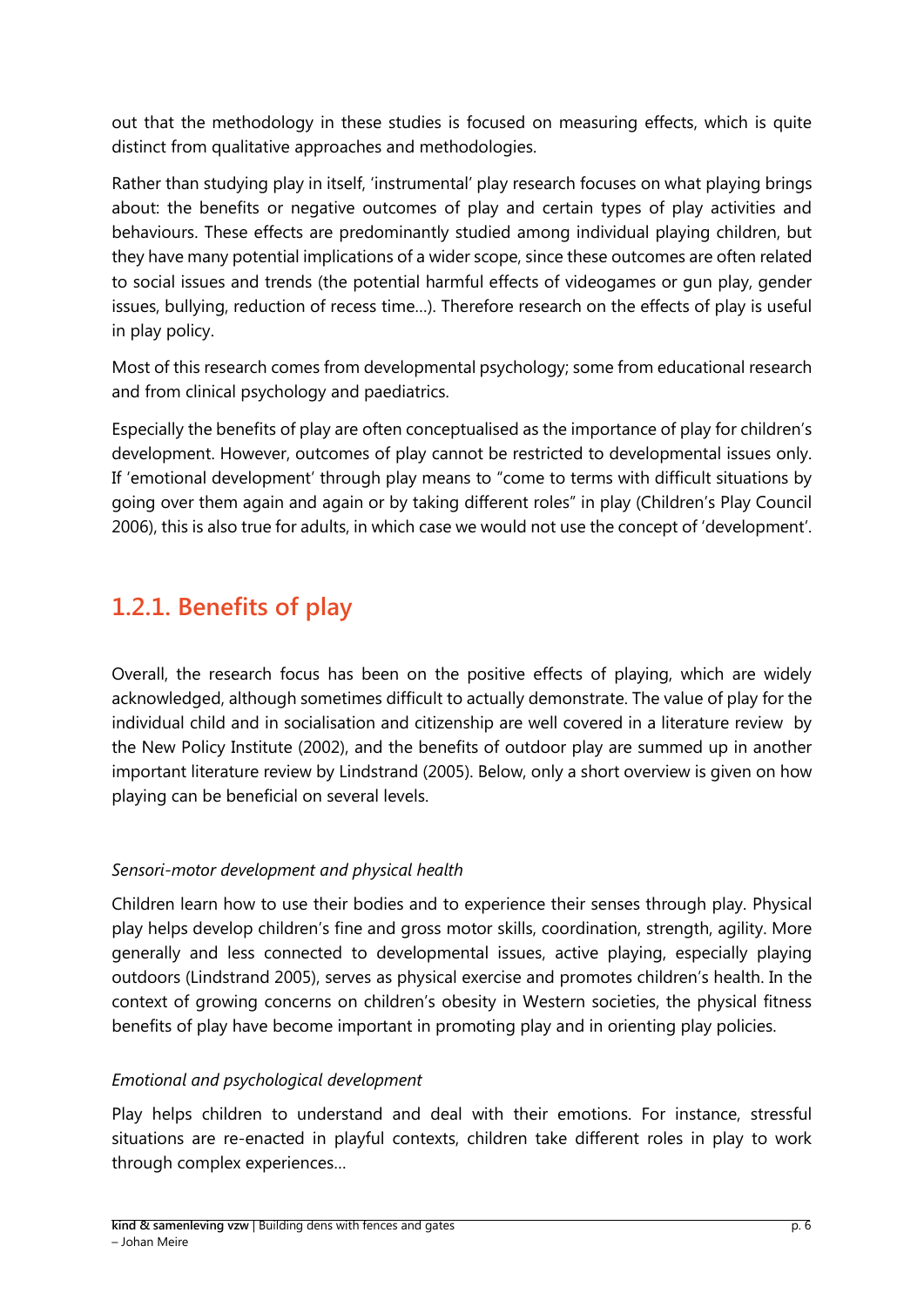#### *Development of sociality and the self*

In play, children interact with other children in their own terms. Play is one of children's central social arenas. For instance, recess time is a time of social interaction and co-operation; the games played then offer an important frame for this interaction, including interaction between unacquainted children. At the beginning of the school year games support new social contact: inviting someone to join a game means initiating a social relationship. Moreover, as Pellegrini and Blatchford (2002) note, "recess may be one of the few times during the school day when children can interact with peers on their own terms".

More specifically, different identities and social relationships can be tried out in role play, while especially games with rules give children a better understanding in 'right' and 'wrong' (by taking on the role of a 'generalized other').

#### *Cognitive development and learning*

During play, children informally learn. Playing often involves problem solving and trial and error, which are important ways to learn and to develop intellectually.

Play and science are related as both are a process of a growing understanding of the world. There is only a thin line between playing and experimenting, which offers possibilities for learning and teaching science through play (Stone 2004). Indeed, the link seems to be between playing and experimenting, rather than between playing and science as such. Both playing and experimenting explore possible worlds and try to control them.

Children learn much by observing and imitating others. This is enhanced greatly in mixed-age groups of children: children learn from older children, who help the younger children. Multiage groups are a natural learning environment which is positive to younger and to older children, both on cognitive and social levels (Stone & Lozon 2004).

Not only young children benefit from the positive cognitive effects of play (Ervik 2004). In a school context, playing and learning (or literacy) reinforce each other. Reading and listening while learning provide an input for playing.

### <span id="page-6-0"></span>**1.2.2. Methods and the measuring of effects**

In order to obtain valid results, research on the effects of play uses quantifiable methods to measure these effects. Bodily effects, for instance, can be measured by physical tests. Stratton & Leonard (2002) measured heart rates to compare the energy expenditure of 5 to 7 years old children playing during recess before and after a schoolground was painted with fluorescent markings. Painting these markings raised the energy expenditure, compared to children in school playgrounds where no such lines were painted. Similarly, Fjortoft (2004) used the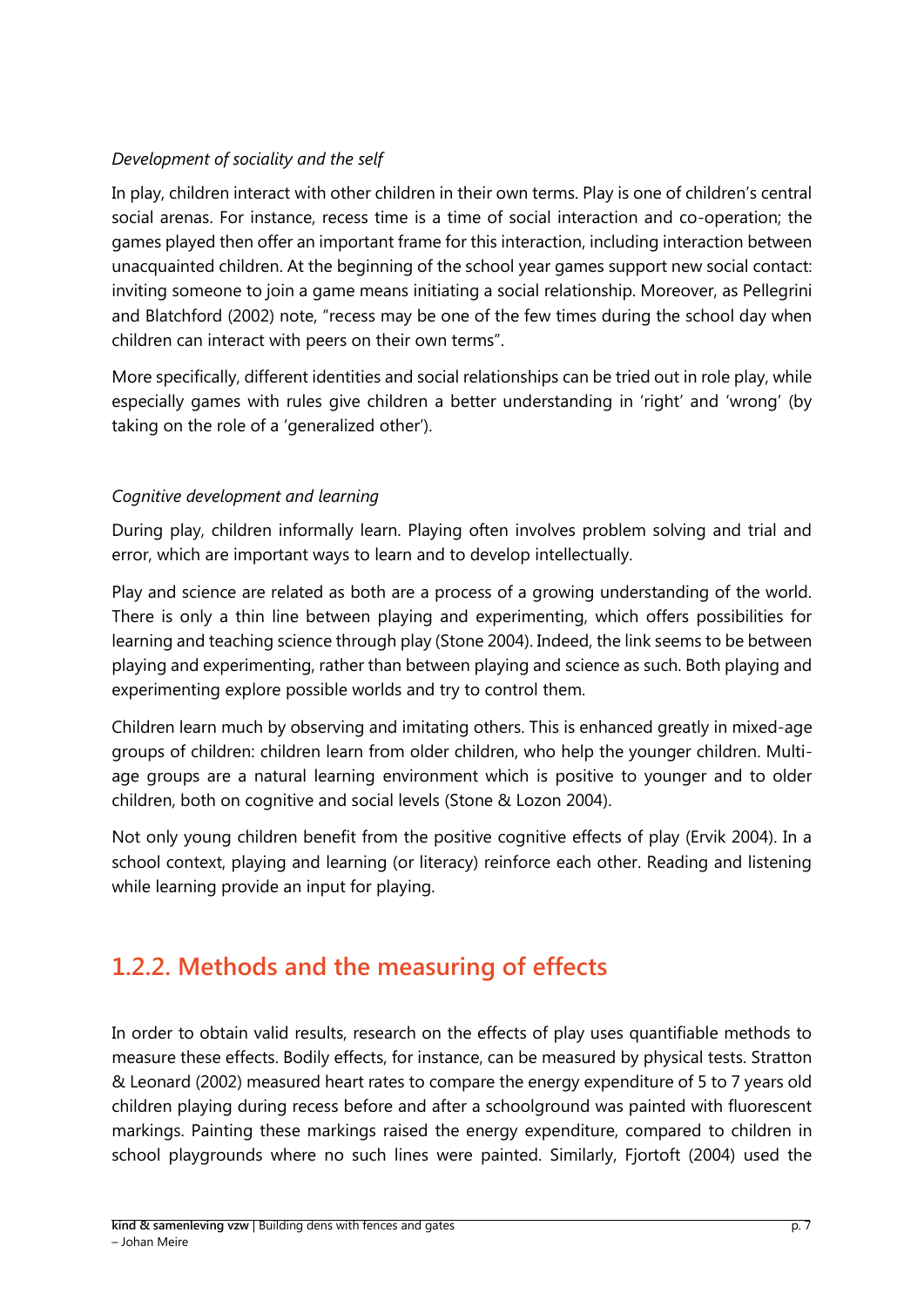European Test of Physical Fitness (EUROFIT), a motor fitness test, to compare children provided with a natural landscape to play in, with a control group playing in a more traditional playground. This study also made use of GPS to map play habitats. The children who played in the natural environment – in this case a small wood – had a significantly better motor fitness than their peers who played in the traditional playground. Playing in the natural environment especially enhanced skills of balance and co-ordination.

However, other possible effects of play are often difficult to measure, especially when they concern effects on social behaviour and well-being. For instance, social skills in playground games predict wider social competences, including children's adjustment to school (Pellegrini and Blatchford 2002), but it is unclear whether this is a causal relationship or not.

Studying the effects of playing overwhelmingly means: studying the effects of playing on the individual child, usually the younger child. However, effects on a more collective level are studied as well. For instance, Blatchford et al. (2003) showed that playing can have a positive influence on interethnic interaction. This is especially true for games which are initiated and organised by the children themselves (as is often the case with football).

The theme of group level effects of playing is brought up as well in the (qualitative) research on play as it is experienced by children. Gender is an important research subject in this context. How do play, certain types of play, certain settings of play… relate to gender segregation? Boys' and girls' different styles of playing seem to be related to different strategies and tactics of inclusion and exclusion (Ackerley 2003). Again, effects are often difficult to demonstrate here. It is unclear whether, for instance, growing gender segregation in play is the effect of different playing styles, or rather the cause of it.

# <span id="page-7-0"></span>**1.3. PLAY RESEARCH: APPROACHES AND METHODOLOGIES**

### <span id="page-7-1"></span>**1.3.1. Approaches**

In reviewing research on children's play in the field of folklore, Ackerley (2003: 11) notes a "trend away from the consideration of *what* children play, to the investigation of *why* and *how*  these folklore traditions are kept alive". The comprehensive collections of children's games "have given way to greater consideration of the conditions under which such play occurs".

This is not only true for studies of 'child lore', but for research of children's play in general, and certainly when they have a qualitative approach. Recent research has started to give us a more detailed and more nuanced view of 'how' children play – the research on play and gender is a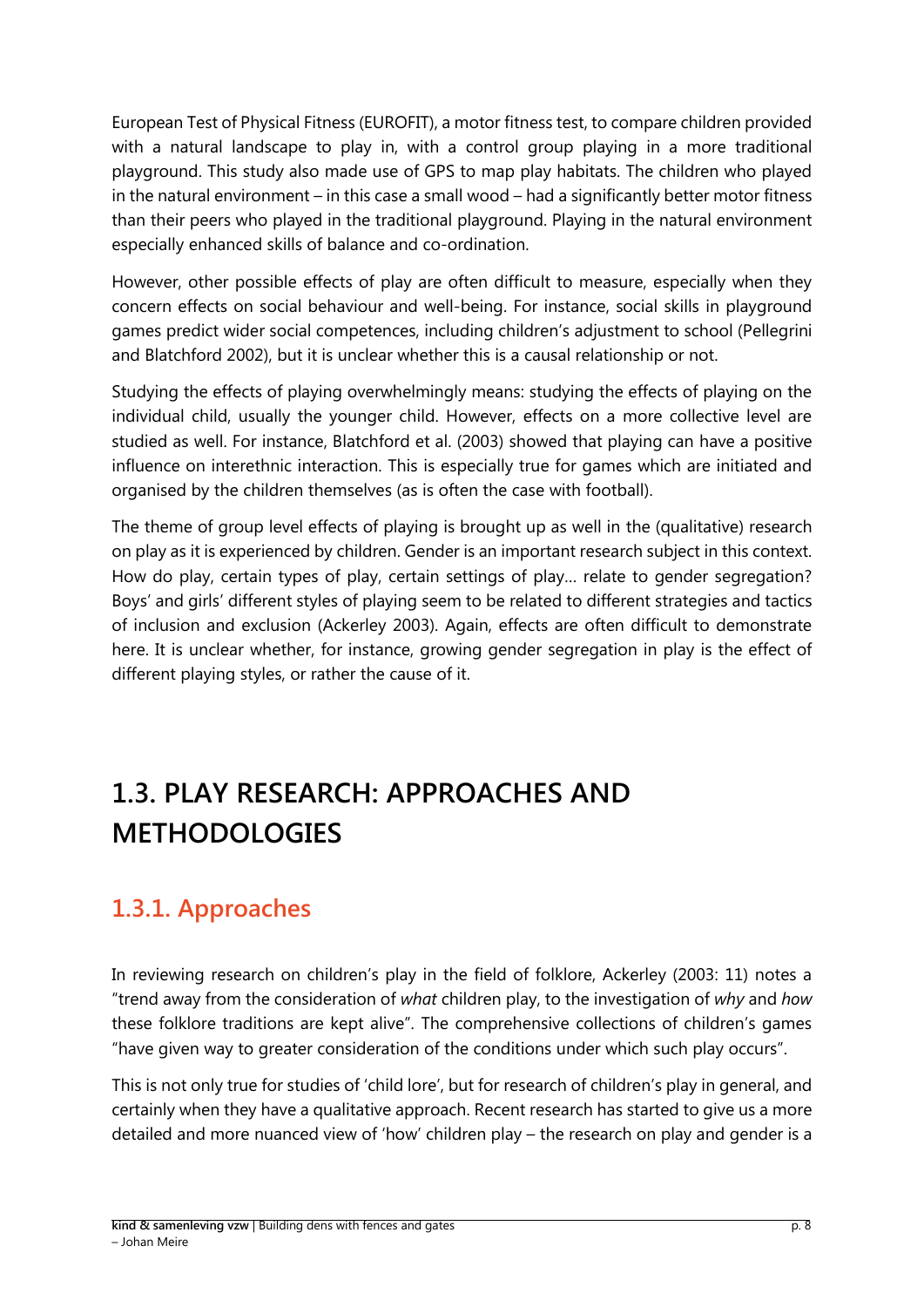good illustration of this –, while research on children's own experiences and sense-giving complement the longer established instrumental perspective on 'why' children (should) play.

Parallel with this, more and more qualitative research takes up a more social perspective: groups of children, instead of individual children, are analysed, and studies try to understand group dynamics, such as the emergence of children's peer cultures in play. The research by ethnographers like Corsaro, Evaldsson and Goodwin reviewed below is a good example of this more social approach. At the same time, most play research observes or interviews individual children and their play activities, rather than their relations.

Most empirical studies on play are short-term and therefore do not allow for studying processes and for making comparisons over time. There are some notable exceptions though.

Pellegrini et al. (2004) compared the frequency and types of games played by children during the course of a school year, and thus were able to show that especially among boys the games' complexity increased. For instance chase games gradually gave way to the more complex ball games.

Some ethnographic studies are conducted during more or less long consecutive periods and therefore are able to capture group processes which affect what and how children play. For instance, some studies illustrate how having or gaining game skills, profoundly affects gendered behaviours and interactions (Goodwin 2001; Evaldsson 2003). More in general, long term ethnographic research is able to show how a peer culture emerges through play (Evaldsson & Corsaro 1998; Aydt & Corsaro 2003; Evaldsson 2003).

## <span id="page-8-0"></span>**1.3.2. Methodologies**

#### *Visual techniques*

There is a notable trend or even "an interdisciplinary turn towards the use of visual techniques in children's cultures and material contexts for learning and play" (Burke 2005: 28).

Especially photography has recently been widely adopted in research on children's play. With disposable or digital cameras, children document their play spaces, for instance by making a photo diary (Burke 2005). Afterwards the resulting photographs are discussed with the researcher. Children's photographs and the stories that are elicited by them prove to be a very fruitful qualitative research method. "This approach reveals the meaning, feelings and personal histories interwoven into children's places" (Burke 2005: 30).

Used in this way, photography serves a double goal, both as visual output and as a research tool.

As visual output, the photographs made by the children serve as research data in their own right. They can literally visualise children's perspectives and thus to give a glimpse of children's life-worlds and play spaces. For instance, they often show micro-elements in the (play)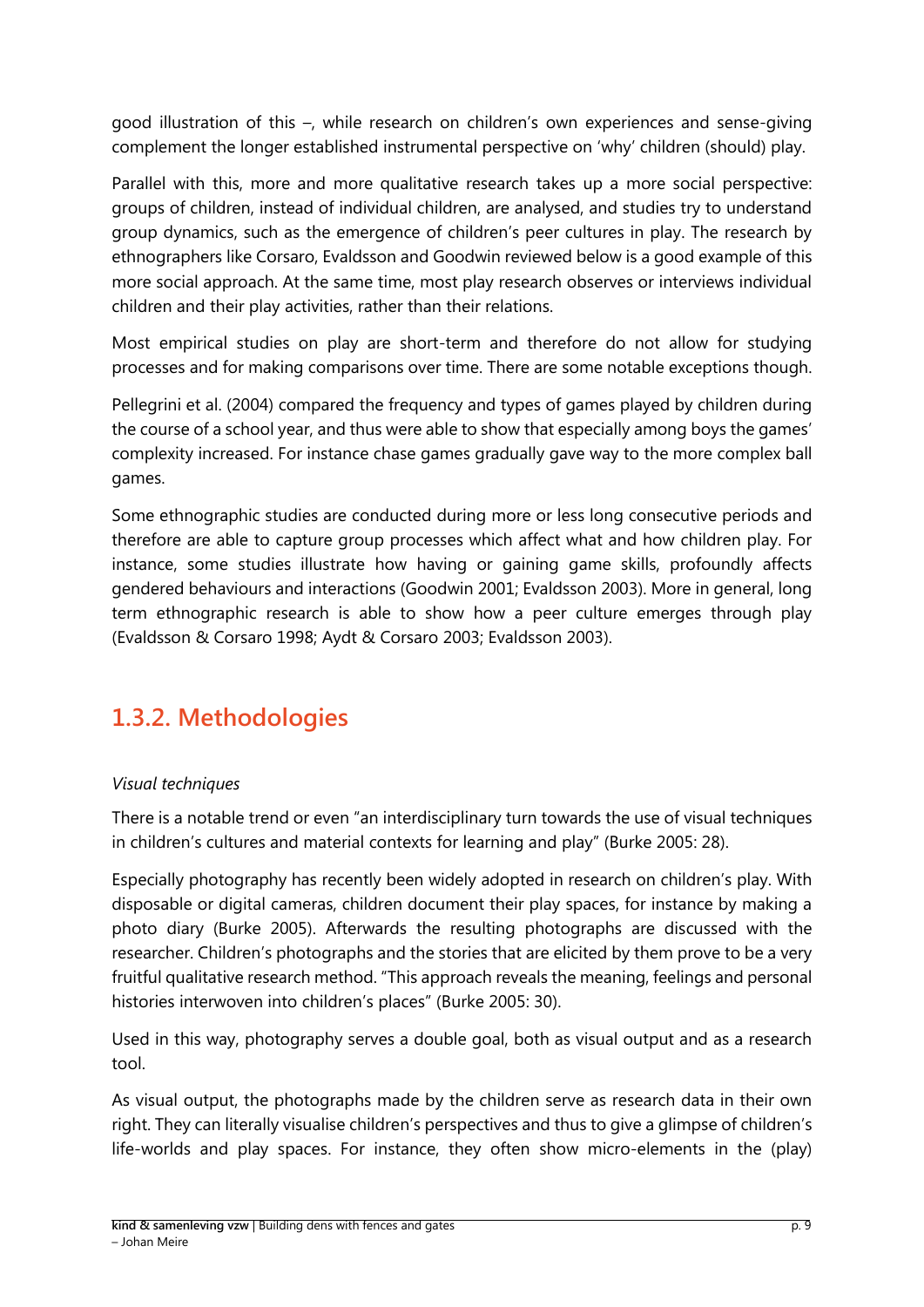environment that might seem unimportant to – or are literally overlooked by – adults. This can be evident from the photographs themselves, as in a photograph merely featuring the texture of grass. Usually more detailed data will emerge more from the children's stories elicited by the photographs (see Burke 2005).

As a research tool, photography facilitates research with young and even very young children, from 3 years onward (Clark 2004; Kernan 2005). Moreover, alongside with other active methods, it is one way of engaging children in research (and planning) processes and thus to move from research *on* children to research *with* children (Clark 2004, 2005; Rasmussen; 2004; Burke 2005; Kernan 2005).

Another visual method is the use of drawings: children draw the environment they would like to play in and these drawings are discussed with them (Hyvönen & Juujärvi 2005). Rather than documenting *actual* play spaces, as in children's photographs, children's drawings can be used in order to study the affordances in play spaces that are important from children's point of view.

#### *Observational methods*

Observation – systematic or more informal, participatory or not – probably remains the most important methodology in research on children's play. If play is an activity, it can be observed.

An overwhelming majority of studies of children's play focuses on play in specific, delineated settings, such as public playgrounds, school playgrounds, child care centres, and commercial play spaces. These demarcated areas are very suitable for observational methods.

Depending on the research aims, observations can be systematic or not. In systematic observations, individual children (or their adult supervisors; see Thomson 2005) are followed for a short or a longer period, widely ranging from 10 (Riley & Jones 2005) or 20 seconds (Blatchford et al. 2003), to five minutes (Farver & Lee-Shin 2000) or even whole breaktime sessions (Thomson 2005). Researchers then systematically note down utterances and other fieldnotes, and more often tick pre-selected types of play, behaviour, interactions…

For mapping out play behaviours, "systematic observations are likely to provide the most reliable and detailed data, that will allow group and time comparisons" (Blatchford et al. 2003: 487).

Opposed to systematic observations are ethnographical methods of observation, used for studying the meaning and experience of playing. "By studying both the content and the context of children's interaction rather than merely counting the number of mixed- or samesex groups in a classroom or some other such technique, it is possible to get a better feel for the complex and nuanced relationships children have in peer interactions and their own peer cultures" (Aydt & Corsaro 2003: 1312).

Ethnographic field observations are often combined with conversation analysis (e.g. Goodwin 2001; Evaldsson 2003) in order to capture the details of interactions during play. Video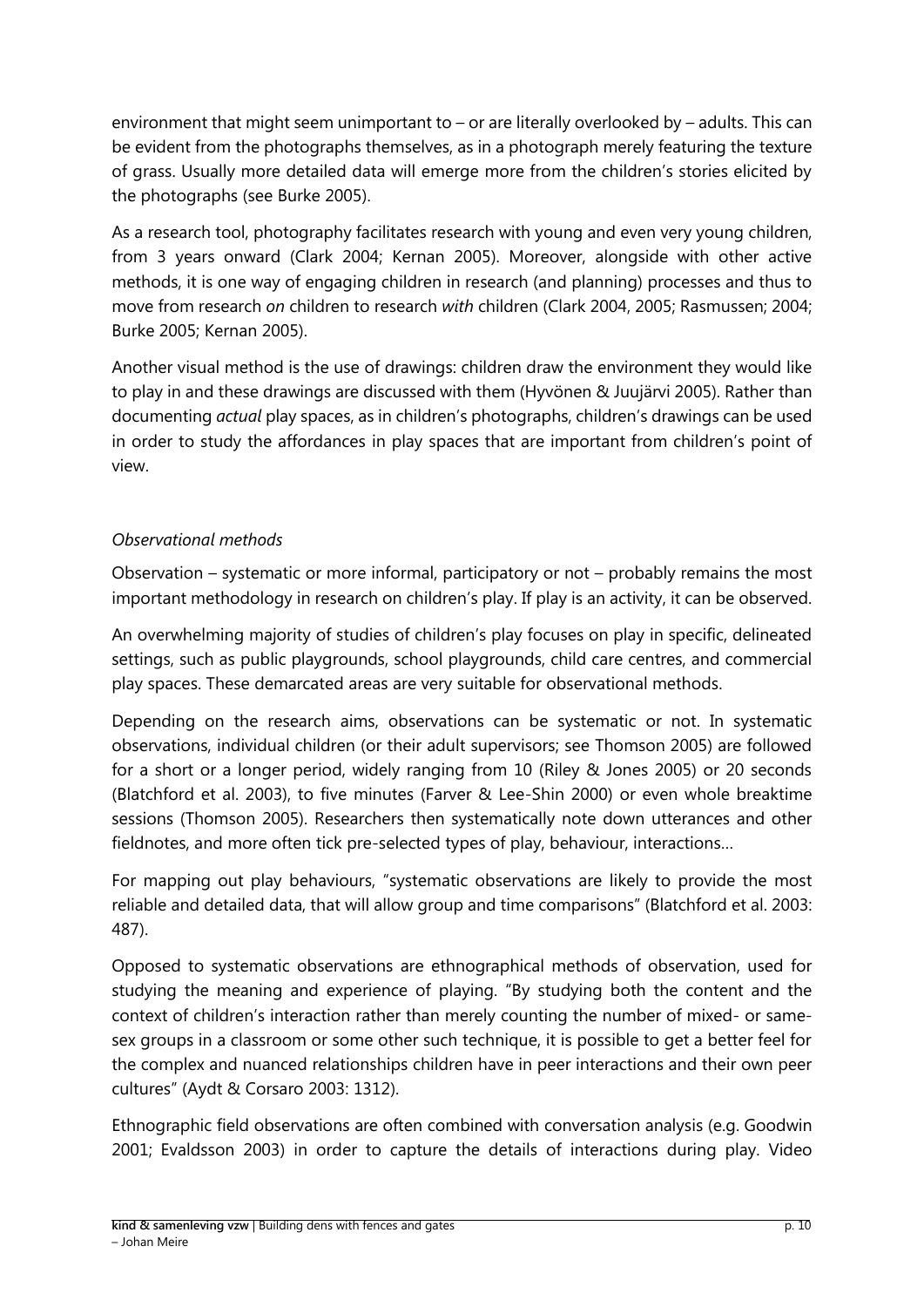recordings are very helpful in this (Evaldsson 2003; Goodwin 2001, 2002a, 2002b). In his fieldnotes, Harker (2005) tries to convey the embodied, affective and intersubjective nature of play that his 'performance ethnography' aims to capture (rather than just concentrating on the visual or the verbal).

While making observations, the researcher can take on different roles, ranging between playing along and taking the role of an insider, and being hidden or otherwise uninvolved in the play setting (Darwisch et al. 2001)

In much qualitative research, the researcher is more or less involved, as a semi-participant observer (e.g. Kernan 2005; Moore 2002). The researcher then holds a special status as a nonauthoritative and non-judgmental type of adult and essentially waits for the children to react to him/her rather than actively initiating (and directing) interactions. Corsaro calls this a "reactive" method or strategy (Corsaro 2005: 52; Evaldsson 2003). Children often rapidly grow accustomed to the presence of such an unobtrusive adult (Kernan 2005). As Thomson notes, "they began to take my residence in the playground for granted to such an extent that I was often used as a marker to run or hide behind. This lack of respect convinced me that I was having a minimal impact on their behaviour" (Thomson 2005: 68). This strategy works best with younger children and will, of course, not always offer access to conversations and forms of play which are confidential or secret in nature (Moore 2002).

Thomson (2005: 67-68) points out that observing children poses ethical problems, since even in overt observations of children one can hardly speak of 'informed consent'.

Participatory (and other) observation cannot only be used in children's everyday play spaces. Field trips can be made as well – a method more likely to be used within the area of children's geographies. Tapsell et al. (2001) visited London riversides with children, who were allowed to play there. The visits had a positive effect on children's perceptions of rivers as play areas. In a more participatory vein, Vanderstede (2005) used visits to public parks to assess, along with children, the play qualities of the parks.

#### *Interviews and historical sources*

Individual interviews or focus groups are not often used in play research; they are carried out mostly with older children (Tucker & Matthews 2001), and retrospective interviews are held with adults (Arluke 2002; Duran & Zierkiewicz 2004). Obviously, verbal methods are often an integral part of research that primarily uses visual and observational methods.

Historical sources are used to compare what and how children played and play (Ackerley 2003 on gender; Ackerley 2002 on evolutions in children's rhymes; Rossie 2006), or how children used public space and play spaces (Wridt 2004).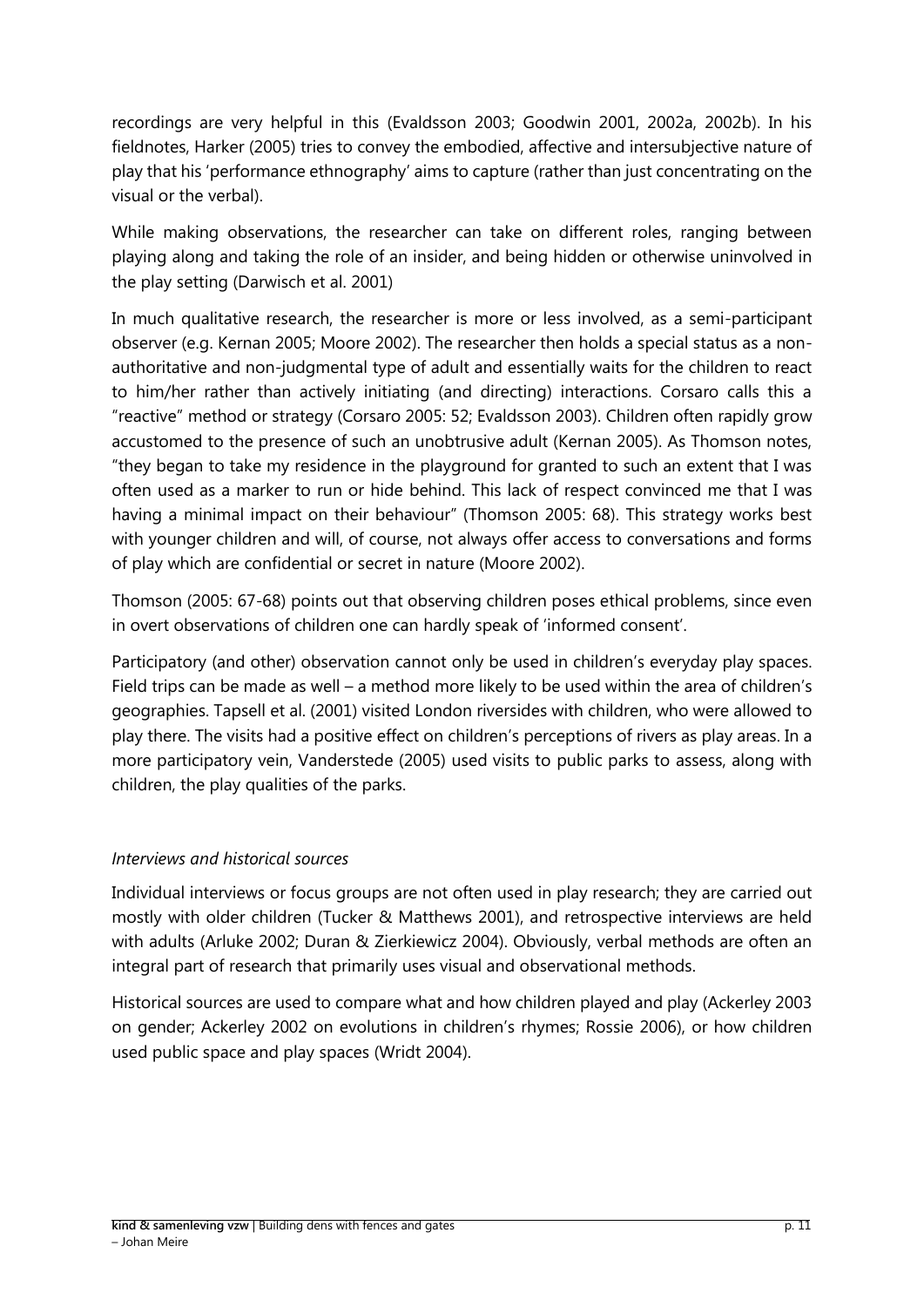# <span id="page-11-0"></span>**2. What is play? Conceptualising play and playing**

# <span id="page-11-1"></span>**2.1. CATEGORIES: FORMS AND FUNCTIONS OF PLAY**

In order to make some distinctions in the broad reality of 'play', typologies or classifications of play have often been made. Play is categorised by its form (what children do), its content or its (developmental) function. Categorisations continue to be made, but more as an aside or an introduction to play than as an important goal in itself. Categorisations are often similar, but with some adaptations or somewhat differently phrased concepts.

Fjortuft (2004), borrowing from Piaget and Frost, identifies three types of play behaviour that constitute physical activity: *functional play* (gross motor activities and basic skills like running, jumping, throwing, rolling, climbing, sliding), *construction play* (building huts and shelters and playing with loose parts) and *symbolic play* (role-play, dramatic play and social play). Van der Kooij (2004) distinguishes *sensori-motor play* (function play or repetition play), *imitation play* (symbolic play), *construction play* (putting meaningless objects to a meaningful whole) and *world play* (grouping play: putting (toy) objects together to create an own world).

The Neighbourhood Play Toolkit (Children's Play Council 2006) sums up 15 types of play, as examples of the different types of play that children may engage in. The problem with this and many categorisations of play is that the categorisation criteria overlap or are based on different aspects of playing (form and content, for instance). Even relatively simple categorisations have this problem, and therefore their use is extremely limited. For instance, little is to be gained from Bishop & Curtis's (2001) classification of child lore as either *highly verbal* (singing games, rhymes, stories, jokes, riddles…), *highly imaginative* (role enactment) or *highly physical*.

The problem with most classifications is that they dissolve, mix or transform when children's actual play is observed (Factor 2004: 145). Therefore they do not really elucidate much on what play actually is. Lists of play categories are cited so much, however, because 'play' is so extremely diverse and because defining the concept is so problematic. Classifications bring at least some order in the chaos.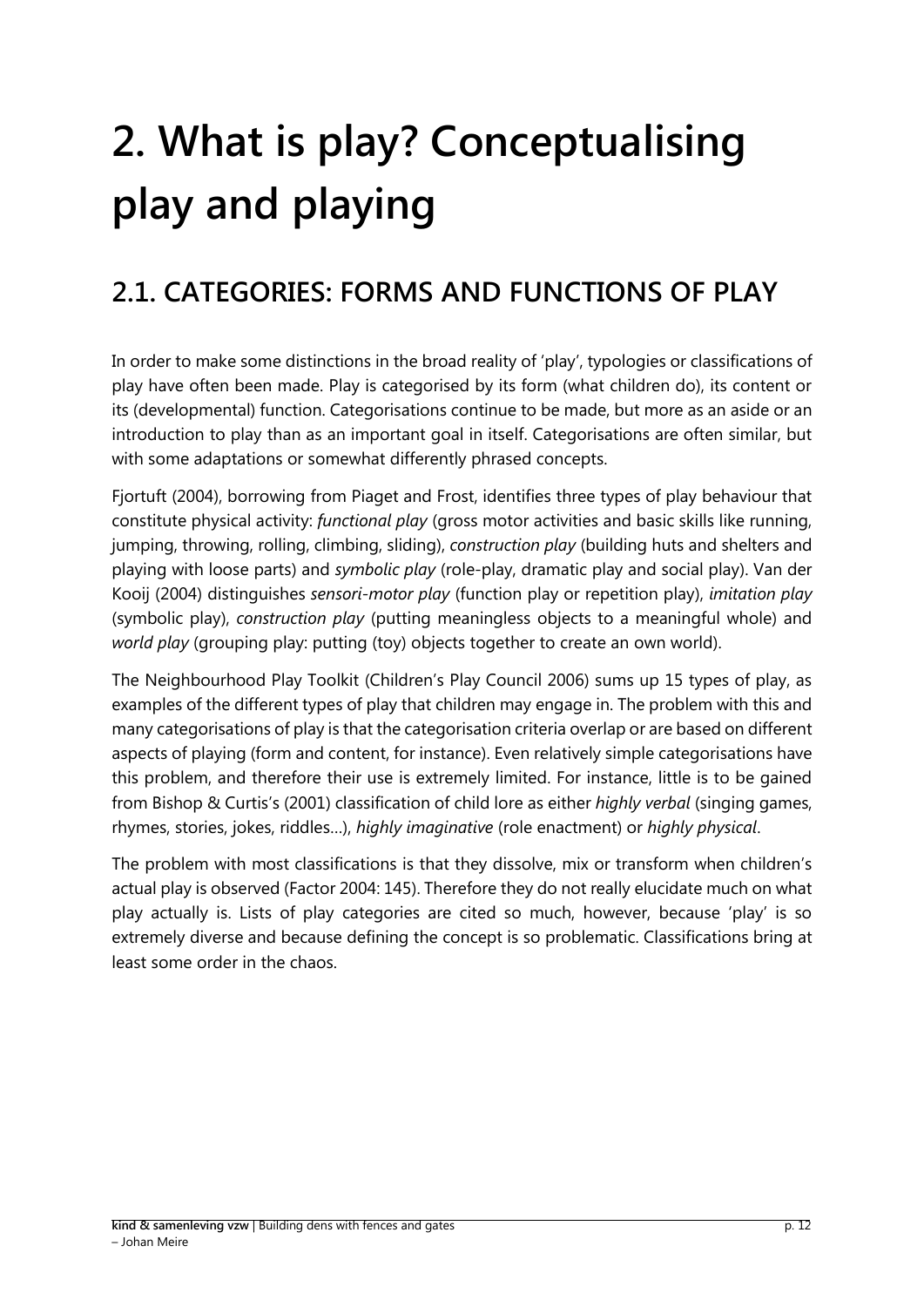# <span id="page-12-0"></span>**2.2. CONCEPTUAL PROBLEMS: ELUSIVE PLAY**

When play is explicitly conceptualised or theorized, it is often remarked that play is extremely elusive (Harker 2005; Lindquist 2001; van der Kooij 2004): although "we all know what play is when where are in it" (Lindquist 2001: 13), "in its ambiguity and variability, play slips away from all theoretical tenets" (ibid.). This has lead to a multitude of different, often conflicting theoretical approaches, a problem still exacerbated by the antithesis of qualitative and quantitative approaches (van der Kooij 2004).

Two recent attempts to unravel the concept of play are the articles by Harker (2005) and Lindquist (2001).

Christopher Harker points out that "all attempts to give a definition [of play] have so far failed because they always partake of exclusions which are empirically contradicted" (Harker 2005: 59). Reviewing the work of (among others) Winnicott and Aitken, Harker admits that play can be creative and liberating (as stressed by Winnicott); but sometimes it is mainly repetitive an ritualistic or it leads to subjugation and is violent. It can be critical and a form of resistance (as Aitken maintains); but it need not be so, since "playing can more often than not be used to reinforce existing spatio-temporal relations and sediment existing power relations" (Harker 2005: 52). Playing can be said to be active, but thinking, wishing or day-dreaming can be play too.

Because of this complexity, Harker suggests modesty in theorizing playing. Ontological claims on playing are so hard to make because "playing has more to do with becoming rather than being. Playing has no identity (being) itself, except as a secondary characteristic of its conceptual differentiation (becoming) – the identity of difference" (Harker 2005: 52). Put more clearly, it is only in a specific time-space context and in a particular performance that play acquires a specific form and function and that it can be – fleetingly – defined. "If playing does have an identity (an ontological base), it is a weak and unstable one" (Harker 2005: 52).

Harker's argument parallels ethnographical studies of play, which are firmly embedded in a particular space, time and culture. However, stating that playing is more about 'becoming' than about 'being' tells us only about the elusive or fleeting characteristics of playing, but remains 'empty' in substance. Harker fills in this void by focussing on some aspects of playing, such as its embodied and affective performativity, the important role of objects and the potential to create new spaces and times. These aspects are very relevant to identify and explore; but they (especially the latter two) are no less ambiguous (sometimes true/relevant, sometimes not) as the 'ontological' approaches Harker himself criticized. Moreover, the abovementioned aspects could be applied with equal power to, say, ritual or tourism. Harker, eager to point out that "playing is not (just) kids stuff", would admit this; but then, why do we speak of 'play' at all? While Harker shows what play is 'not', 'not merely' or 'not necessarily', and while he elucidates important aspects of play, it remains obscure what is distinctive for 'play'. After all, there must be a reason why we are calling certain actions 'play' and refrain from labelling others in the same way.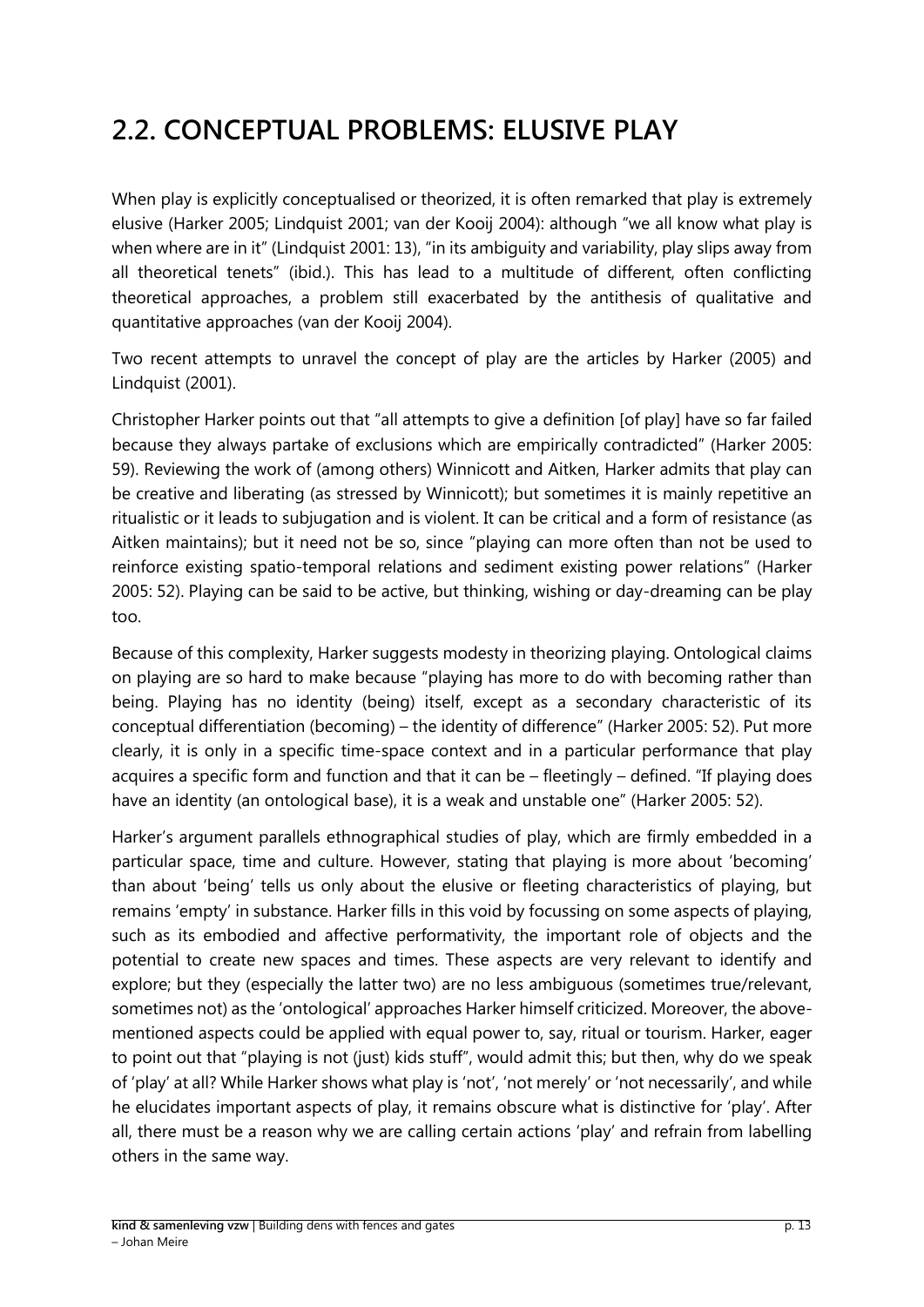Even while elaborating on the elusiveness of 'play', Galina Lindquist (2001) does try to work towards identifying play's ontological qualities and thus to add substance to the concept. "In considering play and playfulness, two ontological qualities underlie the family resemblance between play forms. The first quality is one of variations within rules, which can be subjectively experienced in feelings of freedom and power. The second quality is that of feigned signification which enables play to falsify experience" (Lindquist 2001: 21). It is well worth exploring these two aspects more in detail.

The first quality, dubbed 'variation within rules' by Lindquist, points to the agency which is central to play. "The ability to experience power, albeit in illusory ludic space, is one of the greatest attractions of play" (Lindquist 2001: 15).

Playing implies being "engaged in something other than pragmatic everyday actions" (Lindquist 2001: 16). This is also true of art or ritual. Setting play apart from other activities that serve no apparent or immediate pragmatic purpose, inherent in play and central to its meaning and lived experience, is 'fun', enjoyment, amusement. Play is enjoyable in itself, even when it is serious. Internally motivated, the pleasure of playing lies in the playing itself. It is fun to do. This is true for the most diverse types of play, from spontaneous fantasy play to games with rules. Even in games with fixed rules (playing with marbles or playing football), a lot of fun comes from its indeterminacy, *within* the frame of rules.

At least in a school context, children starting primary school make a clear distinction between playing and working (replicating a distinction present in English since the fourteenth century), with the assumption that play follows work (Dockett 2002). Painting can be fun; but when the teacher tells you what to paint, it is considered to be 'work', as opposed to painting whatever you like. The freedom in playing is crucial; thus, 'not being allowed to play' is considered as a very harsh punishment.

Play is something you (individually or collectively) choose to do, and you choose it because it is enjoyable to do. This is not necessarily the case for organised or institutionalised play (perhaps an oxymoron in itself); then, the assumption is that children could be imagined to choose it. "That children today can talk meaningfully about 'taking the day off' from a youth recreation centre or club is a striking expression of one of the paradoxes of institutionalized childhood. When 'free time' is spent in an institutional context, it is not experienced as quite free. That may also be one reason why children say that the institutions are boring, after their 9<sup>th</sup> or 10<sup>th</sup> birthday" (Rasmussen 2004: 169).

The second quality Lindquist identifies is 'feigned signification which enables players to falsify experience'. It gives play its potentiality of offering alternatives for social realities outside the play frame. In order to accomplish this, players have to make clear that they are playing, that they are acting in a distinct social frame (this also explains why subversive play can be tolerated, because its message can be read as not serious). This quality of play thus points to the fact that players know that they are playing, and communicate their actions as such. For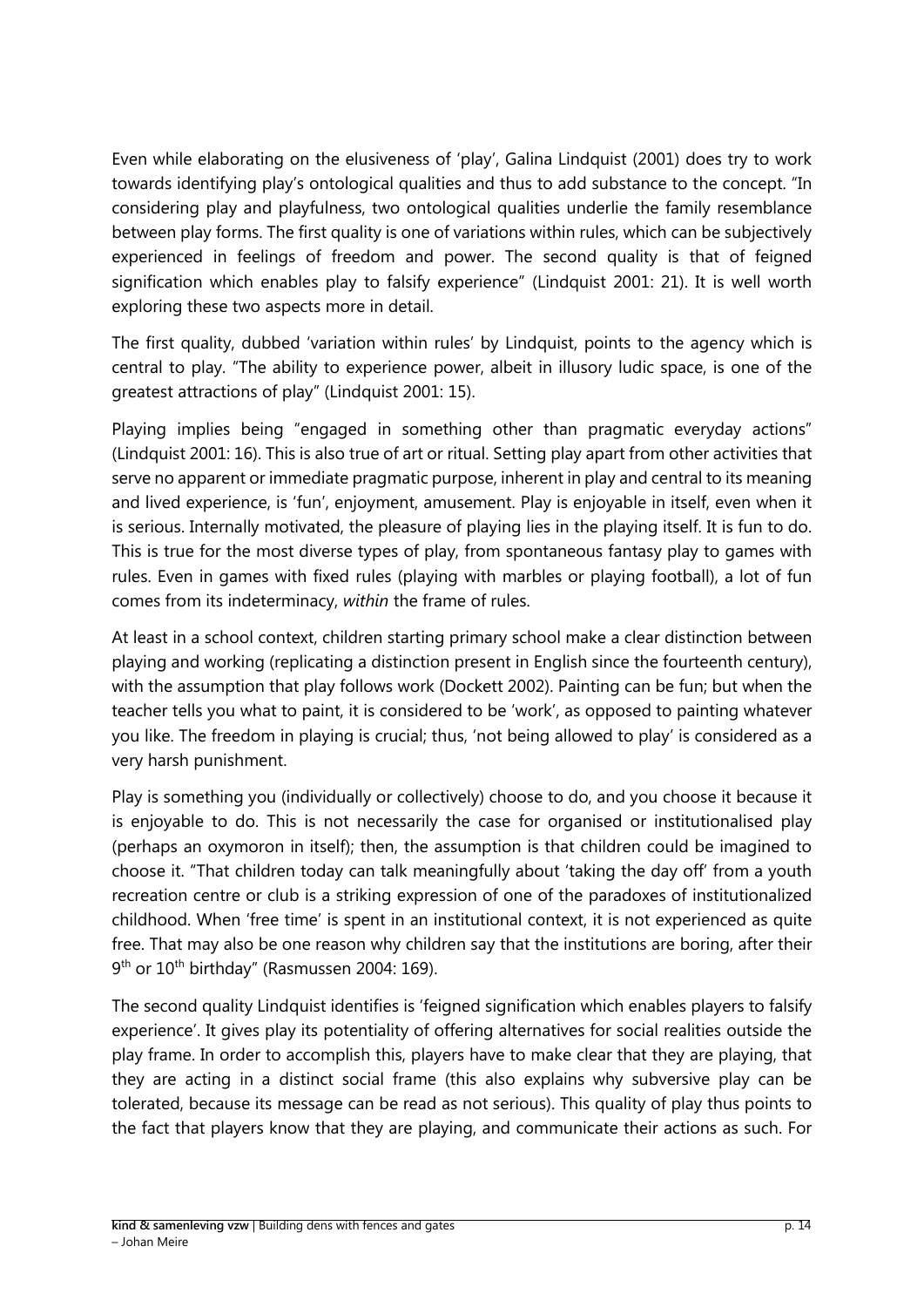instance, the fighting you see is not really fighting. Because play and reality are not always clearly divided, it is not always clear 'whether this is (still) play or not'.

Play thus entails the creation of a distinct intersubjective space. Huizinga refers to this space as 'a magic circle of play', a temporary space, voluntary and contractual. It is magic because a new reality is created. Many authors point to the 'autotelic' character of play or its inherent 'purposelessness'. In play – ranging from solitary fantasy play to games with rules – the player is "engaged in something other than pragmatic everyday actions" (Lindquist 2001: 16), even though this in itself is no exclusive characteristic of play. In a way, play could be understood as "a self-referential map" (Lindquist 2001: 16); in Gadamer's words, it is "self-presentational": play does not point to any purposive context. Put more precisely, it has no purpose outside *its own context*. From the player's perspective, play can be purposeful, and thus a serious activity: piling a tower, building a dam, making a house… Play is not inherently idle or without purpose. But the purpose lies in the intersubjective space of play itself.

That play happens in or 'is' a more or less distinct intersubjective space, is being communicated by the players: 'this is play'. The mental and physical play space is defined as such by the players: it is a space within a space. The players' actions do not mean what they would mean outside of the intersubjective space of play. This is clear for mock fighting, for instance ('I fight with you, but I am not angry or hostile towards you'). However, I would argue that Lindquist's wording of play as 'feigned signification' is too specific to be empirically valid for many actual play activities, like hopscotch, most board games, or playing football. 'Feigned signification' is too strongly put in those cases, even if they offer some room for this, as when a child 'believes' to be Ronaldinho while playing football. This is because the strongly rule-governed game of football still leaves room for 'playfulness'. Sutton-Smith (1997) distinguishes play from playfulness and proposes to use the term play only for clearly framed activities. Playfulness by contrast is not an activity but an attitude towards (almost all kinds of) activities in which routines or expectations are manipulated, disrupted, played with.

Playfulness is usually part of the play activities, either built in its 'design' (role playing or elements of luck, for instance) or because play leaves plenty of openness for being playful (imagining yourself to be Ronaldinho). In a way, filling in crossword or sudoku puzzles could be regarded as examples of 'not-playful play'.

Regarded as an activity, play can be identified and recognized, even if it can be very ephemeral; children too can consciously step in or out of their play. Playfulness, by contrast, is an attitude taken during an activity; nearly all human action can be done playful. Whereas "one can imagine societies and cultural contexts where such framed play has no place, (…) playfulness can appear wherever agency and intentionality open space" (Lindquist 2001: 21).What I would suggest is that Lindquist's two ontological qualities, especially the quality of 'feigned signification', are qualities to their full extension of *playfulness*.

In a more loose interpretation, however, Lindquist's second ontological quality of play remains valid: all play is a distinct intersubjective space, fleeting as it can be, that implies this message of 'this is play'. This remains true for simple games like hopscotch, which carry no 'meaning'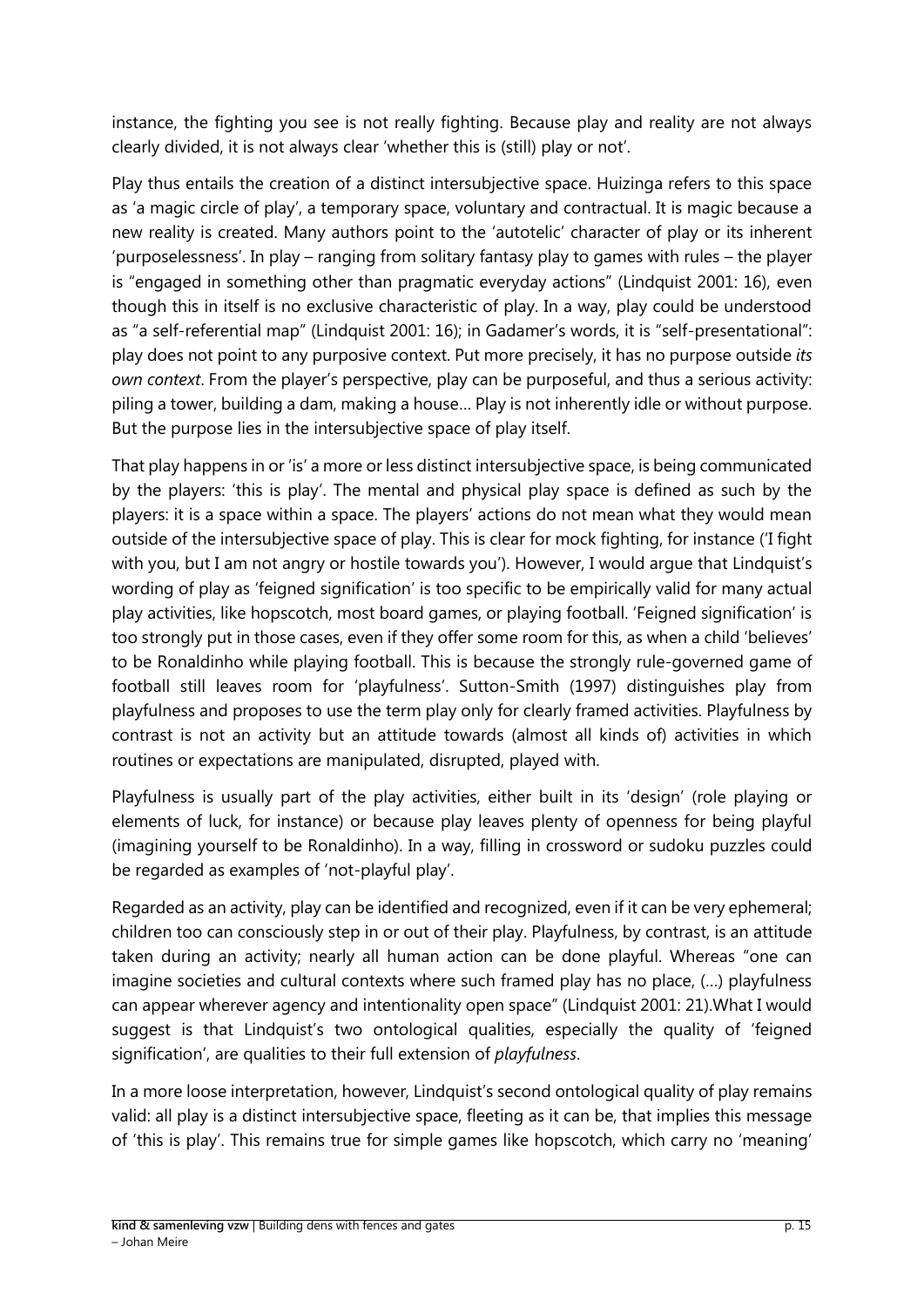but which are nevertheless 'meaningful' only within a play context (otherwise hopscotch would be a rather ridiculous act). Even if the rules of a game are set, and even if the playing does not entail 'pretending to do X while doing Y', all play will still be recognizable as such.

It will be more fun, however, when it is playful: when it opens up alternative possibilities through role playing, playing with the rules, teasing each other…

That play occurs in a distinct context is not to say that play has no influence on the world outside play, or that this outside world has no influence on play. Even though it is a distinct interactive space, play cannot be regarded as separate from everyday life (and thus as 'innocent'). Indeed, as Aitken has it, "play is the active exploration of individual and social imaginaries, built up in the spaces of everyday life" (Aitken 2001: 176). This is all the more true when play is complex and thick with meaning. But even seemingly simple, closed-off games like jump-rope can carry messages of power and exclusion (see below).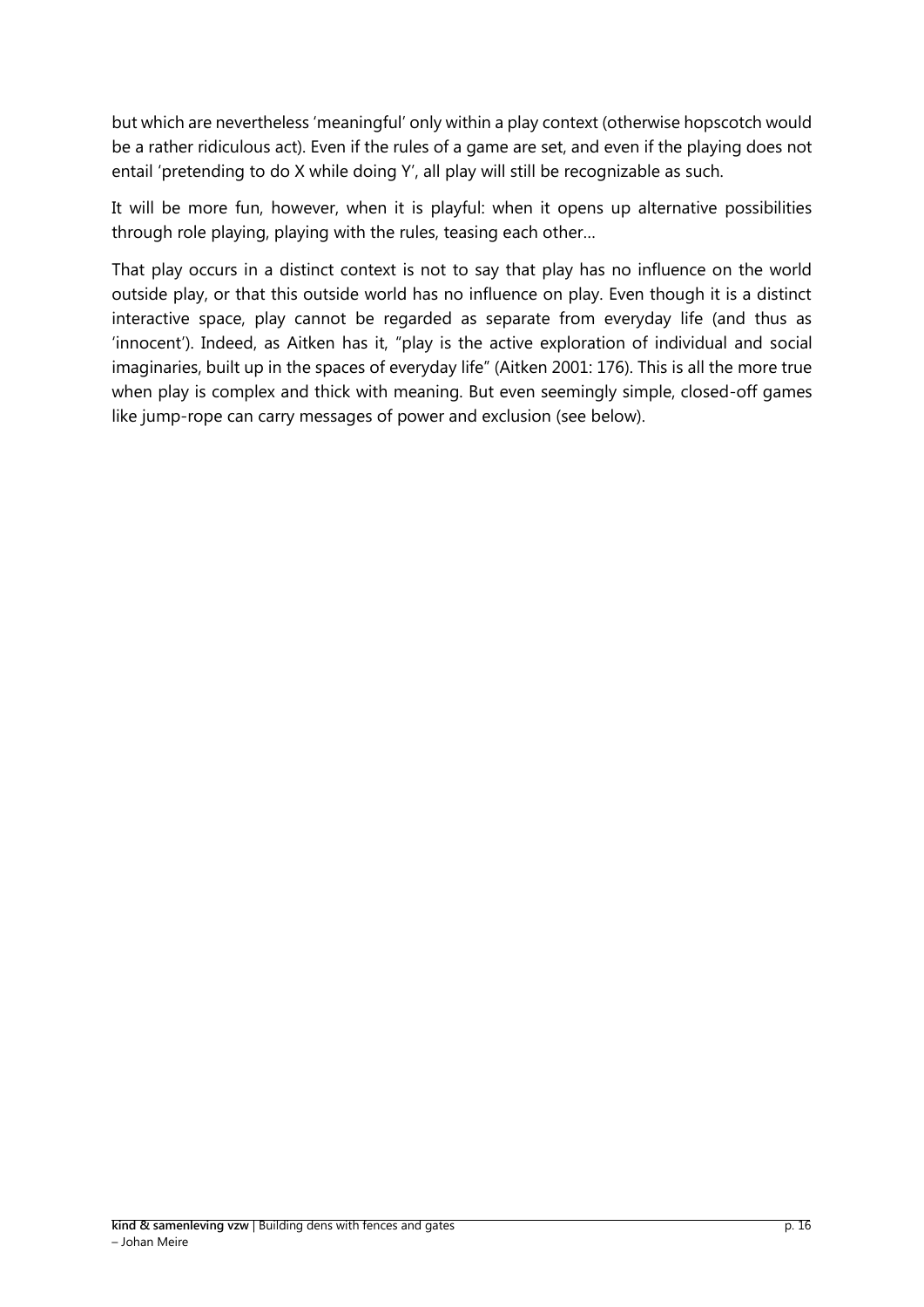# <span id="page-16-0"></span>**3. Meanings and experiences of play**

# <span id="page-16-1"></span>**3.1. REFINING THE PLAY CONCEPT: PLAY, CHILDREN'S PEER CULTURES AND FUN**

To elucidate more on the meaning of play for children, I want to drift somewhat apart from the literature overview as such and elaborate further on the reflections on the concept of play mentioned above. However, in order not to stick to discussions on 'definitions' as such but stay closer to the actual (empirical) research on children's play, it is useful here to embed the concept of 'play' in the everyday cultures and actual play activities of children. This is one way to remain modest in theorizing play – a suggestion rightly made by Harker (2005: 59) in his review of the concept.

### <span id="page-16-2"></span>**3.1.1. Play as an intersubjective space**

Here I turn to the sociologist William Corsaro and his extended and elaborated work on children's everyday (peer) cultures.

A peer culture is defined by Corsaro as "a stable set of activities or routines, artifacts, values, and concerns that children produce and share in interaction with peers" (2005: 110). Important symbolic and material aspects of this culture are initially heavily indebted to parent-child (and sibling) relations in the family. Children's media (television programmes etc), literature (such as fairy tales) and myths and legends (like Santa Claus or the tooth fairy) engage with children's beliefs, concerns and values. Toys and other forms of children's material culture (books, clothes, tools to draw,…) provide children with cultural objects and their meanings already within the family context. "However, children actively enter and become participants in and contributors to local peer cultures for the first time as they move outside the family into the surrounding community" (2005: 134). Organised child care and educational settings are, in western societies, hubs in an interlocking network of peer settings. "It is through intensive, everyday interaction in this hub that the first local peer culture develops and flourishes" (ibid.).

Corsaro (2005: 134) identifies two core themes in young children's peer cultures, which (albeit in changing forms) continue to prevail in preadolescence. One theme is that children make persistent attempts to gain *control* over their lives; the other is that they always attempt to *share* this control with each other.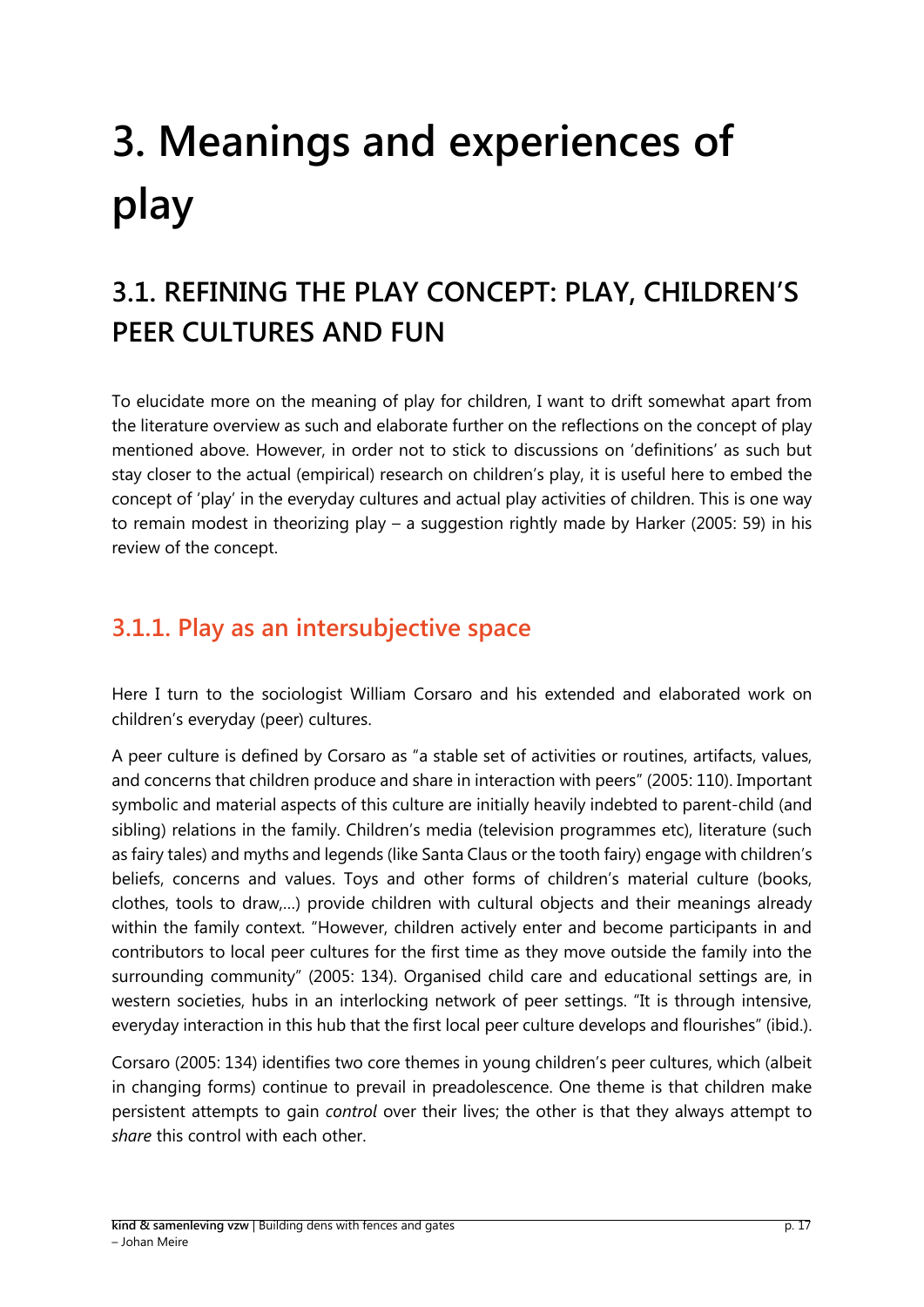In play routines aiming at autonomy and control, adult authority – a common experience for children – is challenged, mocked and evaded. The theme of control also is prominent in fantasy play, in which confusions, fears and conflicts are confronted. But even seemingly purposeless play (young children's Sisyphus-like play of shovelling sand into a wheelbarrow, pouring it out and putting it in again) is meaningful and fun because of the simple pleasure of exerting control over one's environment.

In peer cultures the interactive space of play is shared: having common play routines ensures excitement and emotional security. This shared space has to be created and protected against outsiders (Corsaro 2005: 140). Inclusion in the interactive play space implies exclusion of others. Gender, age or ethnic and cultural identity can be markers that are used in this in- and exclusions, as will be illustrated in chapter four.

An additional comment should be made here. While 'sharing' is an essential concept to understand children's peer cultures, the concept needs to be understood in a somewhat wider sense in order to be applicable to play in general: it is less obvious to speak of 'sharing' in solitary (fantasy) play. Still, relating to the surroundings is crucial there as well: the play is only engaging because miniature cars become imaginary real-life vehicles of robbers and policemen and the end of the table becomes a cliff to fall from and crash. Like in social play, in solitary play too this play space is protected against disturbances and intrusions from all who is not involved in the play activity. Relating to toys, places or features in the landscape or the environment, and attributing meaning to them *within* the frame of play, are as important in solitary play (and indeed in all play!) as relating to the other players is in social play. Play not only entails meaningful human interaction, but also meaningful interaction between people and material and immaterial elements in the players' environment or life-world. In other words, while most place spaces are interactive, all play spaces are profoundly intersubjective.

## <span id="page-17-0"></span>**3.1.2. The fun of playing**

Further adjusting the scope from children's peer cultures to children's play, another thought comes up. Any concept of play should include something of the fun or attraction that is so central in the experience of play. Playing is only really experienced as play when it is absorbing.

Play could be regarded as an intersubjective space in which fun is central; this relation to fun distinguishes play from other distinct intersubjective spaces which have much in common with play, like performing a ritual or playing music together.

This intersubjective space of play is social, material, and/or imaginary. It consists of relations (of inclusion and exclusion) with other people; with places and objects such as toys, play equipment or the play environment itself; and with the imaginary, such as in fantasy play and play that relates to future roles or hopes. All of these elements are thoroughly constitutive of how play activities are done and experienced.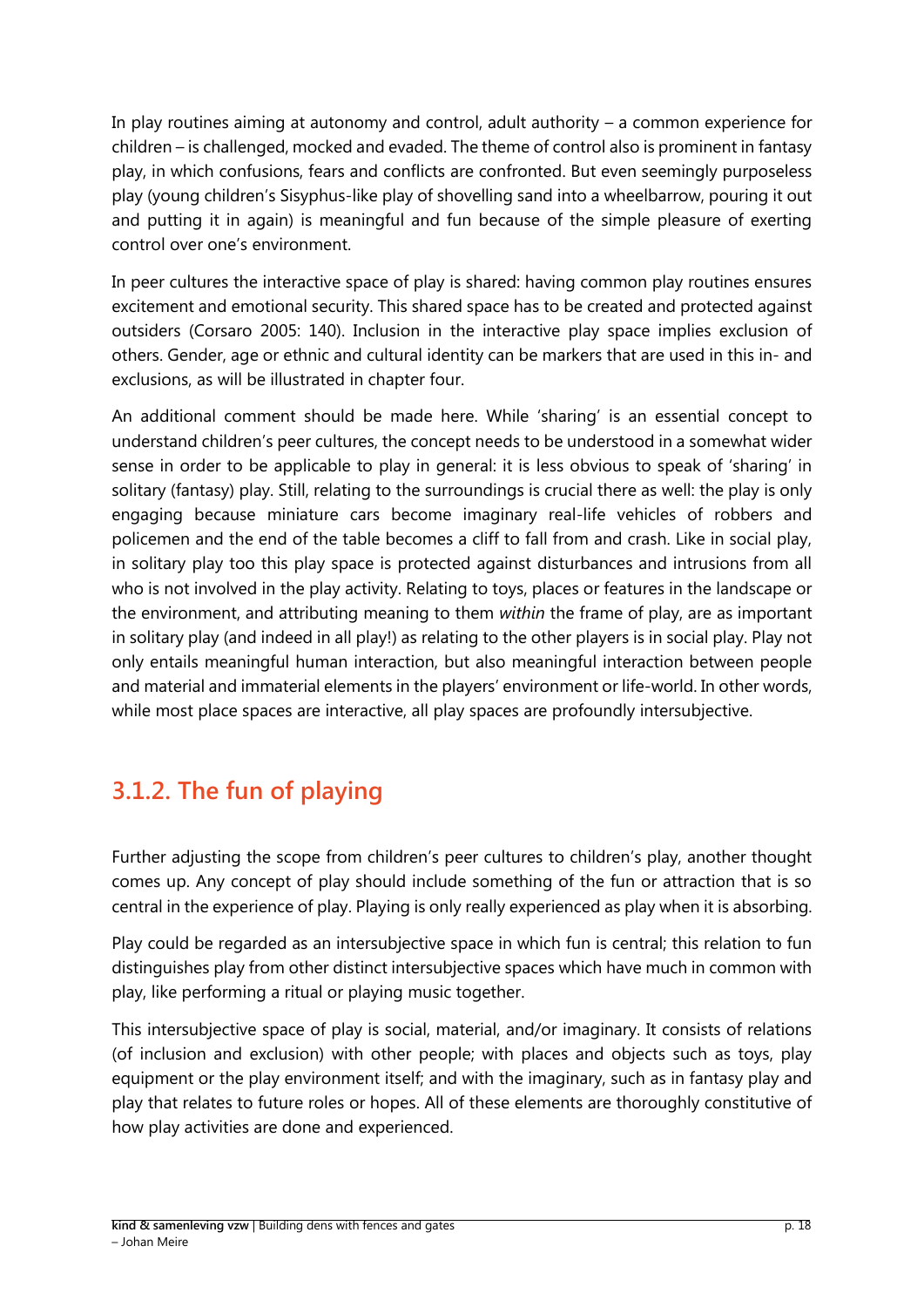The value of play lies, in the first place, *in* this intersubjective space. Asking 'what is the use of this' (outside of this playing context) misses the point.

In short, I would argue that the fun in play comes from the intersubjectivity experienced within this space itself and that it has three main and interrelated sources: it comes from the feeling of control or challenge, from sharing with or (more generally) being part of the social, material and imaginary environment, and/or from bodily sensations.

The feeling of agency or control that play can offer is perhaps its most fundamental appeal. "It is this personal power that makes define play as having fun, choosing freely, not working, fantasizing" (Lindquist 2001: 20). This power can be felt individually, but also as the power of a group. It can be felt towards oneself (the body, skills, and also cognitive skills), towards others (winning a game over others, playing tricks on them, mocking adults…), or towards the world (building a den or making an imaginary world).

The ways in which to experience this agency are extremely diverse; it is felt in all kinds of skills, even as basic as climbing or jumping, in the meeting of challenges, competing in verbal discussions, the joys of winning a game or coming away with taking risks,… In more elaborated forms, the fun of play lies in making whole material or imaginary worlds. It is important to note that the power experienced in play can be completely imaginary, such as in toddlers' 'superheroes' play, or in dealing with anxieties by miniaturizing them in play.

Perhaps somewhat paradoxically, elements of uncertainty can make the element of control in play even more attractive, especially for older children. How far does one's own control go? What is still predictable? Taking risks, experimenting, trying to predict one's future or fortunes, and allowing creativity and improvising in play are all ways to explore the meaning and the limits of agency in play. As Lindquist (2001: 20) points out, play is so often associated with creativity because a certain degree of unpredictability is crucial to its fun.

The sharing of the intersubjective space of play – being engaged together in the same activity – is a hugely important element of the fun of playing. This is true for play activities as diverse as hopscotch, playing football, building a hut, chase-and-kiss, board games, drop the handkerchief…

Sometimes the fun in playing comes nearly exclusively from the aspect of 'sharing', as in singing songs together that everybody knows, or as in playing board games one already knows well and where luck is more important than tactics. Such games hold no challenges (anymore) in exploring or in controlling, and even winning the game depends more on luck than on capacities. Still, they are definitely play, and fun to do.

This *enjoying doing things together* is often facilitated by *sharing routines* which provide scripts for (common) excitement or emotional security. It should be noted that these routines are important frames in solitary play as well, facilitating the enjoyment of being absorbed in the play environment. For instance, even highly improvised (social or solitary) play is often indirectly guided by underlying themes that build up and release tension (death – rebirth, danger – rescue), which children enact by becoming monsters, animals, fairies… and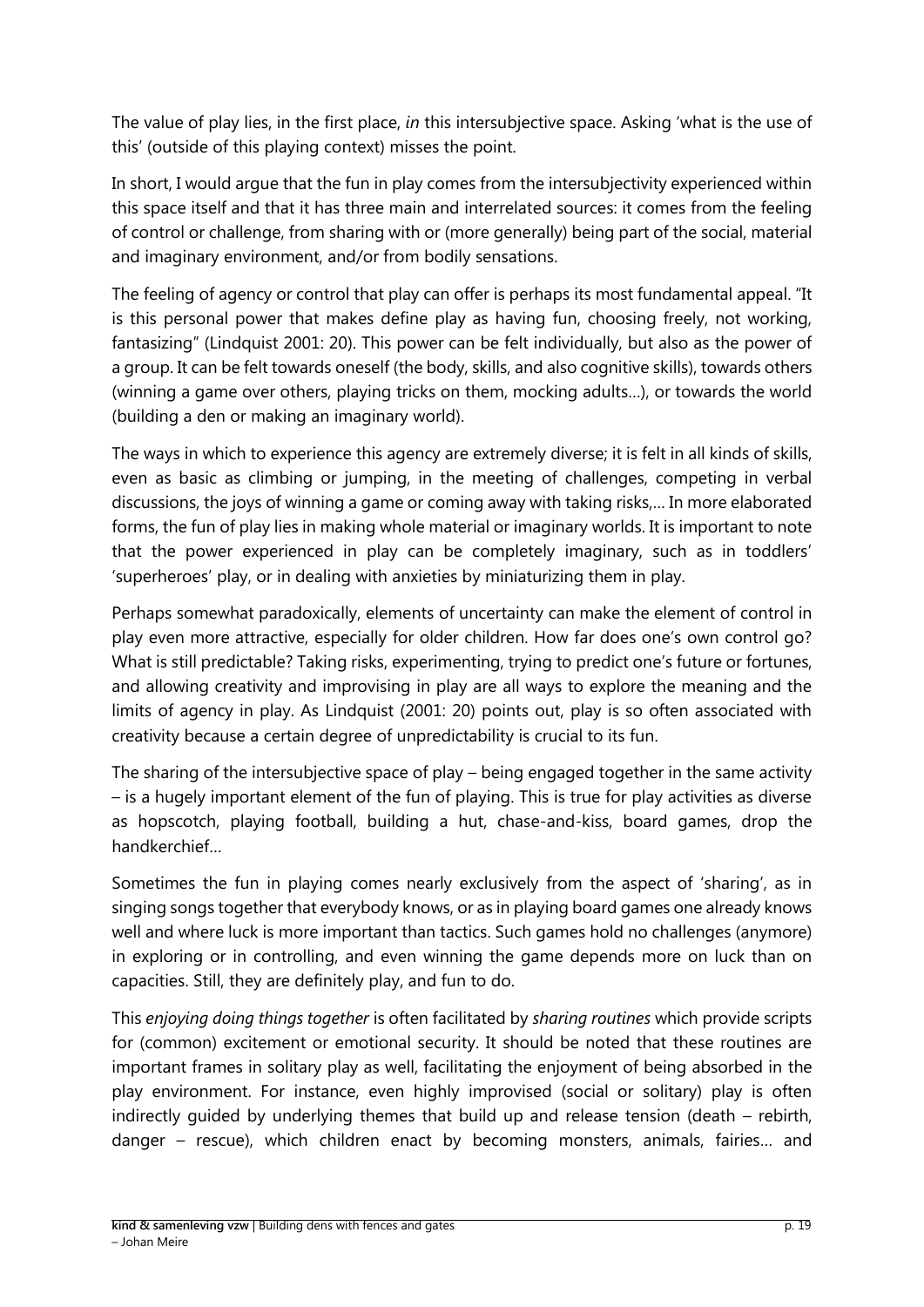manipulating certain objects. The pretend activities in sociodramatic role play revolve around institutions like the family or the school; sometimes a context like the family is enriched by substituting human for animal family members. Games with rules offer still more clearly defined play routines; rules have to be learned first but provide a handy frame for shared playing (see Evaldsson & Corsaro 1998 on play routines).

Safeguarding the enjoyment of doing things together also implies the *protection of the intersubjective space* occupied in play.

The 'as-if' quality of much play is so appealing and typical of playfulness because it interweaves aspects of control and sharing: its fun lies in the combination of (sometimes literally) making the 'as if' world, and thus taking fully control of it, and sharing the interaction in this world (the complicity of acting in a special intersubjective space). Often, the 'as if' character of play is more or less implicit. For instance, chase games have no elaborated script which attaches meanings to the roles of 'chasing and being chased', but the play only works by assuming that 'being caught' is dangerous and the chasers are threatening – even though everyone knows this is not the case ('after all, it's just a game').

The somewhat ambiguous 'as if' character of play often comes in handy when even in the play world things don't work like they should: when superhero fails to climb in the tree, it is no disaster, since 'it's just a game'. The sometimes vague border zone between play and real life offers many similar possibilities. In adolescence recess time in schools can be the ideal opportunity to explore heterosexual relations with other children through play (Pellegrini & Blatchford 2002). Boys and girls "would push, play hit, and tease opposite sex peers as a relatively safe way in which to initiate cross-sex interaction". Even when these "poke and push courtships" are rebuffed, the initiator saves face with his/her peers, because the interaction was obviously 'playful', not serious.

Apart from feelings of control and from sharing with others or relating to the play environment, the bodily experiences during play form a third main source of fun in play. This aspect has been largely neglected in conventional play research. This is an important lacuna: while many forms of play do not involve important bodily sensations, the embodied character of countless other play activities is too important to ignore. As Harker notes, "playing involves sights, sounds, smells, touch and tastes to varying degrees" (2005: 54). Much physical play is thoroughly embodied. It tests limits of one's own body against others or the world, leading to bodily pleasure or pain (as in (mock) fighting and often in sports). Emotions and the heightened affect typical of the feeling of having 'a good game' are again intensely embodied and crucial to much play (Harker 2005). Many games are built around emotions: the joys of winning the football game, the fear of being caught by the attacking monsters, the tension in anticipating the opponent's next step in the board game, the mixed feelings of seeing the sand castle melt into the sea,…

The 'richer' play is (e.g. also including the body, emotions…) and the more 'playful' it is (opening up possibilities by its 'as if' character and by variations within rules), the better chances are that the play will be intensely experienced. Fun in playing or 'a good game' is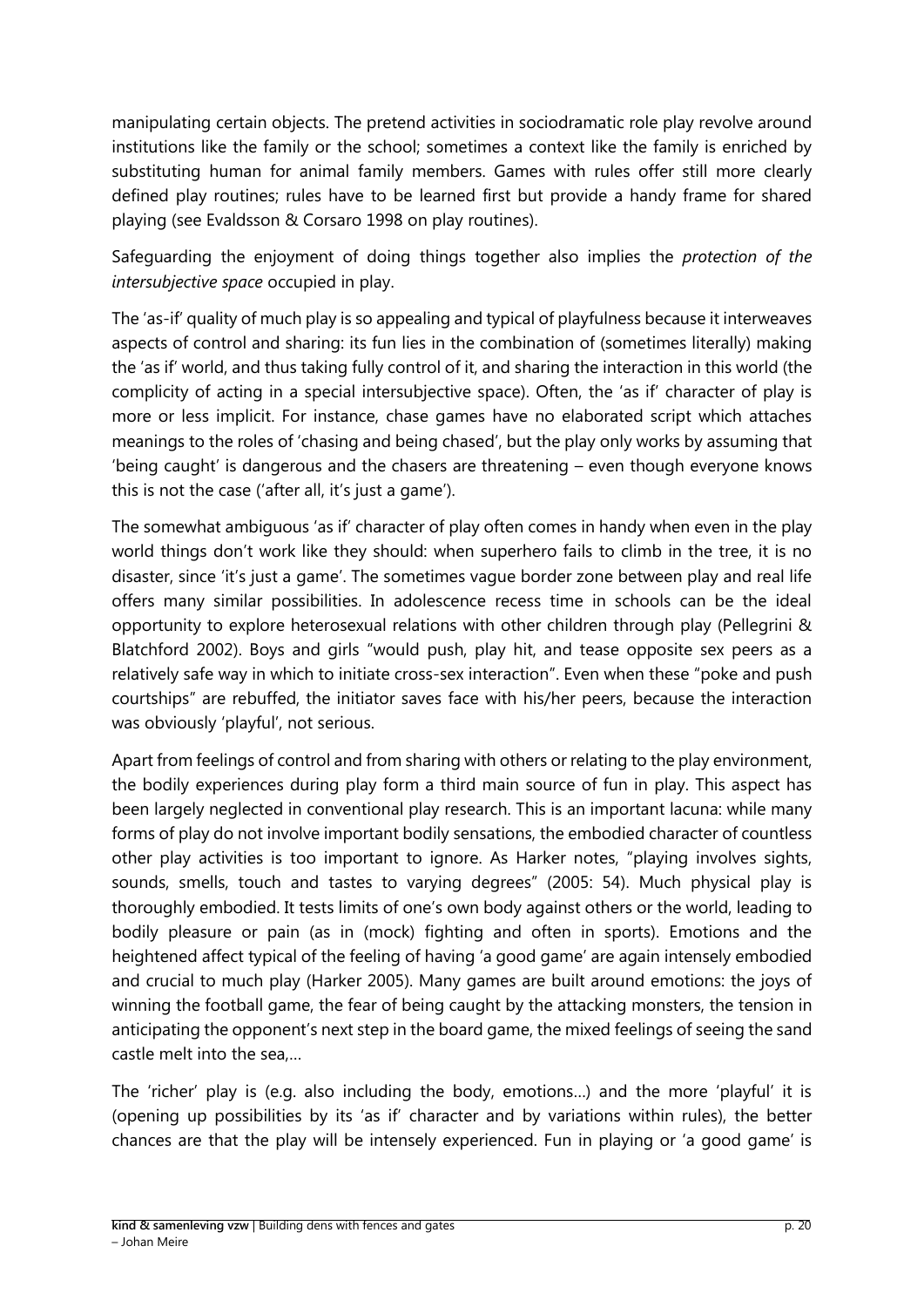present when the joys of control, sharing and/or bodily sensations create a feeling of being absorbed in the game – or a sense of 'flow', referring to Csikszentmihalyi's (1990) concept. For instance, this can be very apparent in the playing of video games: it is through a good control of the game (skills) that one can immerse oneself in the game, which this can be quite outspoken (forgetting time…). Whereas (stereo)typical 'male' games focus on (fine motor) skills to create this flow, more 'feminine' computer games, like the Sims, are more focused on sharing and world-making. Controlling the game then has more to do with imagination and relationships.

## <span id="page-20-0"></span>**3.1.3. Children and play**

Obviously, when studying 'play' the theme of 'playfulness' will pop up constantly. This is especially true for children's worlds, in which playing and being playful are spontaneously linked. Rich, 'playful play' fully produces Lindquist's two ontological qualities of 'variation within rules' and 'feigned signification' (see above, 2.2).

Playfulness often entails playing with the possibilities – and exploring the limits – of control, sharing, and bodily experiences in play. This is done through exploring, trying things out and experimenting, pushing limits, understanding what is (still) fun and what not, what friends can tolerate and what not, whether this is still a game…

It is remarkable how much all of this is an integral part of children's everyday worlds and peer cultures. More in need of discovering the world and more unrestrained by internalised norms and habits, children are more free to explore than adults, and play therefore takes up such a huge and everyday place in their acts of giving meaning and exploring alternative possibilities. "In its own way, play functions for children as the arts do for adults: the flux and chaos of life is temporarily ordered, given form and pattern and meaning" (Factor 2004: 150). In most art, however, the product of the artistic activity is central; in play, it is not, and it is 'fun' which is somehow the central point of reference in play not art. At the same time, because of its embedded character in children life-worlds, much play does have an important aspect of 'world-making'. During play, children built whole worlds using their own materials, space, time and imagination.

The more 'play' is becoming marginal in one's everyday life, the more games (with rules) tend to be the framework or intersubjective space in which to do something internally motivated (like playing football). Much adult play is framed as a rule-governed game, and this limits the world-making and explorative possibilities; rather, competition, skills or the joy of playing together are usually central in these games.

As such, 'playfulness' has hardly been a research subject in its own right in studies on children's play, which have always been strongly focused on play *activities*. This is perhaps one of the reasons why there are so few studies which explicitly deal with the meanings and the experience of playing from children's perspectives. However, while 'playfulness' is a more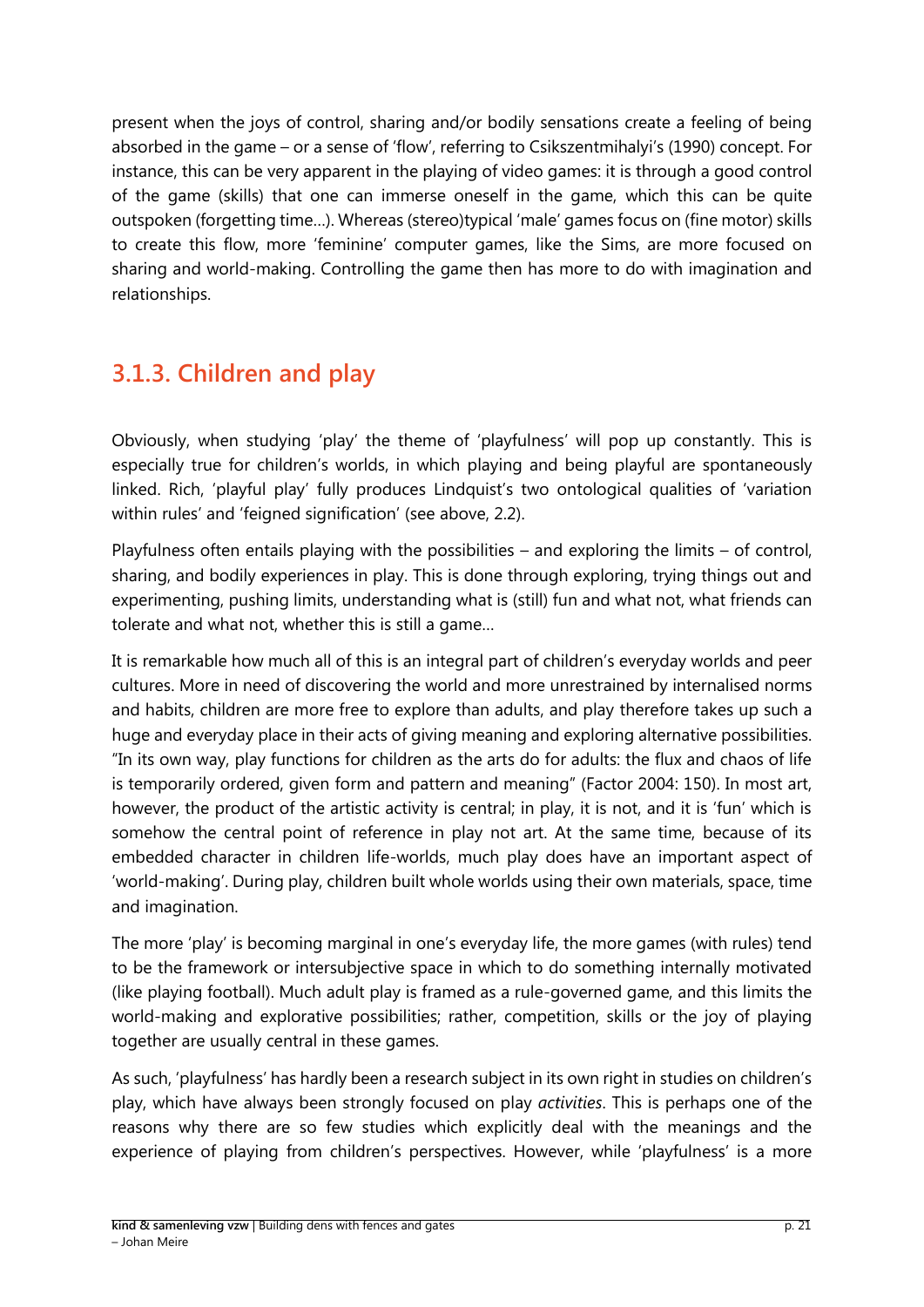rewarding theme to study in philosophical perspective than 'play' as a distinct activity, it can be argued that empirical research with children will usually benefit more from studying play (activities) than from studying playfulness. One disadvantage of stressing 'playfulness', creativity and freedom in children's play is that social dynamics such as exclusions, which can sometimes be very important in play, would risk to be largely out of sight.

## <span id="page-21-0"></span>**3.2. PLAYING IN CONTEXT**

Remarkably little research focuses explicitly on what play actually means to children; usually this is 'hidden', or integrated, in research on 'gender' in play, play as set in school playgrounds etc. Doubtlessly this has to do with the fact that play is so strongly interwoven with children's everyday lives *an sich*. Turning to the questions of why and how children play, rather than mapping out what they play, implies a growing attention to the context in which children play: not only its physical setting, but also its social environment, on both micro and macro scales. This also implies an awareness of what June Factor, in the context of child lore, calls "the double helix of children's play: one strand representing the universal, ubiquitous features of child lore, the other the particular manifestations of children's play lives which result from particular circumstances" (Factor 2004: 143).

As an alternative to 'socialization', Corsaro's notion of 'interpretive reproduction' tries to escape the focus on the individual child and its adaptation to society. "The term *interpretive*  captures the *innovative* and *creative* aspects of children's participation in society. (…) Children create and participate in their own unique peer cultures by creatively taking or appropriating information from the adult world to address their own peer concerns" (Corsaro 2005: 18-19; emphasis in original). In other words, in creating and developing their own peer cultures, children are doing more than merely imitating the adult world. "The term *reproduction*  captures the idea that children are not simply internalizing society and culture, but are actively *contributing to cultural production and change.* The term also implies that children are, by their very participation in society, *constrained by the existing social structure and by societal reproduction*" (Corsaro 2005: 19; emphasis in original).

An important contribution to the developing study of the meaning of play and of how this interpretive reproduction happens in children's play, could be provided by folklore studies on children's play, which have recently been integrated somewhat more in the mainstream childhood studies. Child lore studies have often been criticized for focusing too much on children's cultures as separate from adult culture and for neglecting relationships with adults. The "trend away from the consideration of *what* children play, to the investigation of *why* and *how* these folklore traditions are kept alive", noted by Ackerley (2003: 11), implies that the conditions and contexts of children's play are taken into consideration to a greater extent than in the older child lore studies. Child lore itself can be considered as a relatively closed peer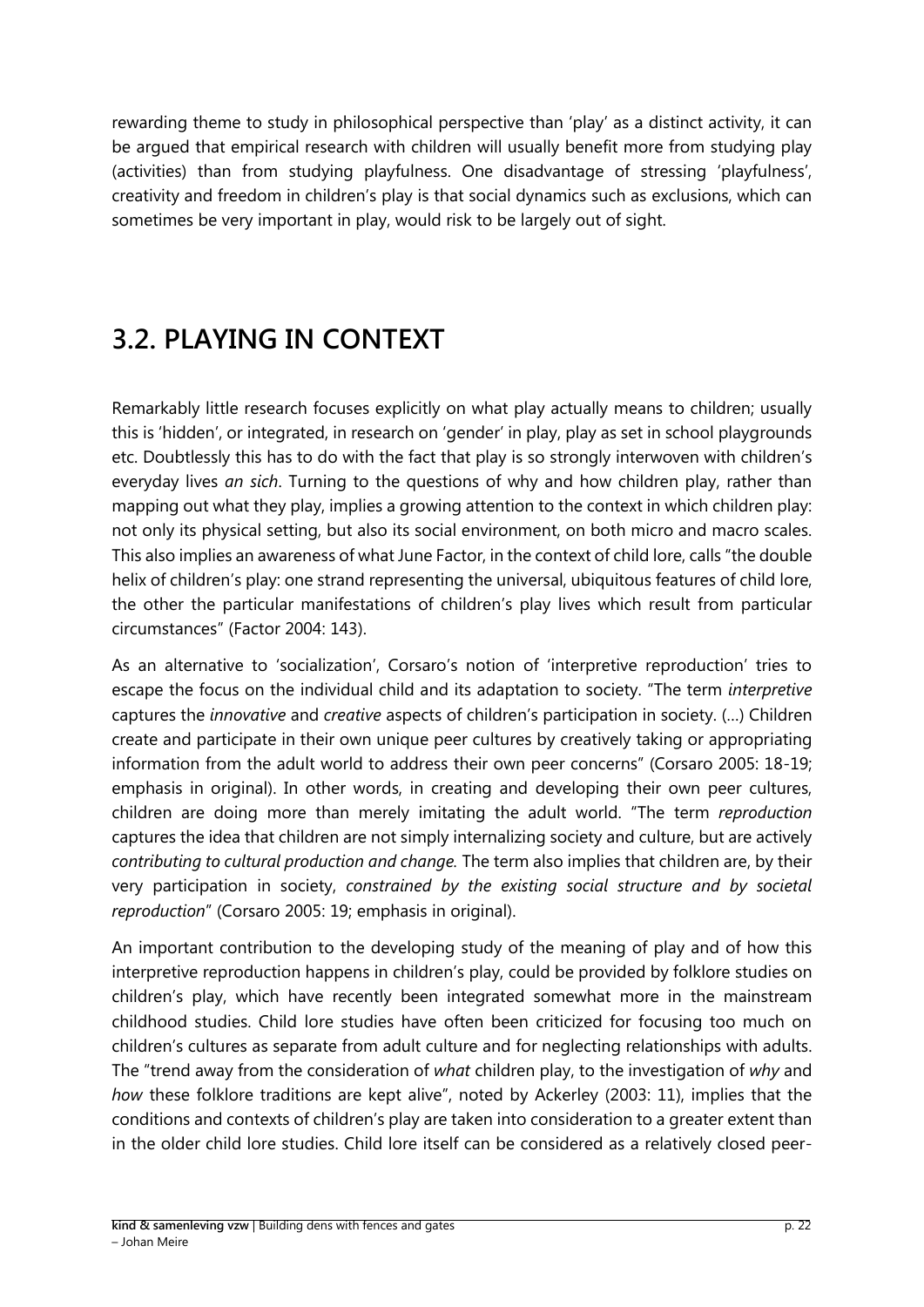to-peer space: it is "owned and controlled by children themselves and is unrelated to adult directed and organised games that may occur in the playground" (Ackerley 2003: 3).

Despite of this, its themes very much reflect children's relations to the adult world. The influence of (adult) social norms is present, but much more important, child lore is the domain par excellence in which children are actively shaping these relations.

Although playground rhymes have a firm grounding in history and some of them have changed remarkably little over the generations, they also adapt very easily to the changing world. Elements from popular culture, especially movies and television serials, popular music, and commercial brands and advertising are incorporated easily in 'traditional' rhymes and songs (see Ackerley 2002). The Simpsons, the Spice Girls or McDonalds are part of a wide popular culture shared by most children and this is reflected in their verbal play. But as Janice Ackerley shows (2002: 5) even news items like the food and mouth scare in Britain are reflected in new versions of old songs ("Mary had a little lamb // Its feet were covered in blisters// Now its burning in the paddock // With all its brothers and sisters").

Indeed, children constantly appropriate elements from adult life in their play, and as Corsaro's term 'interpretive reproduction' has it, this entails not merely 'internalising' adult content but reshaping it to be meaningful in children's own life-worlds. As in the adult world, power differences foster types of dramatic role play, helping children to cope with the power differences and the anxieties and fears accompanying them (see Corsaro 2005: 72-73, reviewing studies on slave children in North Amercia). For instance, role play simulated slave sales or the brutal treatment of adult slaves. Black children's play with white children reenacted the actual power differences (whites playing masters, blacks playing slaves), but slave children took great pride in outwitting the white children in verbal and physical contests.

The detailed descriptions typical of folklore studies can enrich our understanding of how children intertwine children's and adults' worlds in their play, especially in verbal play, and how they deal with the anxieties and complexities of this world and their prospects of growing up.

Rhymes, stories, jokes and riddles are often subversive, scatological or sexual in content and shared by children ('we, children') as opposed to the ignorant adults (Ackerley 2003). However, children's appropriation of adult culture is not always oppositional or subversive. It deals, for instance, with fate or luck in numerous ways. A fixed and shared form of the decisions of fate is present in many games, like in counting out rhymes or other rituals for deciding who 'it' is (a role in a game, but also who may choose the players in his team first).

More elaborated, and connected with children's growing up and their status as future adults, are fortune-telling games. These games are mostly, although not exclusively, played by girls (Duran & Zierkiewicz 2004; also see Corsaro 2005: 209-211). Through combinations of letters or numbers (initials of names, numbers of license plates or birthday dates…), the games predict future events, especially in (romantic) relations. The pulling of flower petals ('he loves me, he loves me not') is a less elaborated and more solitary version of this kind of game. Such games are part of children's spontaneous culture and are transmitted from one generation to the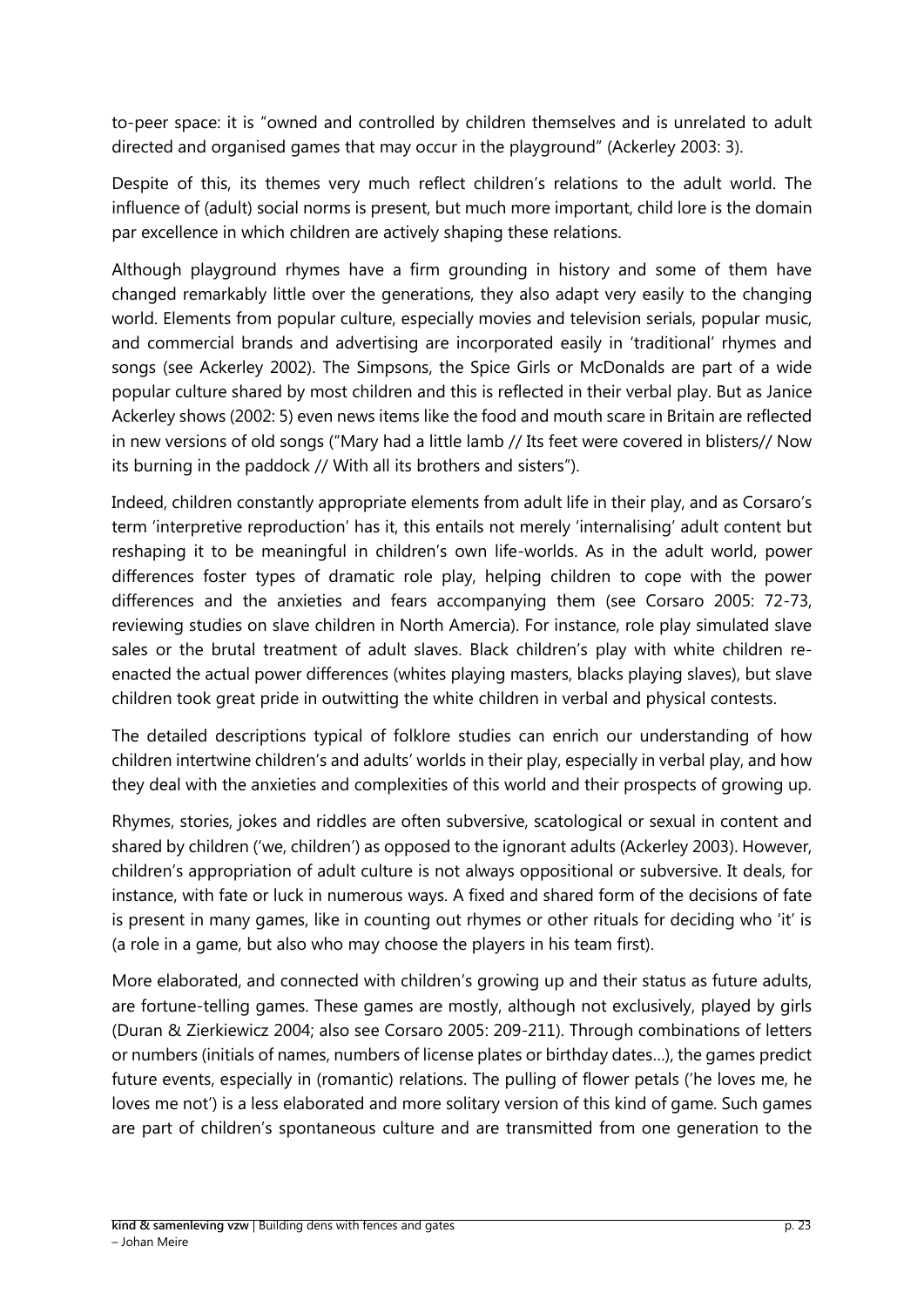next. They stand in opposition to adults' 'serious' culture but also imply inclusions of those with whom secrets are shared, and exclusions of children who are not involved.

Duran and Zierkiewicz speculate that socialisation of girls and boys as more dependent and more competitive respectively, could explain that these games are more often played by girls. In the games, one's future is dependent on external factors (fate, luck, the stars) and not of one's own characteristics or accomplishments.

# <span id="page-23-0"></span>**3.3. THE NOT-SO-INNOCENT CHARACTER OF CHILDREN'S PLAY**

In studying play's wider context, quite some research shows that children's play is not always as innocent as it may seem. Two main potential 'negative' or 'undesired' aspects of play can be discerned in this respect: play can contribute to social exclusion and inequalities, and its contents can be less innocent than many adults might want.

Play cannot only liberate; as the flipside of 'sharing', exclusion is inherent to creating interactive play spaces. Besides, no less than other cultural activities, play is influenced by larger social and cultural norms and inequalities. Here the no-so-innocent character of play has to do with its social character.

Even though it is rarely stressed in itself, exclusion in play is a recurrent theme in ethnographical studies of play which focus on children's interactions and the development of peer cultures. When play is a social activity, inclusion of co-players implies exclusion of other children: before or outside of play (refusal to enter the play), and sometimes in the course of the play itself. In order to play, one must be included in play groups, so developing playing skills in order to avoid being seen as an outsider or as different are extremely important.

The dynamics of inclusion and exclusion during play are almost totally neglected in studies which focus on the effects of play and/or which start from the individual child. As we will see below, however, it is an important issue in qualitative play research which focuses on identity markers that are used in inclusion and exclusion, like ethnic origin (Moore 2002) and especially gender. For instance, boys can claim a territory as a 'boy's zone' or label contact with girls as polluting. But even within same-sex play groups, detailed ethnographic research has revealed many forms of hierarchy and status and tactics for inclusion and exclusion (Aydt & Corsaro 2003; Evaldsson & Corsaro 1998; Goodwin 2001, 2002a, 2002b). Whereas exclusion in children's games often goes unnoticed for adults, bullying, an explicit and aggressive form of exclusion, is a topic of major concern in schools.

As we will see below, inclusion and exclusion in children's play sometimes reflects wider social and cultural norms and ideas. This is clear for instance in gender norms and stereotypes which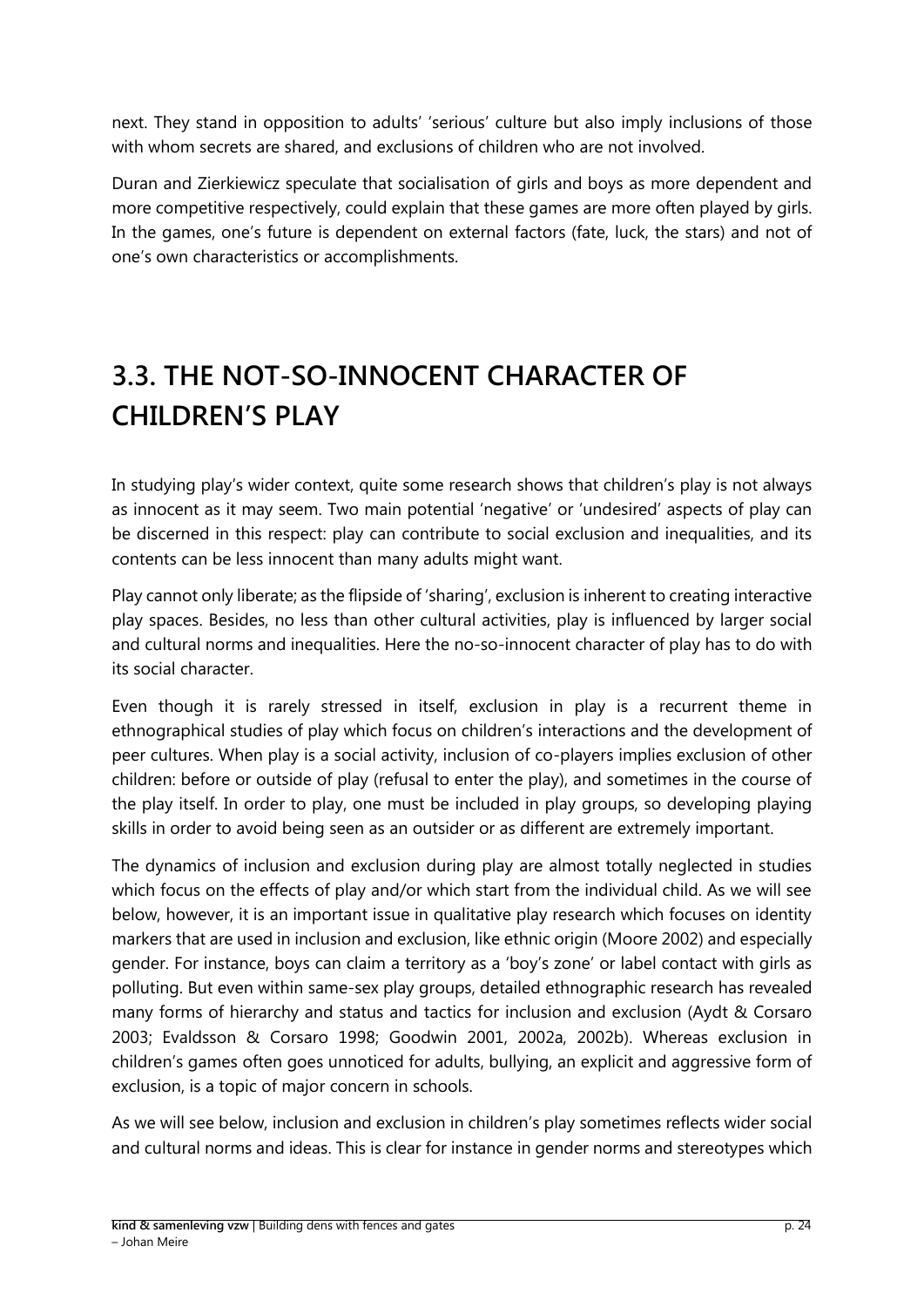are emerging rapidly in children's play and which can be made explicit (or played upon) in verbal play. As New Zealand girls sing, "Girls go to the gym, to get more slim // Boys to go rugby, to get more ugly" (Ackerley 2002: 7).

Alongside with exclusions among children, children as a category must cope with a weak position vis-à-vis adults, even in play: adults impose rules (Thomson 2005) or supervise playing children (Blackford 2004). Children's active role here rather lies in acts of resistance against these rules. For instance, the stable part dirty talk has in the repertoire of boys' groups (and schoolchildren's groups in general) defines children as outside the reach of school discipline (Ackerley 2003: 8).

Play itself can imply less desired behaviour and can have less desired outcomes. Two adult fears reign: that children are taking 'too much' control of the game, often going against adult norms; and that certain games offered to children are morally corrupt or otherwise harmful and thus take control of children's lives too much. Here, the not-so-innocent character of play has to do with its contents (as defined by children or, for instance, by the entertainment industry).

While much concern exists about videogames, in which the game content is not invented by but offered to children by game producers, mainstream qualitative research on children's play hardly touches upon this topic.

Some more attention goes to the not-so-innocent contents of play which is shaped by children themselves. When children determine the contents of the games they play, often these games refer to the wider social world in which children live and will grow up.

Dirty talk which opposes or parodies adults and their culture has already been mentioned; but play can be more actively 'dirty' as well. As a form of violently taking 'control' of the (play) world, it can be attractive because it breaches everyday habits. Bullying can be an example of this, but here I will go more deeply into Arnold Arluke's article on animal abuse as 'dirty play' (2002). Even though it must rely on retrospective interviews with adults, this article offers a fascinating account of the thick, multiple meanings and experiences of playing, such as appropriating adult culture, experimenting, exerting control, taking risks, sharing secrets, and exploring boundaries between categories (adults vs children, animals vs humans).

Arluke (2002) considers animal abuse as a kind of 'dirty play' that is part of adolescent socialisation. No less than ordinary play, dirty play (which adults might find offensive) is connected to children's social development. Dirty play helps children to interpret "where they stand in the social scheme of things and mastering what adults ordinarily deny to them through having more power" (Arluke 2002: 407). It is marked off from everyday play because it has a seriousness that makes it cool. To Arluke's interviewees, it went with intense (positive or negative) emotions, because it had exciting consequences (the animals responded unpredictably when harmed), and because the interactions with the animals had a pseudohuman quality.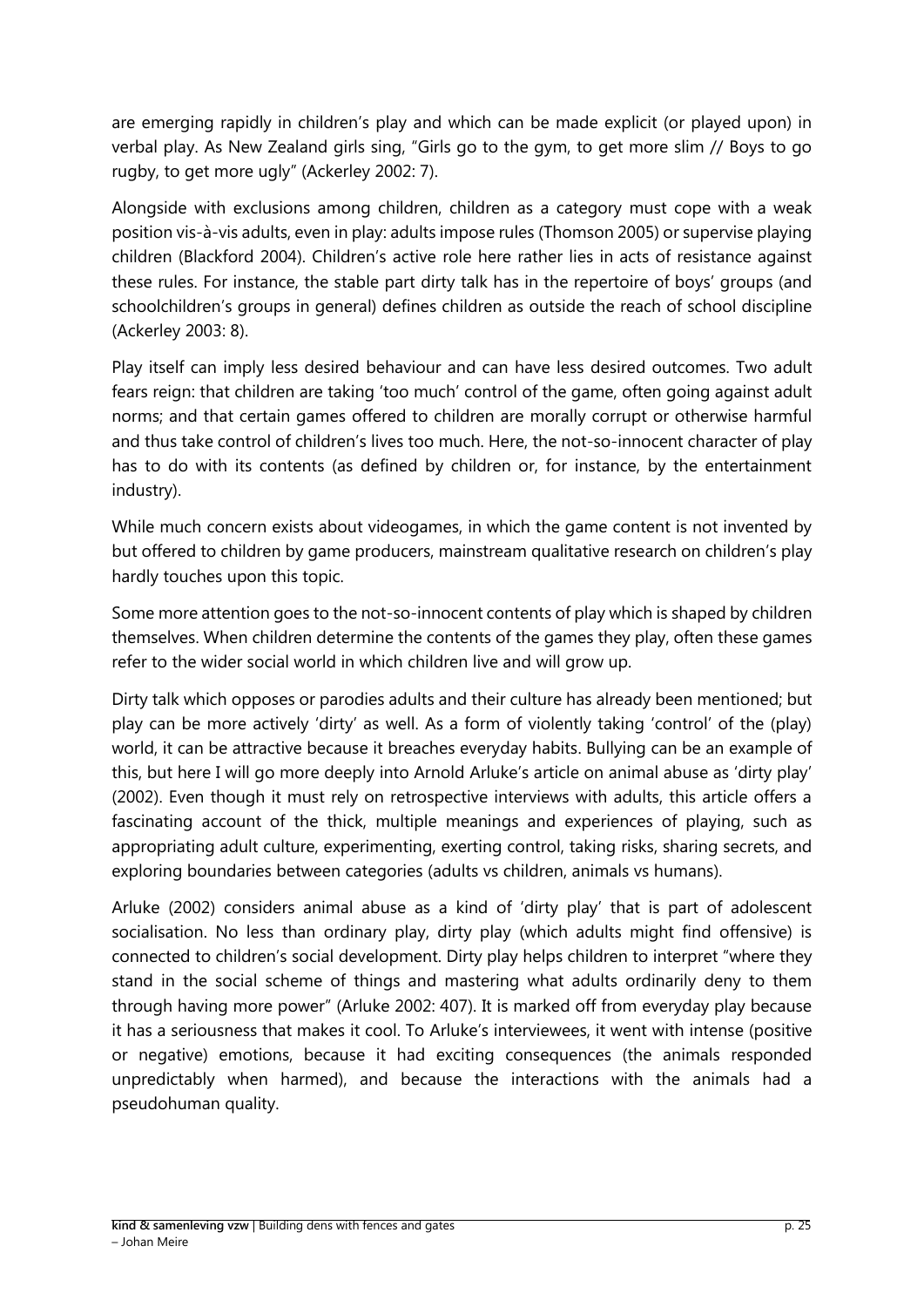Both the concealment of forbidden activities and the breaking of rules in those activities itself give a sense of control. The risk of getting caught is a prime motivation then, rather than abusing animals.

Apart from drawing a boundary between 'humans' and 'animals', the sharing of abusive acts (and the secret of it) with friends was also very important, drawing a boundary between 'us' (who know) and 'the others'.

Animal abuse provided different ways of appropriating adult culture: keeping adultlike secrets, drawing adultlike boundaries, doing adultlike activities and gathering and confirming adultlike knowledge.

'Hunting' animals, and the planning and skills it required construed animal abuse as an adultlike activity. Sometimes the abuse was construed as a punishment for animals overstepping their limits, thus children took on the role of parental control. This resonates with some motivations for abusing dolls, who would have misbehaved in some way (see Corsaro 2005: 128). The abusive behaviour then reflects children's powerlessness facing adults. "Their response to this powerlessness through animal abuse, as a form of dirty play, differs in important ways from psychological displacement models of the same act. By seeing abuse as simple displacement, its significance becomes limited to a coping technique to improve a child's mood state. As dirty play, however, the child's casting of abuse as similar to the expression of power and control by adults permits to understand it instrumentally, rather than impulsively, as part of a larger social process of appropriating adult culture" (Arluke 2002: 421).

Abuse was also used to gather information that was otherwise unavailable or to check and 'see for themselves' whether information was true (will a cat survive when it falls from great heights?). It is 'experimenting', driven by curiosity – with the fun coming from inventing ingenious methods for the experiment, and from anticipating its unpredictable outcomes.

The appropriation of adult culture is an important aspect in much play. Formanek-Brunnell's study of dolls and doll play in the  $19<sup>th</sup>$  century in the United States (1992; see Corsaro 2005: 126-128) shows how adult norms and models are not passively internalized but actively appropriated. From the Civil War onwards, girls were encouraged to imbue their dolls with affect and to play rituals like tea parties with them, or (in order to prepare themselves for the all too frequent encounters with death) to play funerals. However, girls did not only use these dolls for practicing the skills of motherhood or of comforting: destroying tea parties and especially physical treatment and even torturing of dolls were not rare; the doll funerals were held, but often after executing or otherwise violently killing the doll.

A recent study found that 7 to 11 year old children tortured their Barbie dolls in numerous ways (Griffin et al. 2006). The Barbie doll was focused on so much, it seems, because children have numerous Barbies of all kinds, so she is a symbol of excess and does not have a singular personality one can relate to anymore. For children, torturing (maiming, decapitating,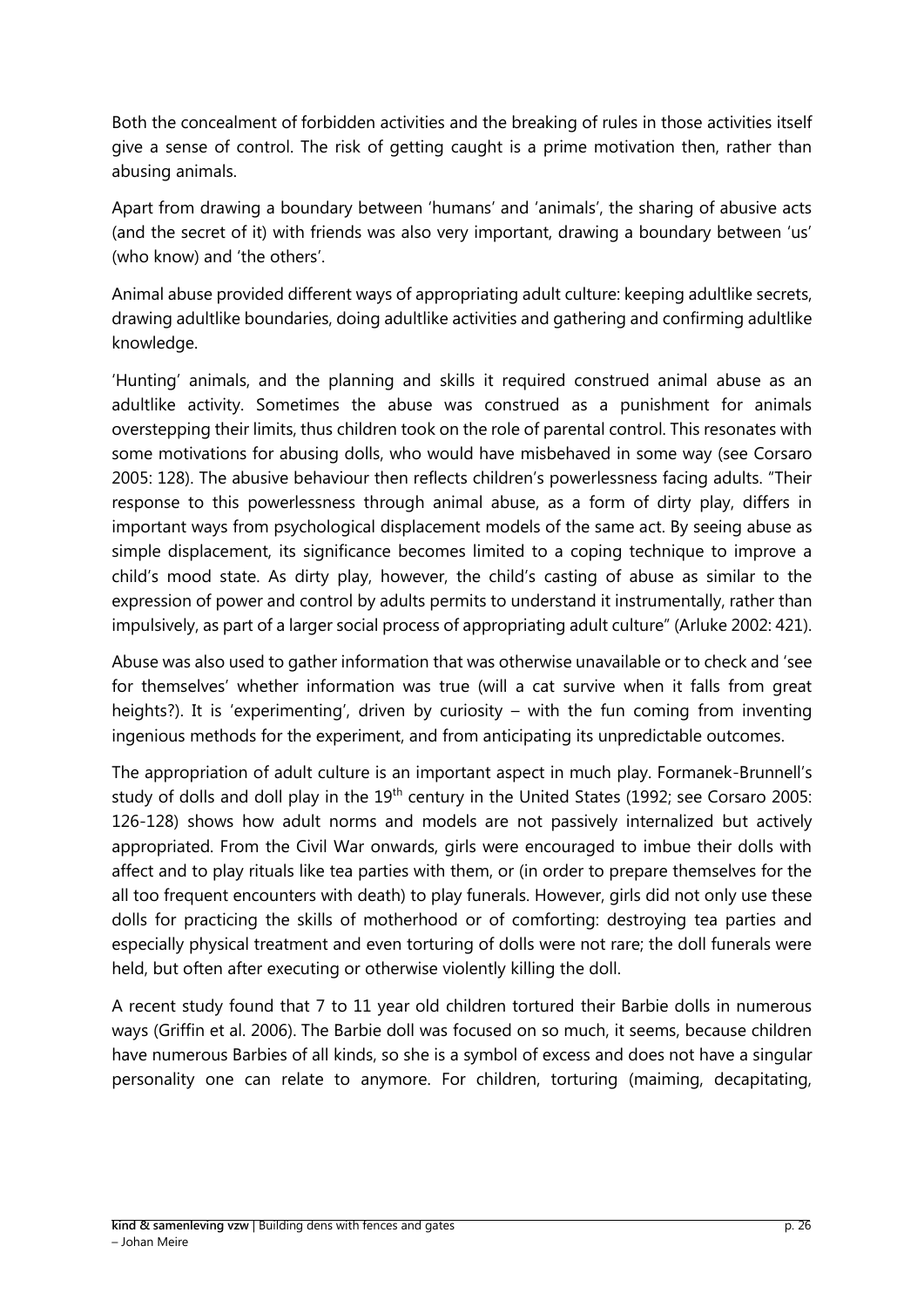microwaving…) Barbie dolls was a legitimate play activity. The age of the children should be noted: they considered Barbies as babyish and thus apt to destroy, as a kind of rite of passage.<sup>2</sup>

-

<sup>&</sup>lt;sup>2</sup> This study received quite some attention in the UK press, which predictably focused on the 'barbarian' aspects of the story. See Alexandra Frean, 'Barbarism begins with Barbie, the doll children love to hate', *The Times* 19 December 2005; Sarah Womack, 'Children turn to torture as Barbie loses her sparkle', *The Daily Telegraph* 19 December 2005.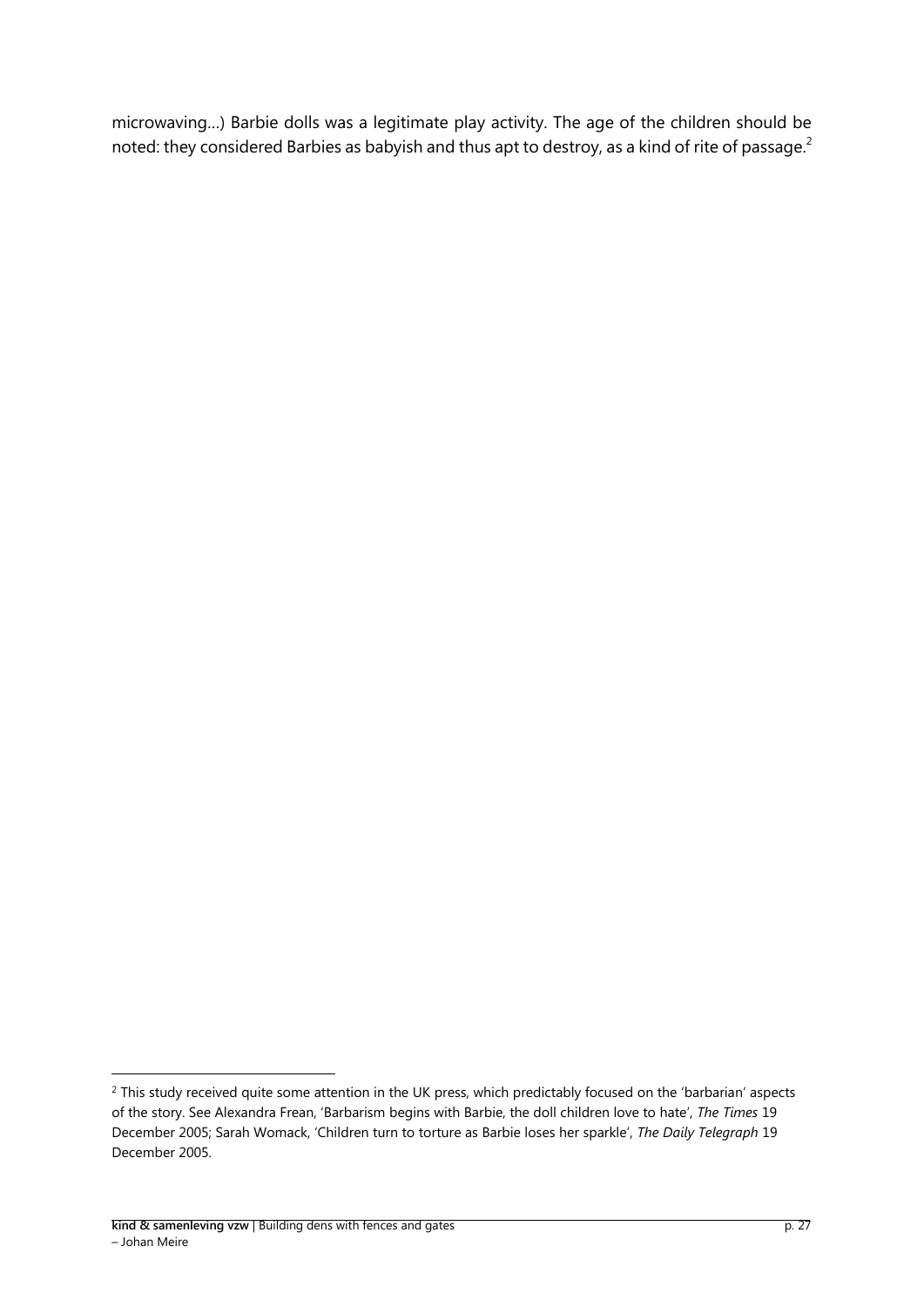# <span id="page-27-0"></span>**4. Who's playing there? Play and categories of children**

## <span id="page-27-1"></span>**4.1. AGE**

As a marker of identity and of developmental status, age is an ever-present factor in studies on children's play (and on children in general). Obviously, children of different ages have different play repertoires and play styles. For instance, spontaneous fantasy or imaginative play is typical of three to four years old children but it remains important in the next years. Games with rules are more common among somewhat older children, from 5 years onwards (Evaldsson & Corsaro 1998). Verbal play and child lore seem to be typical play for children in middle childhood (see Ackerley 2003; Bishop & Curtis 2001). Often, child lore appropriates pieces of adult culture and anticipates adult roles. For instance, fortune-telling games focusing on relationships are typical of 10 to 15 years old girls (Duran & Zierkiewicz 2004).

Few studies however exist that explicitly compare play in different age groups or that study cross-age playing (including intergenerational play).

## <span id="page-27-2"></span>**4.1.1. Play, peer culture and friendship**

A Corsaro (2005) points out, much playing occurs in the context of a developing peer culture and of a changing meaning of friendship.

For instance, among toddlers play routines are fragile, and as a consequence much attention goes to the protection of the interactive play space (inclusion and exclusion). Excitement and emotional security are found in language, sharing routines and rituals.

Also, adult autonomy is challenged, mocked and evaded. In fantasy play, confusions, fears and conflicts are confronted, like in the probably universal approach-avoidance play, in which a threatening agent or monster is identified, approached and avoided (often those chased have a safe home base).

Among preadolescent children, friendships are usually more stable, but children also strive to comply with conceptions of what friends ought to do or to be; 'best friends' are very important. This also leads to an increasing social differentiation – and conflicts – in peer cultures (as seen in hierarchies, cliques etc). This is most visible in gender separation, which is often very outspoken at this age. "Children 7 to 10 years of age easily generate and sustain peer activities,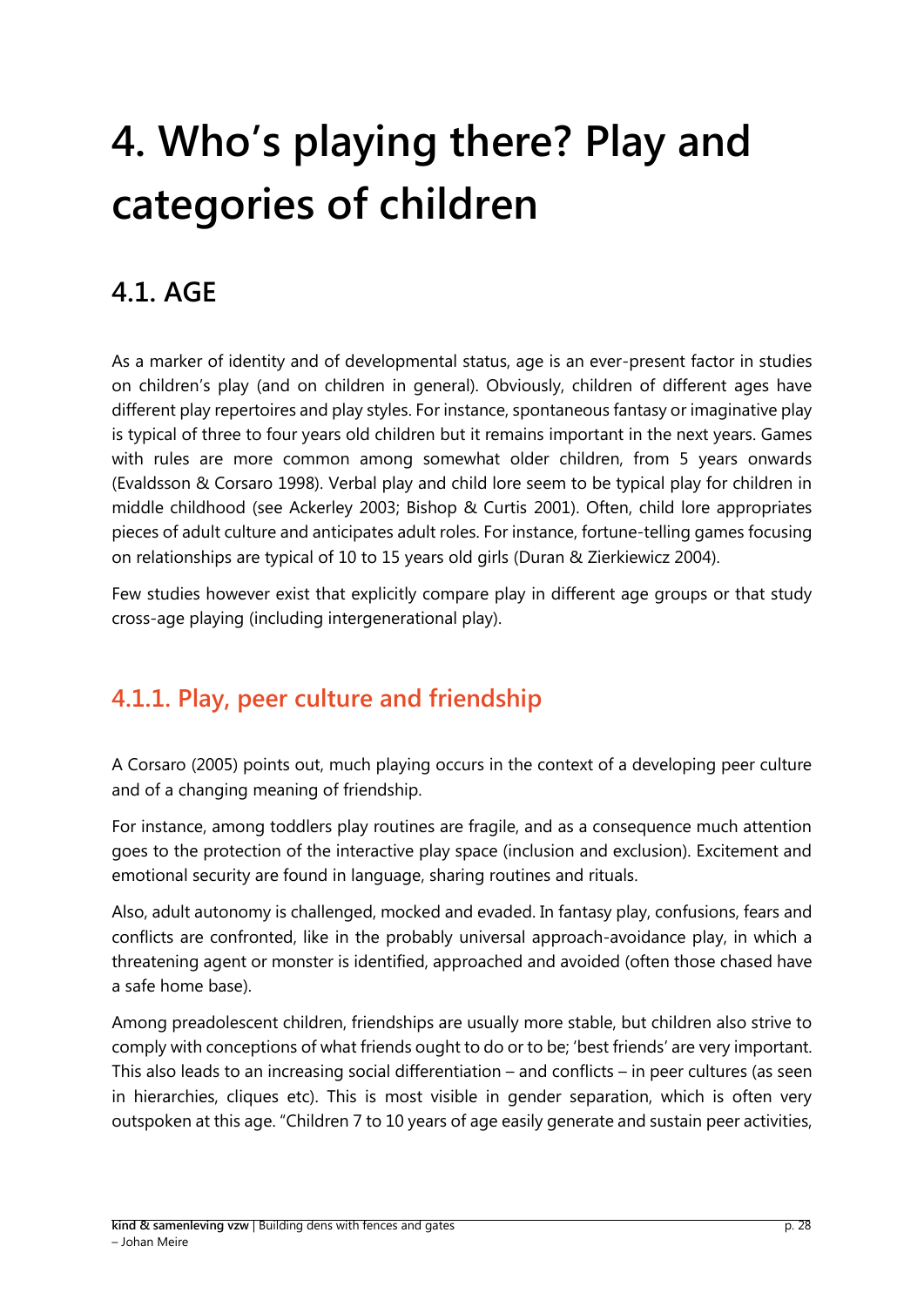but they now collectively produce a set of stratified groups, and issues of acceptance, popularity, and the group solidarity become very important" (Corsaro 2005: 192)

There are more verbal play activities that involve planning and reflective evaluation.

In preadolescence, "peer cultures provide both a sense of autonomy from adults and an arena for dealing with uncertainties of an increasingly complex world" (Corsaro 2005: 223). "A crucial factor in preadolescent peer culture is children's ability to reflect on and evaluate the meaning of their changing worlds in talk with each other and with adults." (ibid.)

## <span id="page-28-0"></span>**4.1.2. Multi-age play**

In school classes, children usually have the same age, which limits some possibilities for peer interaction and learning in play. In multi-age school systems, children have the same teacher for several years, staying in a heterogeneous group where children can naturally learn from older children by observing and imitating. It offers more possibilities for prosocial behaviour (helping, caring, sharing) and for leadership (older children, even those with less leadership qualities, can act as leaders of younger children). Playing in these mixed-aged groups is supportive for learning (Stone & Lozon 2004).

When children play collectively and outdoors, play groups are important forms of social organisation (see Rossie 2005). A strong social cohesion is promoted because children tend to be related or to live in the same neighbourhood. In these groups, older children are crucial in the informal learning that occurs during play.

Even though playing in larger multi-aged groups has doubtlessly diminished during the last decades in western societies, it remains an important way of social and informal learning which is still not studied sufficiently.

### <span id="page-28-1"></span>**4.1.3. Intergenerational play: children and adults**

Because play is predominantly studied in children's environments and children's peer cultures, and very seldom in a family or other child-adult contexts, research on adult-child interaction in play is very scarce. Some studies rather deal with adults' control of children's play.

Children's (freedom in) playing is often restricted by the presence of supervising adults, especially when these adults are placed in an explicitly supervising role or position, such as the teachers in a school or the mothers on the benches around the playground. Supervision not only happens through the Foucauldian gaze (Blackford 2004), as the many rules and territorial borders in school playgrounds attest (Thomson 2005). Often, adults legitimise their territorial control by referring to safety reasons and thus to 'the best interest of the child'.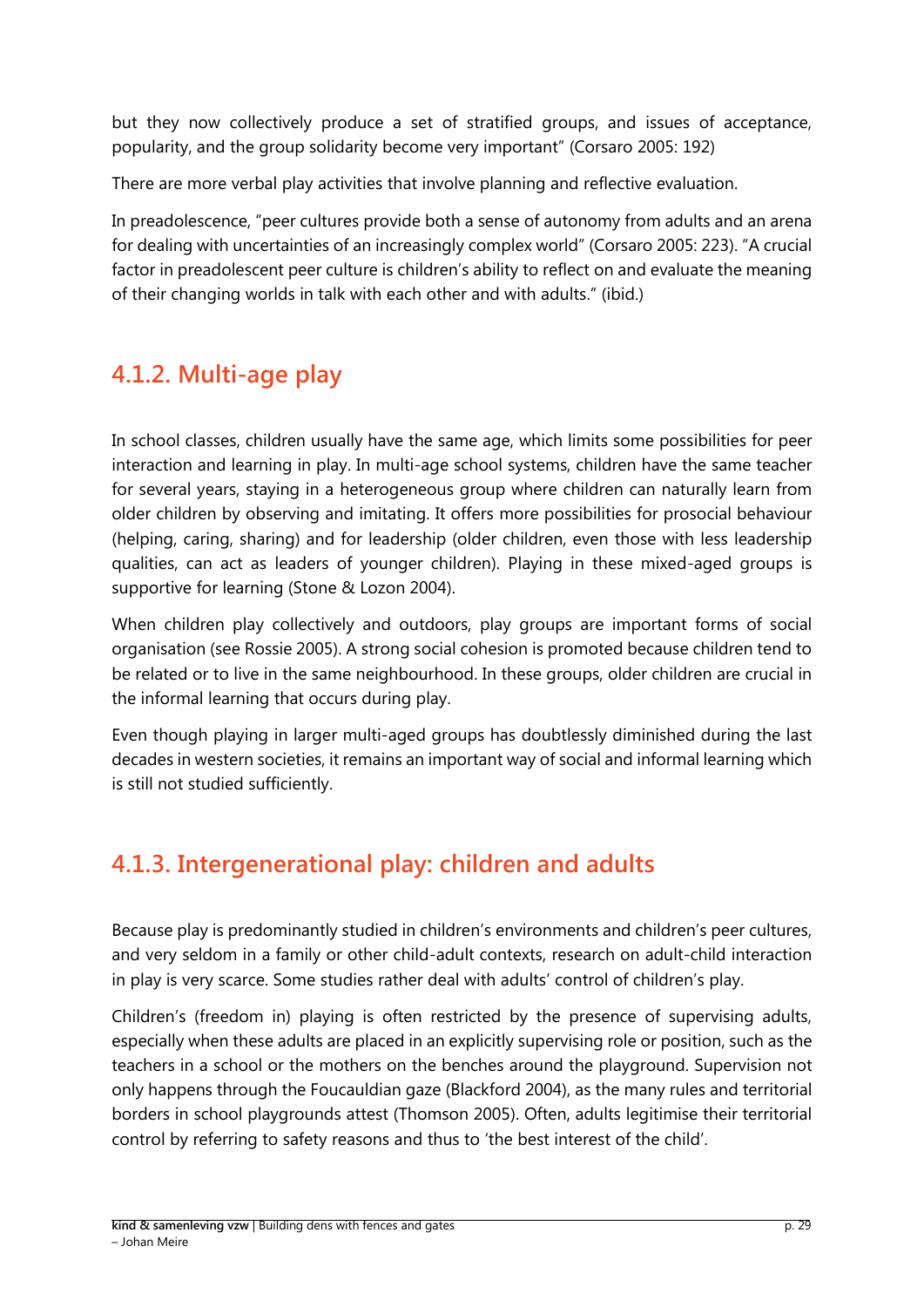As Thomson (2005) shows for the school playground and Blackford (2004) for the public playground, children's freedom is severely restricted in what could be regarded as 'places for children' par excellence.

The removal of supervising parents from children's play settings, such in commercial playgrounds, can give children more freedom in their play and can stimulate interaction between children of different ages (Blackford 2004).

## <span id="page-29-0"></span>**4.2. GENDER**

Do boys and girls play differently? And how do children deal with boy-girl differences and cross-sex interactions?

## <span id="page-29-1"></span>**4.2.1. Play repertoires, playing styles and gendered settings**

#### *Repertoires and preferences*

Research in school playgrounds has shown that, at least in that particular setting, boys and girls have quite different play repertoires (Blatchford et al. 2003; Pellegrini et al. 2004). Ball games, and rough and tumble play are typical boys' games, whereas girls are involved more in sedentary play, jump skipping and verbal play.

Blatchford et al. (2003) made detailed observations of activities on school playgrounds in the UK. They found that boys spent more time than girls playing rule-governed games, and that their involvement in games (again, especially ball games) grew during the school year. For girls, the trend was reversed. Very similar findings were produced by Pellegrini et al. (2004). This study showed that boys' chase games decreased over the course of the school year, as they are rather simple and thus grow boring after a while, whereas boys played more and more ball games, which are more complex and demand more co-operation. Moreover, outdoor play space in schools offers more affordances for boys' preferred (more vigorous, physical) types of games. Girls found the playground less pleasant and consequently participated in fewer games through time, whereas game play increased among boys.

These different repertoires are not as 'natural' and fixed as they seem. Many traditional games were originally played mainly by boys. For instance, rope skipping was often done by boys, who focused especially on skills and tricks, but the game was largely abandoned by them when team sports became popular. It were the girls who preserved the game, changing its nature and expanding it to a rhyme-based game.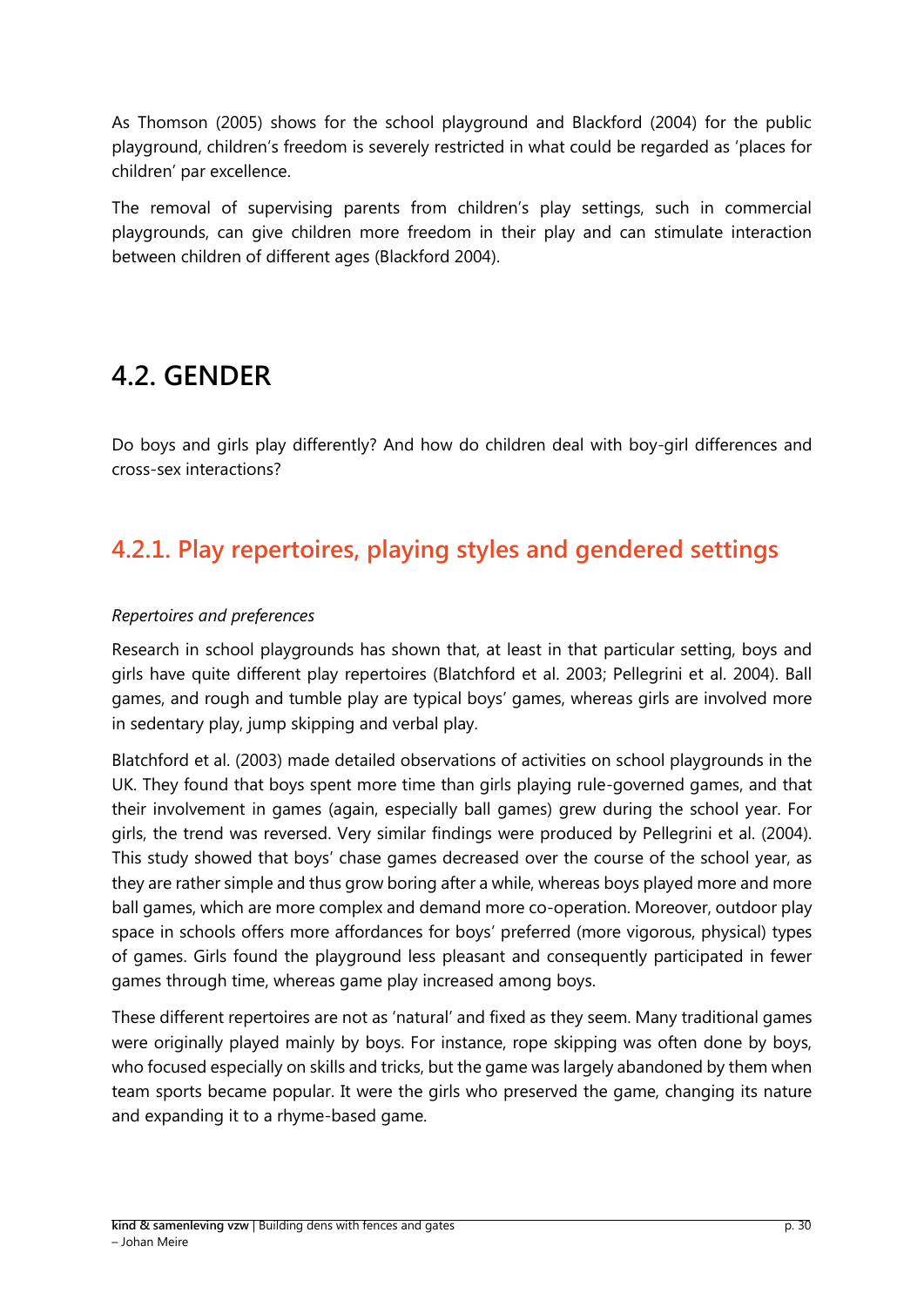The roles of boys and girls have reversed here, since now girls are the chief preservers and initiators of folklore. This could be because "girls acquire a consciousness of their future roles earlier than do boys" (Sutton-Smith, quoted in Ackerley 2003: 4). For instance, preadolescent girls are more than boys involved in playing fortune-telling games, in which fate predicts features of the future life, especially regarding romantic relationships (Duran & Zierkiewicz 2004; Corsaro 2005: 209-211).

Some play activities are not specifically gendered, for instance playing tag, building a hut, cycling, roller-skating (see Karsten 2003: 469), counting-our rhymes (Ackerley 2003), water games (Baylina Ferré et al. 2006), chasing, catching and seeking, and racing (Blatchford et al. 2003: 491).

Both girls and boys are involved in rhymes that challenge adult standards, explore taboo subjects and adult themes; such rhymes sometimes mock the opposite gender as well.

The assumption that boys or working-class children would excel in rude or obscene rhymes, rather than girls or middle- or higher-class children, is disputed by several researchers (see Ackerley 2003: 8).

Girls' games are often portrayed as having less complex rules (like in hopscotch or jump rope), as less competitive and occurring in smaller groups, as compared to boys' games. However, ethnographic research and research outside the 'classic' middle-class white population has shown a much more nuanced reality (see below: 4.2.2).

In a Swedish after-school centre, Evaldsson (Evaldsson & Corsaro 1998) found that girls aged 6 to 10 routinely played marble games, often together with boys. No less than boys, the girls negotiated complex rules, argued about the outcome of games, collaborated in large groups and displayed competitive skills – all of these are characteristics usually associated with boys' play. Moreover, boys also participated in a 'girls' game' like jump rope, even though this was mostly initiated by girls.

#### *Playing styles*

Boys and girls have different styles of playing, with boys being more physical, active, competitive and involved in rough and tumble game, and girls participating more in sedentary games and in socialising activities, and being more cooperative. However, some authors question the lack of competition in girls' games (see below: 4.2.2).

An interesting finding of the detailed observations by Blatchford et al. (2003) was that the observed boys, aged 7 to 8, engaged in more fantasy play than girls did. However, for boys fantasy play was often a site for rough and tumble play and physical activity, inspired as it was by action computer games, films and TV cartoons. Especially the boys who were not keen on athletic activities like ball and racing games, still found a physical activity by frequently engaging in this fantasy play. Among girls fantasy play was more sedentary and involving themes of family or animals.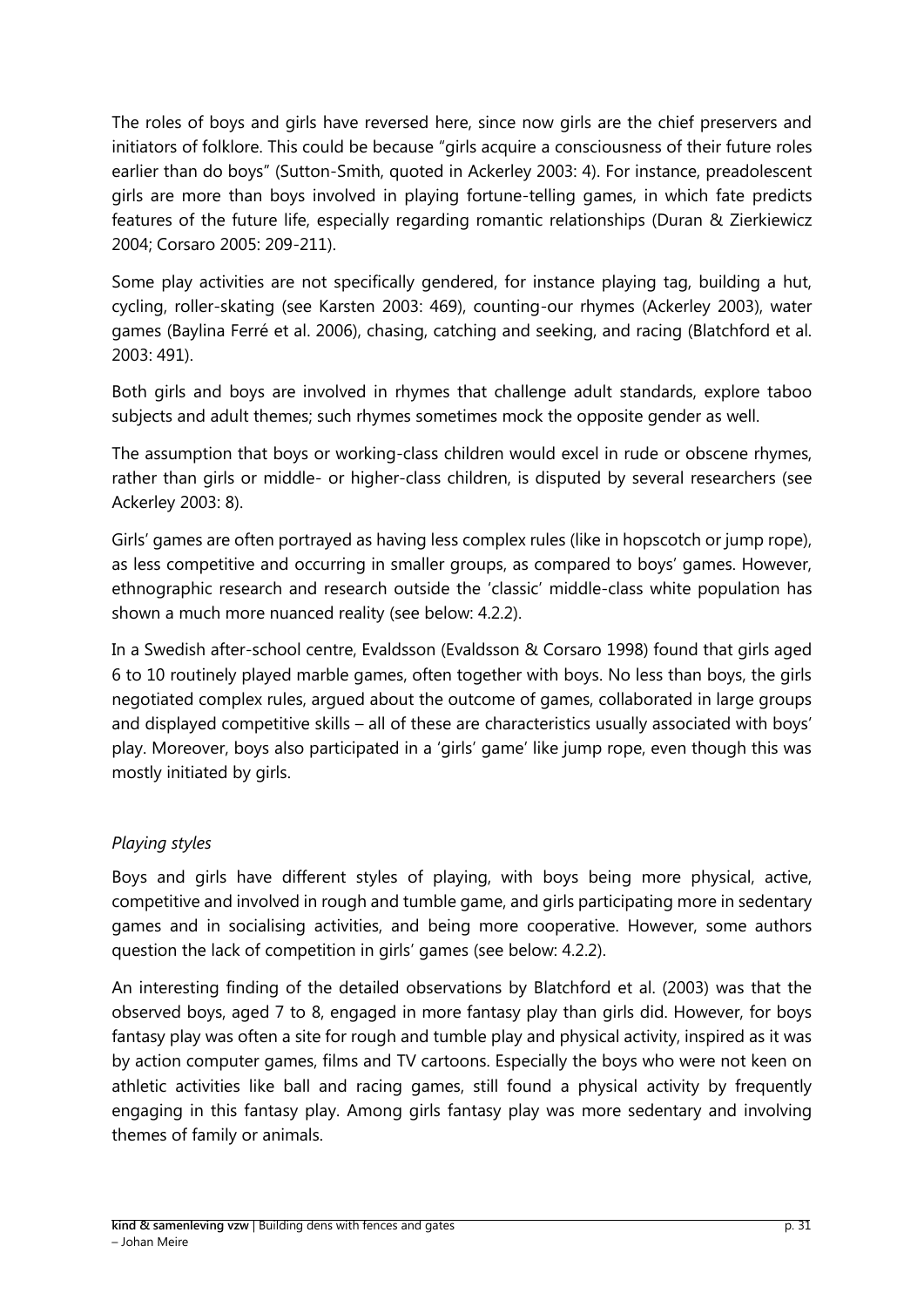Another interesting finding was that "for boys, the activity was the primary focus that brought them together, whereas girls seem more likely to come together to socialize, independent of a game that might support their interaction" (Blatchford et al. 2003: 500). For instance, when allowed to play football, almost all boys would join the game, brought together by this mutual interest. When not allowed to play football, boys would tend to split into smaller groups to play a variety of games. Girls, on the other hand, would not play one single game for the duration of the breaktime, would rarely play as a whole group, and would frequently interrupt their play for conversation. This finding resonates other observations that see girls as having a larger variety of play activities than boys, but usually playing for shorter periods of time (Karsten 2003), and territorialising play spaces in less formal ways and on a more fleeting, ad hoc basis (Thomson 2005).

In Amsterdam public playgrounds, girls across lines of social class and ethnicity were observed to engage in 'girl' play activities with much daily variation (gymnastics, hopscotch, swinging) and to use play objects more than boys (Karsten 2003).

As we will see below, playing styles often depend on characteristics if the other participants: their gender as such, but no less their skills.

#### *Settings and their gendered opportunities for play: school playgrounds, public playgrounds*

In school playgrounds, boys often dominate most of the (play) space and use large areas for games like football, whereas girls tend to occupy walled areas and seating areas which give them a sense of privacy (Thomson 2005: 74). As already noted, school playgrounds seem to be appealing more to boys than to girls. Blatchford et al. (2003) found that during recess times, "boys engaged in more social, and girls in more parallel and solitary, behaviour, showing that playgrounds are social settings particularly for boys" (2003: 498).

In each of the eight public playgrounds in Amsterdam studied by Lia Karsten (2003), boys outnumbered girls, who made up 15 to 40% of the population. With increasing age, girls' participation decreased even further, especially among Moroccan and Turkish girls. Interestingly, "the physical quality of the playground greatly influences the gender composition of users. Playgrounds with very few play objects or playgrounds in bad condition are not considered attractive by girls. Girls are critical of the supply. For many of them, good quality and challenging play objects (high climbing frames, big swings) are a precondition to come out to play" (Karsten 2003: 465). Sometimes, bleak playgrounds are visited by many girls because the place is close to home and they are not allowed to go to better places that are further away. Moreover, girls spent less time in playground than boys (Karsten 2003: 466). In playgrounds that provided a lager variation of play equipment, they stayed longer.

Whereas most studies have school playgrounds as their setting, studies in public playgrounds come closer to playing in public space. This can bring up new questions: going to a public playground is more a matter of choice than playing in a school playground. Karsten's research in Amsterdam public playgrounds (2003) therefore looks at how children come to be 'residents' in the playground: no longer 'just a visitor', residents frequently come to 'their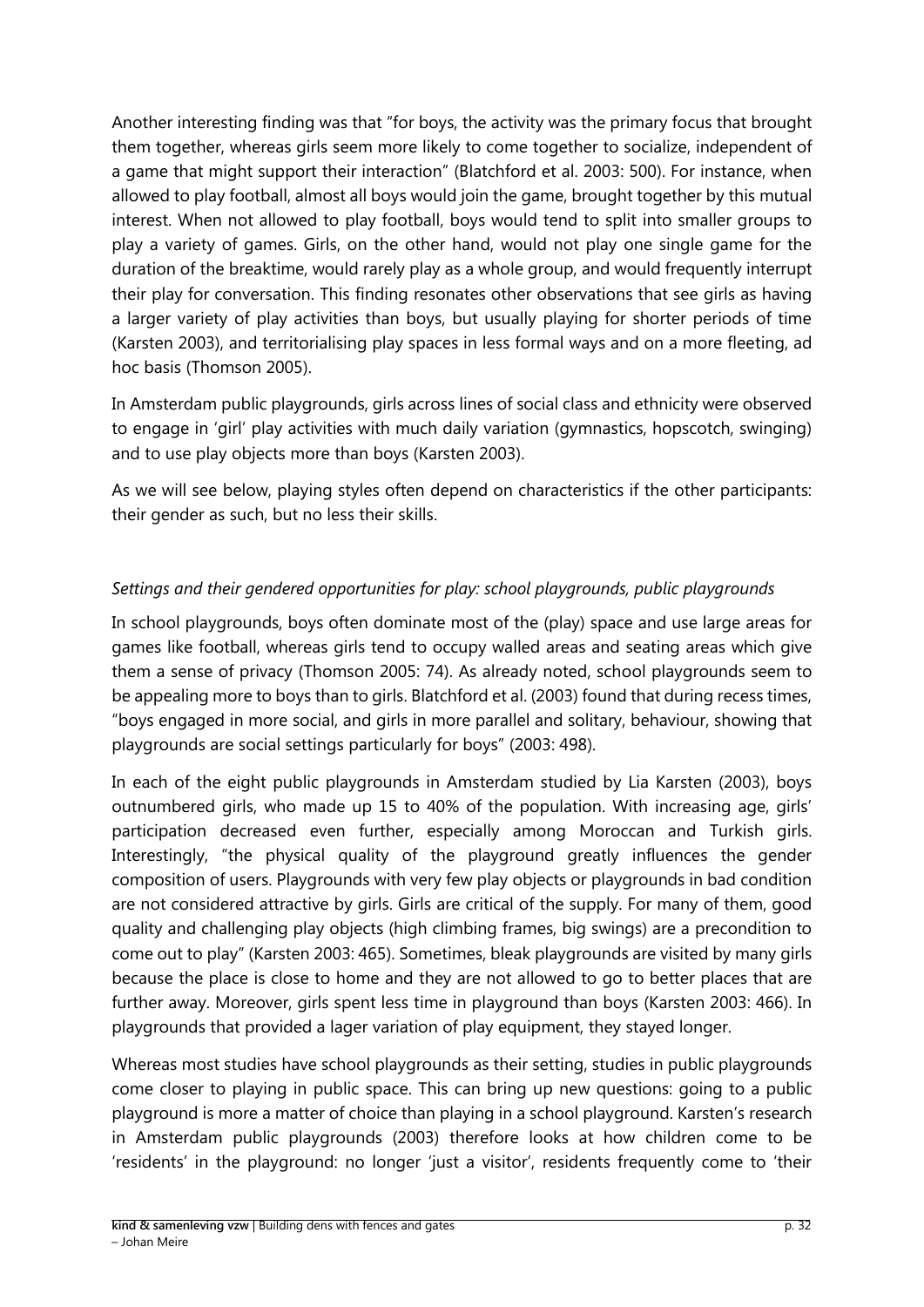place', indulge in 'backstage language' which is difficult for outsiders to understand, and assert proprietary rights to the setting, thus privatising the public space.

Karsten shows how the access, activities and micro-geographies in these playgrounds are structured by gender. Because boys visit playgrounds more often and stay there longer than girls do, and because they use larger spaces (because they play in larger groups, while playing football for instance), they obtain a more intimate knowledge of the playground. Thus, "boys' more frequent presence, duration and visibility mean that they more often acquire the status of a resident" (Karsten 2003: 467). Boys use football terms as their own backstage language. Girls' ways of playing (less frequent, for shorter periods, less visible, in small groups…) reinforced their status as a minority group.

There were, of course, girls who acquired the status of resident, and these girls especially were able to challenge 'traditional' gender divisions and roles. This status allowed them to control parts of the play space, invite other children to join in games and organise play activities.

Even though the overall picture confirms the traditional boys-girls trends, Karsten points out that detailed observations provide a nuanced picture. "When one first notices these gender 'deviations' one is inclined to treat them as 'exceptional'; it was only after more extensive observation at the playground that we came to acknowledge this gender-blending as an essential part of children's play" (Karsten 2003: 470).

## <span id="page-32-0"></span>**4.2.2. Gender play: gender segregation, power and borderwork**

How do boys and girls relate during play? Somehow resonating the quote by Karsten just mentioned, Ackerley points out: "If observers concentrate their observations on distinct gender groupings, then results will be different to observations with a focus on interaction between the two groups" (2003: 11).

#### *Gender segregation*

Boys and girls are often observed to play in distinct same-sex groups. Most gender segregation becomes apparent around the age of 5 and reaches its peak in elementary school. This segregation could have to do with more compatible interests among same-sex peers (Aydt & Corsaro 2003). The segregation leads to different play styles for boys and for girls.

However, adult caregivers can play an important role in the diverging of play styles. They are more likely to respond to assertive behaviours by boys than to the same behaviours by girls, whereas girls got more response to their positive (prosocial talking) actions than boys did. Children quickly learn which behaviours are valued, and as a consequence boys and girls develop diverging play styles. These differences are reinforced in interactions with other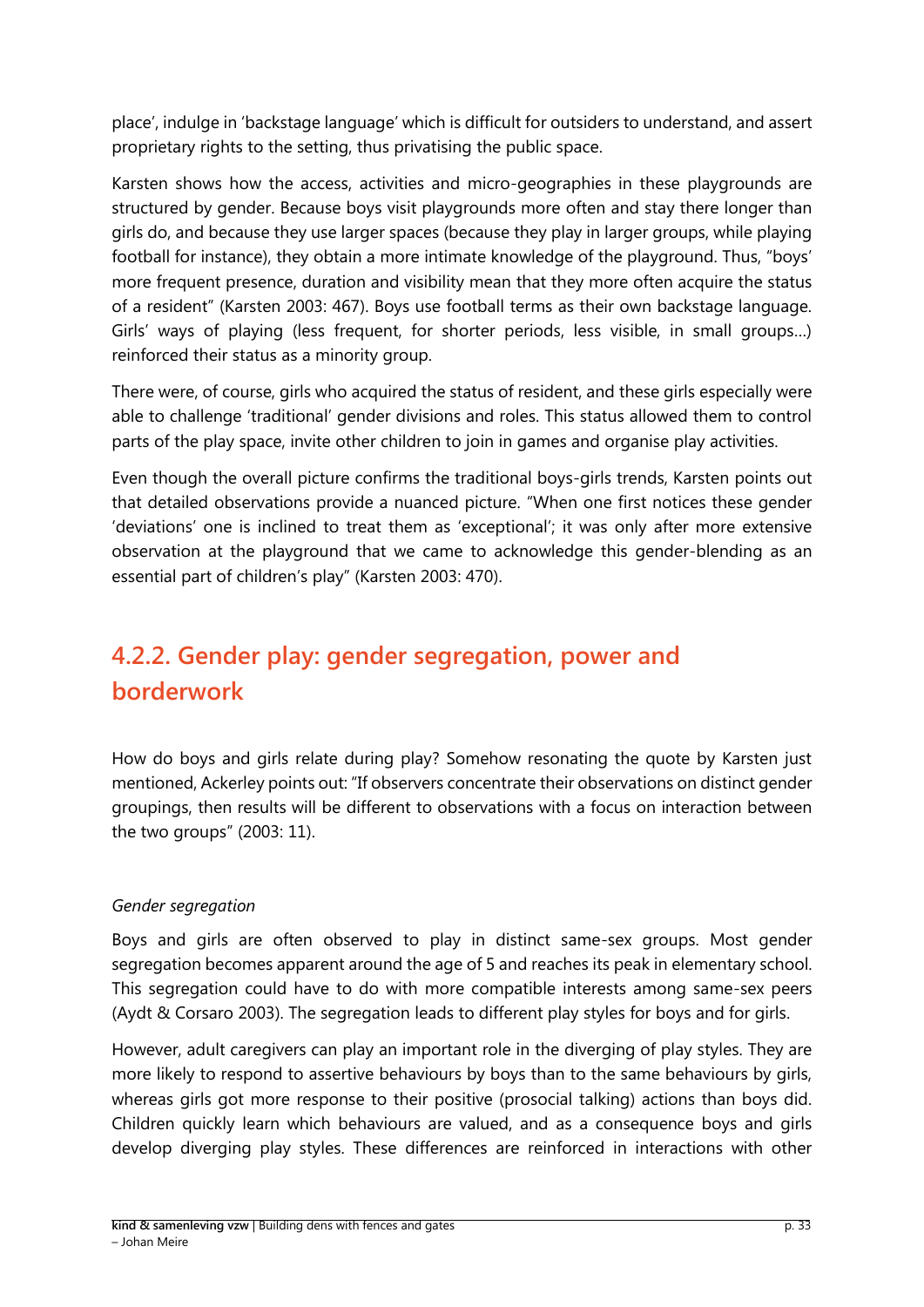children, as children find less rewards in cross-sex interactions. If a child wants to play with a child of the opposite sex, its initiative must be accepted, and chances to be rejected by an opposite-sex group are much higher than by a same-sex group.

When given the choice, children tend to choose same-sex play groupings, a trend that increases with age (see Ackerley 2003; Corsaro 2005: 172-174). Boys seems to prefer larger groups for play, whereas girls opt for dyads or triads (also see Blatchford et al. 2003).

In over 80% of the scan observations made by Blatchford et al. (2003) in British school playgrounds, the observed children played in a predominantly same-sex play group. No type of game was more likely to be a mixed-sex than single-sex activity.

A surprisingly large amount of gender-related play research is conducted in school playgrounds (Thomson 2005; Pellegrini et al. 2004; Goodwin 2001; Evaldsson 2003; Blatchford et al. 2003; Riley & Jones 2005; Ackerley 2003). This should be noticed, since school playgrounds are very specifically gendered settings: gender segregation appears to be much sharper there than in other contexts. As Ackerley (2003: 5) notes, this was certainly true when there was a strict gender segregation in schools and schoolyards, which was not necessarily reproduced in other daily (play) environments like the home and the neighbourhood. Neighbourhood play lacked the rigid sexual and age constraints of that in the schoolyard (ibid.). This distinction is still valid today. Gender integration is more likely to occur without adult intervention, and thus in (rarely studied) settings like the street and the neighbourhood (Ackerley 2005: 6).

#### *Power and skills*

In her extensive conversation analysis research among girls in a multicultural school setting, Majorie Harness Goodwin (2002a, 2002b) shows how power relations, based on forms of exclusion, opposition and bullying are very much present in girls' same-sex talk and play.

In analyzing jump rope games promoted within a school, Goodwin (2001) found that over time boys acquired more and more skills in this game previously predominantly played by girls, and in doing so, became equal partners in taking decisions and initiating the game.

"The ability to use actions that tell others what to do in a very direct fashion in cross-sex interaction changes over time, as members of a same-sex playgroup become more skilled in the performance of the activity. Both girls and boys in positions of power use direct forms to organize the activity and exclude children" (Goodwin 2001: 77). Rather than gender, the relative skill level of participants turned out to be important in determining who has the power to control the game and its rules. First, the girls were experts in jump rope, thus explaining the rules to the boys, controlling the action and displaying their power by refusing boys to join a game (Exclusion is important in jump rope: the more children participate, the longer you have to wait before it is your turn to jump again). Boys gradually gained access to power by gaining skills in the game.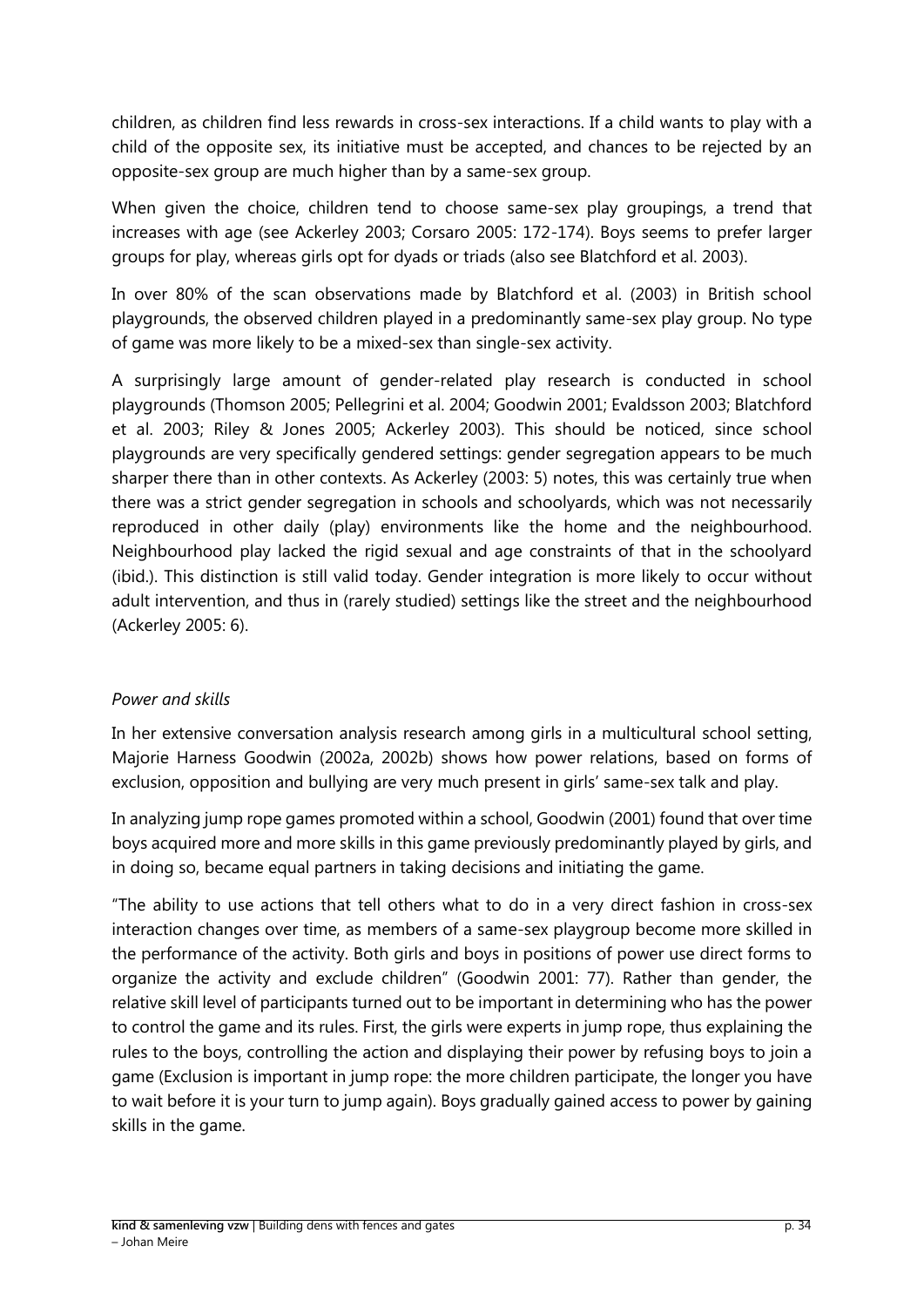Within the girls' group of jump rope, no clear leader emerged; contrary to the same-sex boys' group, jumping skills did not determine status or roles in the game. However, forms of exclusion did occur, even more frequently than in the boys' group. "Thus, although some features of the girl's group showed less hierarchical social organization than the boys', girls' practices of exclusion towards out-group members were more pronounced" (Goodwin 2001: 84).

Like Goodwin, Ann-Carita Evaldsson (2003) shows how different group configurations and relations profoundly influence play interactions. Whereas the study of Goodwin showed that (changing) game skills influenced (cross-sex) power relations, Evaldsson's study shows how the display of skills varies according to the skills of the other participants. In the multi-ethnic school in Sweden Evaldsson studied, the game of foursquare was gender-neutral and therefore provided an interesting context to analyse how gender, skills and group interactions influence each other. In foursquare games among girls, some girls used slams to throw the ball, a technique requiring force and muscular strength. Their physicality is unrestrained and the game is competitive, even though these girls were not focused on exclusion (in contrast to Goodwin 2001). When playing with less skilled girls, however, the same girls altered their throwing and language styles to downplay the importance of physical skill and strength. Other rules were set ('we do not use slams') and throwing became slower and more gentle. Accordingly, the language, involving more talk and laughter, frames the game as non-serious and non-competitive. 'Throwing like a girl', in other words, does not necessarily indicate a lack of power.

Then again, when playing in cross-sex groups the girls reorganised their play once again, this time playing with gender stereotypes. Much more negotiations of game rules were taking place in this case. Skilled girls were mocking less skilled boys during cross-sex foursquare, challenging the image of boys as physical athletes. A duel between a girl and a boy with similar skills was especially engrossing the audience, since they both represented their total social (i.e. gender) category, which is not the case for weaker boys, for instance.

Helped by a school context in which gender equality and cross-sex games were encouraged, the girls in Evaldsson's study had the opportunity "to comment on and playfully challenge gender behaviours such as boys' spatial, physical and evaluative dominance over girls. Through rearrangement of behaviours, players invoked, played with, challenged and even inverted gender behaviours such as boys' domination vs girls' subordination, thereby invoking 'new' meanings" (Evaldsson 2003: 495).

It is interesting to note that both Goodwin and Evaldsson are able to challenge essentialistic notions of femininity because they do not (only) conduct research among middle-class white children, but among children from other ethnic and cultural backgrounds (African-Americans, Syrian, Kurdish and Chilean immigrant children in Sweden). These girls' assertiveness in talk and physicality calls for a higher awareness of variation in girls' play and interaction styles (also see Aydt & Corsaro 2003 on African-American and Italian girls as more assertive and independent in their relations with each other, than upper-middle-class White American girls).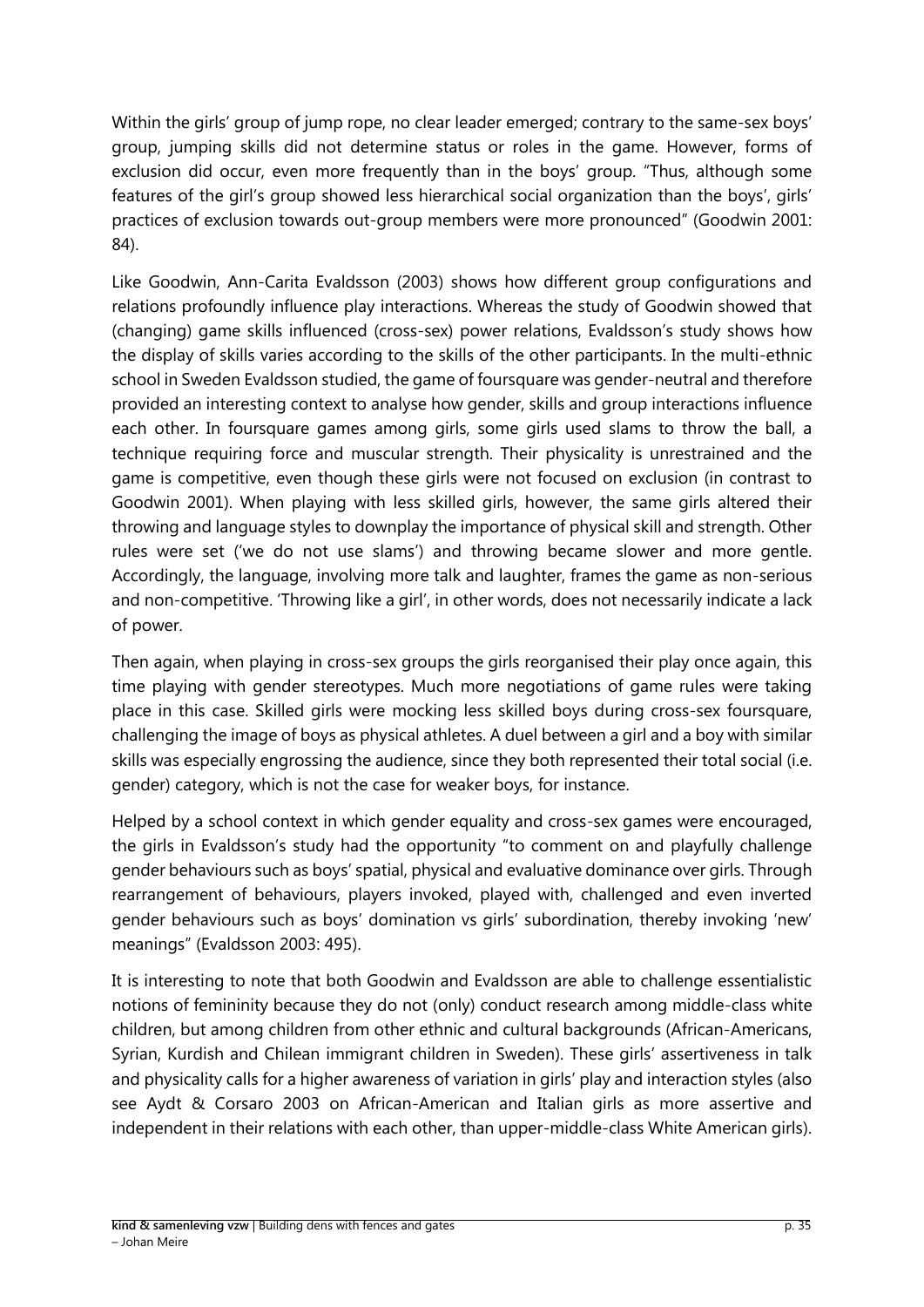More in general, mixed-sex play is not always or everywhere a rare occurrence. This is, for instance, apparent in Corsaro's work among Italian children (Evaldsson & Corsaro 1998).

As Aydt and Corsaro observe (2003: 1309), most studies have only looked at middle-class white children, and their results cannot be generalised to all children.

#### *Borderwork - and gender segregation again*

Much ethnographic work on gender is inspired by Barrie Thorne's research in this field (Thorne 1993). She criticises the "two worlds" idea for studying gender segregation, that considers boys and girls as living in separate worlds. The concept of 'borderwork', borrowed from Frederick Barth and his work on ethnic boundaries, refers to cross-sex play that affirms gender boundaries, such as 'girls against boys' play. There are different kinds of borderwork. In *contests*, the game or play activities include a 'boys against girls' element. In a school context, these games are sometimes initiated by teachers. *Chases* are no less competitive but they are more explicitly symbolic in their affirmation of gender borders. Usually, boys threaten girls in aggressive ways, while girls threaten boys in affective ways such as kissing. In *rituals of pollution*, one gender is believed to be polluted and thus should be avoided. One example of this is the widespread North-American belief in 'cooties', an imaginary contagious disease, and the playful activities and teasing revolving around this belief. Usually boys label contact with girls as polluting, more often than the other way around. Often boys are thought to be immune to catching cooties from another boy, and likewise for girls; cooties can only be spread by contact between the sexes. Once infected with the cooties of the opposite sex, those cooties can be spread among members of the same sex. There are several rituals for curing or preventing cootie contamination. In short, ritual pollution tends to discourage cross-sex contact (Aydt & Corsaro 2003: 1311). *Invasions* or intrusions imply the intrusion of space and the disrupting of a game. For instance, boys disrupt a game played by girls. Conversely, a typical form of borderwork is to occupy a certain space, declare it 'a boys' place', 'the girls' clubhouse'…, and defend it against invaders from the opposite sex (ibid.: 1314).

However, it could be argued that borderwork entails more than strengthening gender identities and boundaries. In any case, in between borderwork that affirms gender segregation and relaxed cross-sex play, many examples exist of 'playing with gender' in less stereotypical ways. Aydt and Corsaro (2003) provide detailed examples of the complex construction of gender in American and Italian preschools.

For instance, there were observations of girls' ritual avoidance of boys (older girls running from boys in mock fear during 'wild time' in which children freely run, jump and roughhouse with one another); and reversals of the boys-chase-girls routine (boys running away from girls chasing them with mud on a stick) and of the boys-invade-girls'-play. Also, a significant amount of non-stereotypical play among boys and girls was observed, such as domestic household role play by boys, or assertive verbal play among (especially African-American and Italian) girls.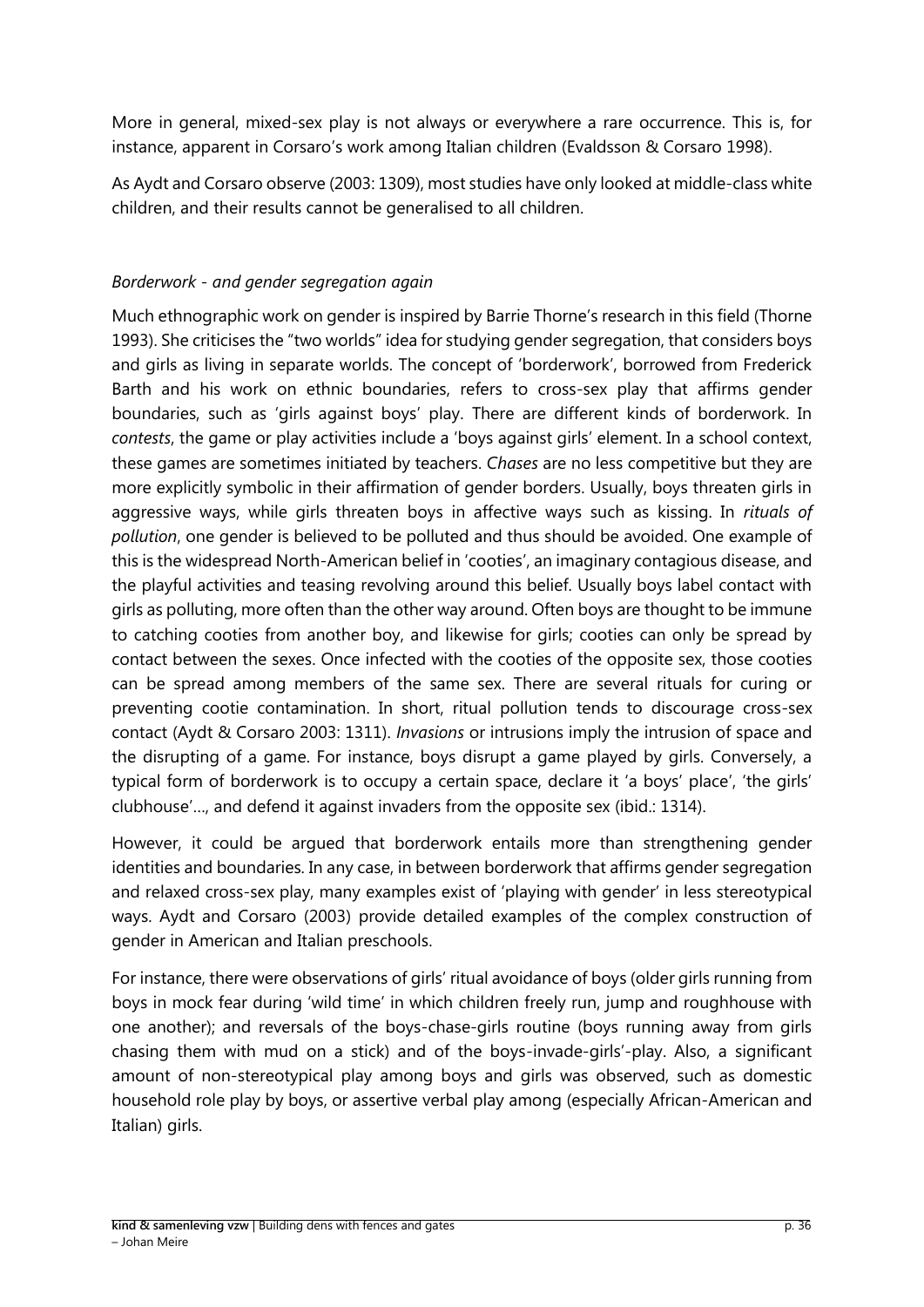Boys seem to participate in 'girls' games' like skipping or hand-clapping games only when they can assure their own identities of 'men': by invading the space during such a game played by girls, by mocking the playing girls (overacting etc.), making the game more masculine (bringing in more competition, toughness...) – or by hiding their participation from other boys. It is widely observed that it is more easy and attractive for girls to participate in boys' games than the other way around. Being (called) a 'tomboy' is more acceptable than being (called) a 'sissy'. These labels can change the meaning of acts of exclusion from 'don't play with me' to 'don't play with girls': gender categories as a tool for exclusion, even if the reason for exclusion might have nothing much to do with gender as such (Aydt & Corsaro 2003: 1317).

Overall, Aydt and Corsaro's ethnographic observations reveal gender segregation as something that is negotiated in children's peer cultures rather than a phenomenon that is strictly based on universal biological or cognitive developmental features. This peer culture was unique for each preschool setting studied. In one American preschool, for instance, children were very much aware of gender frameworks and tended to view cross-sex and samesex interactions as fundamentally different, and to define cross-sex relations as romantic in nature. Sustained play between boys and girls, by consequence, was very infrequent there. In other preschools, especially the Italian ones, gender was often not a salient issue. Where children have more flexible play interests and a richer play culture, gender becomes just one issue among many others and thus is less prominent in defining play or play groups. Related to this, the more children are familiar with each other, the less gender will be the main reason for inclusion or exclusion, and the more individual characteristics will be relevant (Aydt & Corsaro 2003: 1321).

# <span id="page-36-0"></span>**4.3. CULTURE AND ETHNICITY**

Like for gender, the research on culture and ethnicity (or 'race' in American studies) covers two complementary questions: how are children from different cultural or ethnic backgrounds playing differently?; and how do children form different cultures or ethnicities interrelate during play?

Contrary to gender, however, the research on this topics remains limited. Interestingly, much of it again focuses on gender issues.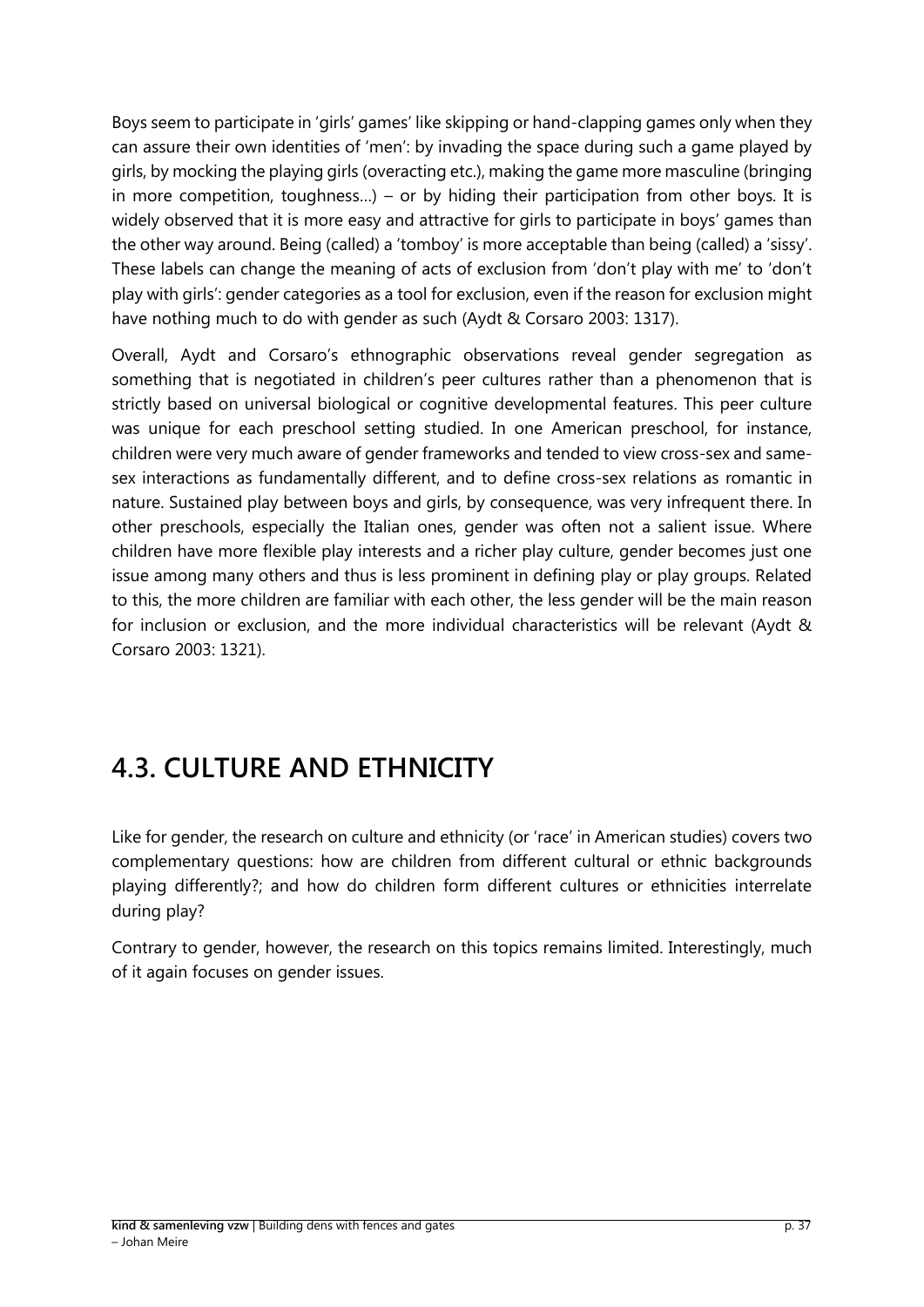## <span id="page-37-0"></span>**4.3.1. Cultural variations in play**

In western societies, the increased sensibility for risks, especially in outdoor environments, is now a major impediment for access to play areas (Lindstrand 2005: 40-46) and to freedom in outdoor play in general. I will return to this issue in part 5.4.

Playing and its organisation reflects social and cultural norms. For instance, among the Tunisian and Moroccan children studied by Rossie (2005), gender is reflected in pretend games and the objects that are used therein. Sexual differentiation is reproduced since older girls are taking care of younger children. Once they are about six years old, boys leave the girls' group, thus reinforcing a clear segregation between boys' and girls' play groups. Boys enjoy more freedom and can roam in the neighbourhood more freely than girls, who are restricted by the care for young children and by domestic chores.

In her research in Amsterdam public playgrounds, Karsten (2003) found that especially Moroccan and Turkish girls were underrepresented in the playgrounds; this was mainly the case for the older girls (from 10 or 12 years onwards).

Play is valued differently among different cultures. Sometimes the adult attitude towards playing children can be one of indifference (see Rossie 2005); in western societies, playing with children is seen as an important part of education and of being a (good) parent in general. Farver and Lee-Sin (2000) studied how Korean-American mothers support their children's playing behaviours. They found that more acculturated mothers encourage creativity and play among their children and spend more time playing with their children. Their children engage more in fantasy play and are described by their teachers as more 'difficult' (or less docile). The Korean tradition of Confucianism does not encourage playing together, as rules of hierarchy and formality dominate relationships, also within the family (also see Bai 2005). Farver and Lee-Shin's study shows how acculturation is a difficult process, because it causes much educational uncertainties among the parents, and their children are seen as difficult to handle. It is hard to combine Korean and American values.

Research on children in non-western and (western) non-modern societies indicate a clear role for children in some public celebrations, festivals and rituals (see Corsaro 2005: 69-70; Rossie 2006; Bai 2005). Often this implies a temporary reversal of roles, fitting into a larger body of world-turned-topsy-turvy events. Modernisation processes often marginalise the role of children in these events. Rossie (2006) describes the Moroccan Ashûra feast, in which children could permit themselves a lot of liberties while spraying water on other children and on adults. The attacked adults would not react angrily and other adults would not reprimand the children for their behaviour. Today, this would be impossible; children are not allowed these liberties anymore. Children are often given (imported) water-pistols for Ashûra, but sometimes playing with water is now forbidden because adults complain about the nuisance.

The trend described by Rossie shows how children's play is embedded in a broader cultural context, so that cultural changes can have a big impact on children's games (much more profound than the replacement of self-made by imported toys). In this case, it seems that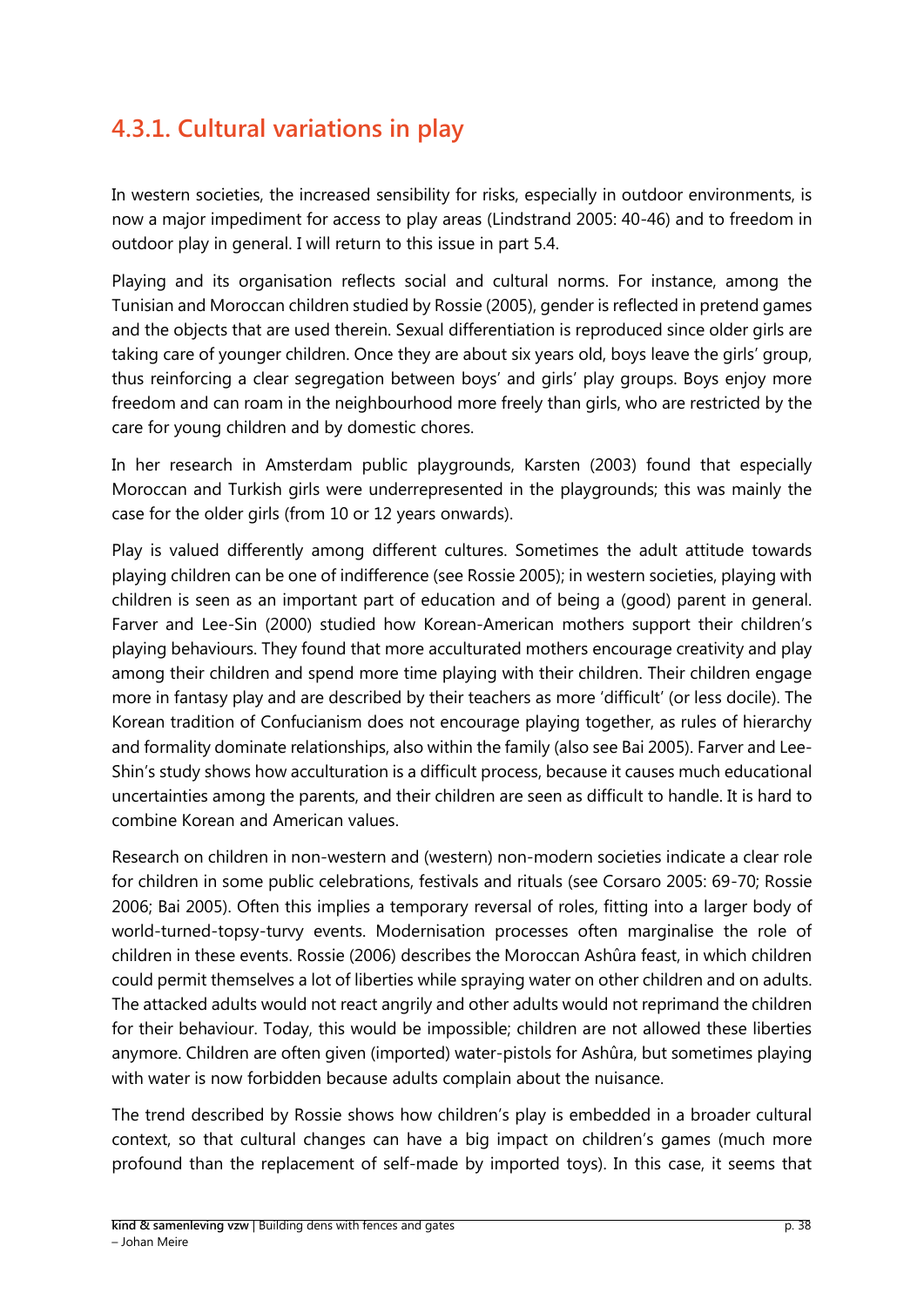children have less access to the adult world – they are not allowed anymore to treat adults disrespectfully during the feast – perhaps not so much because of a marginalisation of children as such, but because of the decreased relevance of the Ashûra feast in general. Children are victims of this trend, because the role-reversal associated with the feast is becoming less prominent.

### <span id="page-38-0"></span>**4.3.2. Cultural relations**

Like gender (see Aydt & Corsaro 2003), ethnic identity becomes a less prominent marker of identity and hence of exclusion and inclusion when it is but one of the many identities children ascribe to other children (Moore 2002). In a multi-ethnic summer camp, more flexible and instable conceptions of 'race' (or ethnic identity) emerge than in a dominantly 'white' summer camp, in which (an other) race is a clear marker to identify in- and out-groups. Overall, 'being white' was invisible as a racial category, and there was the presupposition that children of the same colour would share the same culture (Moore 2002).

Blatchford et al. 2003 found no evidence for strong ethnic segregation in school playground games among 7- to 8-year old British children: in games, the degree of ethnic mixing seems to be comparable to the proportions of children from different ethnic groups. Girls were more likely to be in networks of children with the same ethnic background, but this had to do with the larger play groups of boys. There was a tendency for same ethnic-group play to decrease over the year and mixed-ethnic game groups to increase (2003: 497).Games like football turn out to be spontaneous and effective facilitators for intercultural contact among children, especially boys (Blatchford et al. 2003: 502). "It is possible that informal child-organized activities, like football, may do more than externally and adult-imposed schemes to facilitate real integration" (ibid.), a suggestion which deserves further examination.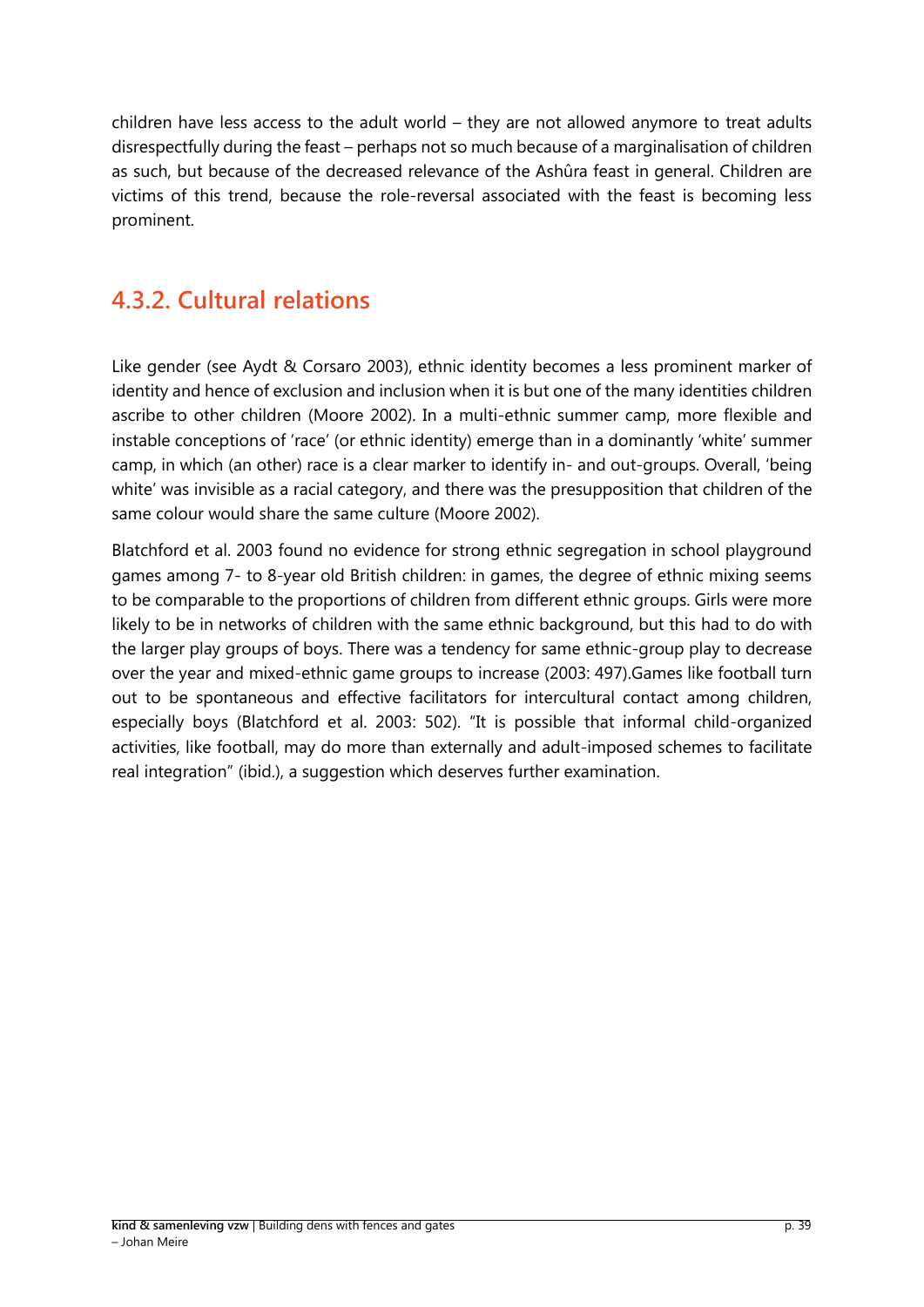# <span id="page-39-0"></span>**5. Setting**

Play does not occur in a vacuum. It always happens 'somewhere', in a physical and social context. Children play on every possible spot: "Whatever the advantages of well-thought-out and well-designed playgrounds and play-equipment, one cannot argue that they are essential for children to play. Children will play, whatever adults do – or don't do" (Factor 2004: 150). Nevertheless, children play mostly in the streets and in their neighbourhoods, in parks, in private gardens, or in dedicated play spaces like public playgrounds, school playgrounds, childcare centres and commercial play settings. All of these settings have characteristics of their own which can influence play activities.

On the one hand, there is research on where children play and like to play, and on how this play setting matters; on the other hand, there is research on how the wider social context influences where children play and are allowed or stimulated to play.

## <span id="page-39-1"></span>**5.1. WHERE DO CHILDREN LIKE TO PLAY?**

Children like to play close to home, if possible in the street (when traffic is limited and slow). They like to see and be seen, and to meet people: playing close to shops, for instance, is preferred over playing in public playgrounds (Wheway 2004).

Burke (2005) asked children aged 6 to 11 to document their play spaces by photographing them each day. Almost three in four photographs were of outdoor spaces, even though the research took place in an urban setting (Leeds). Moreover, photographs of outdoor play spaces were chosen more frequently when asked to explain a bit more about a photo. Especially open places were important to children: to play, to run, and to meet friends. Enclosed spaces of gardens, bedrooms and (remarkably) cars were documented a lot as well. Natural environments and natural materials (like grass, trees, leaves, stones…) were photographed a lot and in much detail. Formal play spaces featured on only 3% of the photographs.

Play in informal and natural spaces remains very important to children. Several studies by children's geographers and others (see Valentine 2004: 74-76) have shown that children's preferred play spaces, which allow for flexible ways of playing, are open spaces, waste lands, and all spaces that lend themselves to be appropriated by children. Despite all barriers imposed by the adult-centered built environment, children's (outdoor) play resembles the play of past generations. 'Messy' environments with trees, bushes and waste ground might frighten adults if they think about them as play spaces, but they offer huge possibilities and are very attractive to children.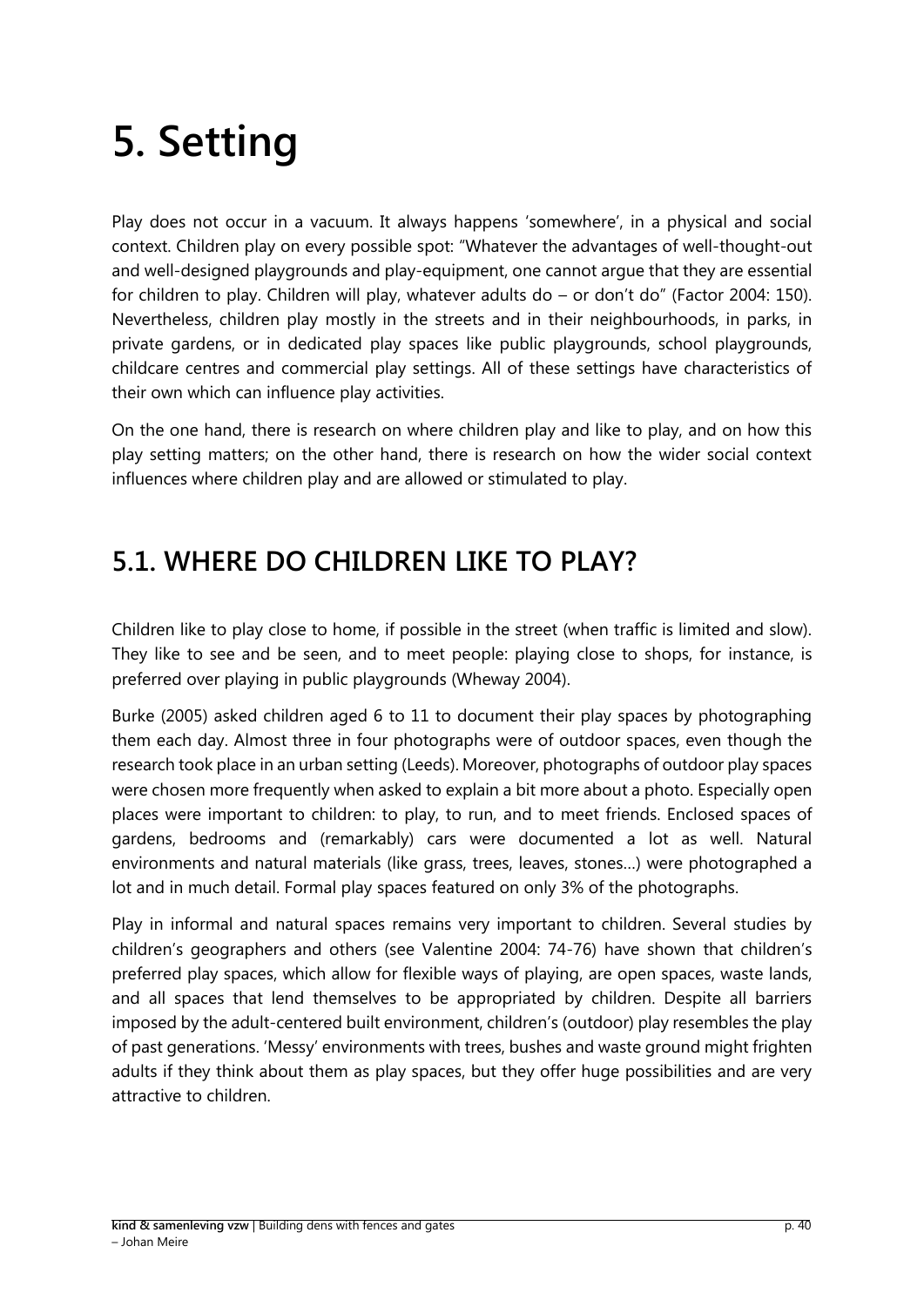Play in the streets and in the public domain takes up more time and is more important to children than adults usually think. Time and again, research has shown that children prefer to play in their neighbourhoods. They will play everywhere, if only it is close to home. Yet, they are expected to play in public playgrounds, which usually lack flexibility – being fenced off, promoting uniformity in use, lacking natural elements and constructing materials… Children, especially older children, often go elsewhere to play, and when they go to public playgrounds they don't tend to stay long. As Armitage (2004) observes, in spite of this a disproportionate large amount of attention and financial means is invested in these public playgrounds, while play opportunities in children's most important and most preferred play space, their own neighbourhood, are neglected.

Rather disturbingly, this trend seems to be reflected in play research as well. Play in the full public space remains largely unstudied, and this is one of the major lacunae in play research. The importance of this geographical and social context is a theme in research on children's geographies (Rasmussen 2004; Valentine 2004) rather than in 'common' play research.

## <span id="page-40-0"></span>**5.2. PLACES FOR CHILDREN'S PLAY**

Rasmussen (2004) refers to the 'institutionalized triangle' that structures children's everyday life in the modern welfare state. Private homes, schools and recreational institutions are the corners of this triangle, and they are or include 'places for children' made by adults. These places are intended by architects and planners to be 'special' places for children; children spend an increasing amount of time in them; places for children put children in contact with 'professional' adults (pedagogues, teachers, social workers…).

'Places for children' can be contrasted with 'children's places'. A children's place is a place where children come together physically (use of place); where children have had special experiences (embedded as knowledge of place); a place to which special meaning is attributed ('the best tree for climbing'); and a place that arouses certain feelings (feeling of place) (Rasmussen 2004: 161). Thus, the use and knowledge, meaning and feeling of a place all are important in defining a children's place. "A key difference between 'children's places' and 'places for children' is that while adults can point out and identify 'places for children', to begin with only children can show and tell about 'children's places' (Rasmussen 2004: 165).

Sometimes children's places and places for children overlap, sometimes they don't. In the latter case, the less conspicuous children's places are often regarded by adults as "examples of disorder, mess, destruction and prohibited behaviour" (Rasmussen 2004: 162).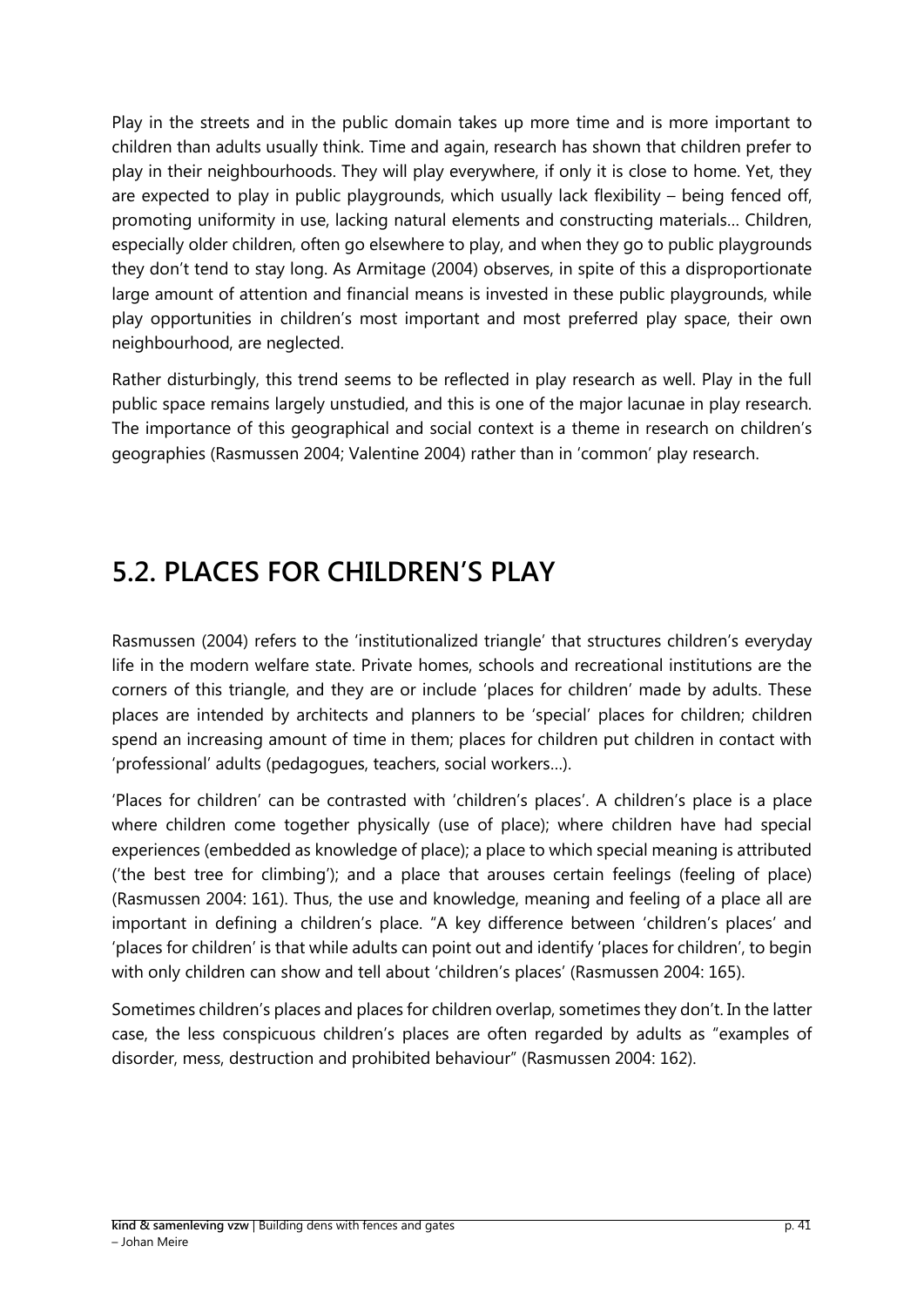#### <span id="page-41-0"></span>**5.2.1. The school playground**

The school playground has a profoundly ambiguous status as a setting for children's play. Perhaps it is the principal social arena where games are passed on (Factor 2004) and perhaps the only school setting in which children interact in their own terms (Ackerley 2003); as such it is an important setting for the development of particular peer cultures and for keeping alive child lore. School playgrounds are settings par excellence for developing and transmitted peer cultures, often with very local, particular features. A "school playground is not an empty slate – it has been written on in enormous detail by generations of children" (Factor 2004: 149). Moreover, the best thing about school in general, children say, is that you can play with your friends (Dockett 2002). At the same time, apart from being a rather dull environment most of the time, the school playground is an adult-controlled setting (Thomson 2005), and this particular institutionalised status has profound effects on children's interaction, especially in terms of gender segregation.

A school playground is, of course, a setting controlled by adult caretakers. It is a formal space with restrictions on access, boundaries in time and space and rules and norms on appropriate (play) behaviour. Thomson (2005) studies how these playgrounds are territorialized by adults, by classifying areas, marking boundaries and controlling access and the resources to be found in the area. Often safety is used as the motivation for restrictions. Some valued areas con only be accessed as a reward; it is no right. Conversely, access to play spaces can be denied as a sanction.

Children are relatively powerless against adult control. In the first place, they try to (re)territorialize the playground by claiming certain spaces as their own (though their own bodies, objects like clothes…) and making them inaccessible to other children. This can result in conflicts and will usually be at the expense of girls, who tend to territorialize spaces in less permanent and more informal ways.

In resisting adult restrictions, children also find challenges: hiding, walking with one foot over the borderline, kicking the ball on the 'forbidden' grass area…

As Factor (2004) notes, even on a bare school playground without playground equipment children will make use of any material at hand and of the available space, and a great variety of games and play activities will exist. "Features of the playground never intended for play may be selected and stubbornly retained for a particular game, despite teachers' disapproval" (Factor 2004: 147).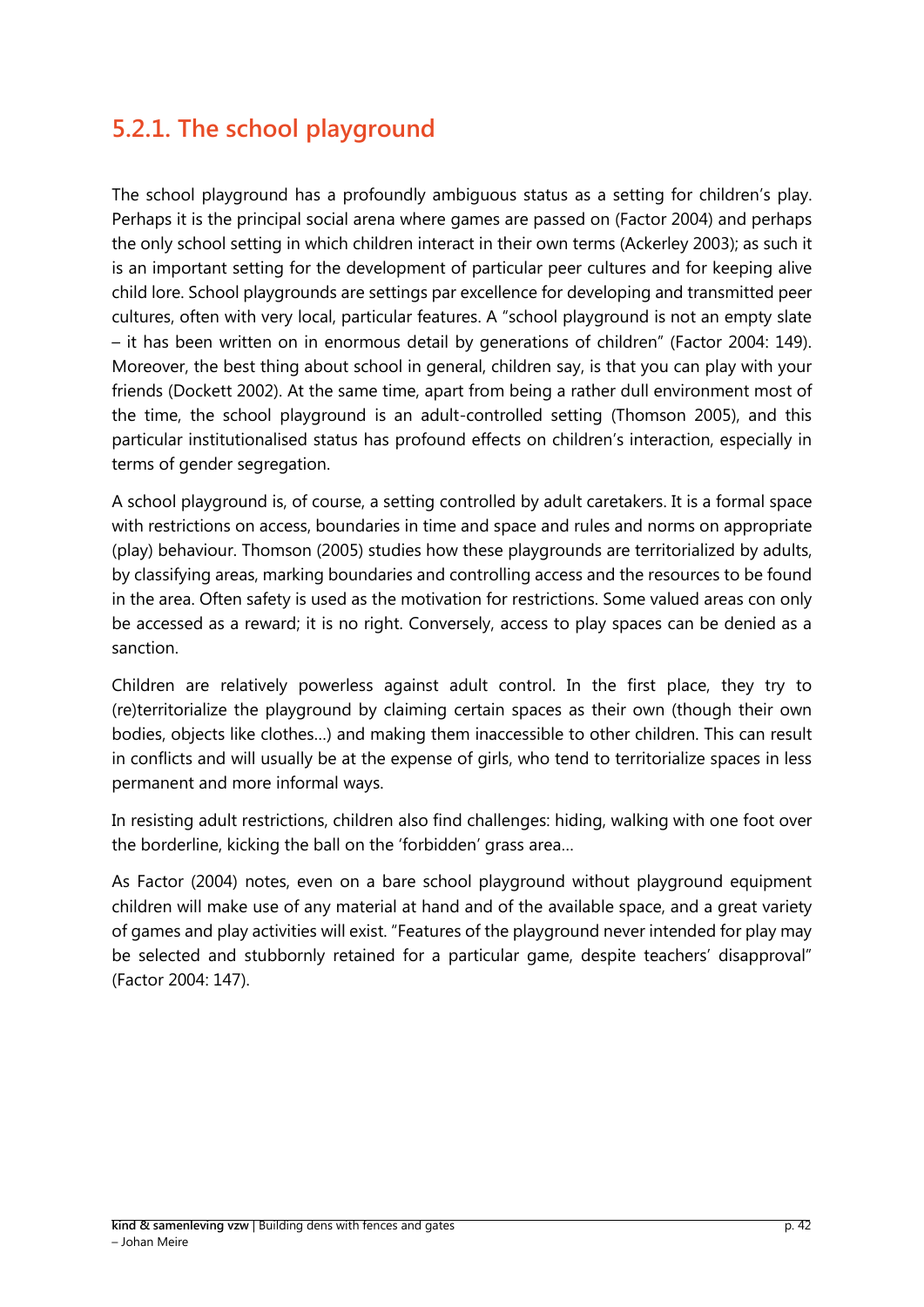### <span id="page-42-0"></span>**5.2.2. Public and commercial playgrounds**

The typical playground, in which the play space is surrounded by benches for parents to sit on and watch (and monitor) their children, can be seen as a panoptic space (Blackford 2004). Children know that they can be constantly seen; the parents' gaze is a monitoring force. The traditional playground leaves little room for place to be on your own; safety reasons cause the whole playground to be visible. "It does not seem a great leap to suggest that suburban, equipment-oriented playgrounds have more ideological and symbolic, communal power to adults than actual play value to children" (Blackford 2004: 232).

Blackford focuses on the way this setting affects the monitoring mothers, maintaining that "the panoptic force of the mothers around the suburban playground becomes a community that gazes at the children only to ultimately gaze at one another, seeing reflected in the children the parenting abilities of one another" (Blackford 2004: 228). The traditional playground setting contrasts with commercial playgrounds, where mothers socialise with each other instead of watching and talking about their children. These children are less inspected by their parents there, so they can play more freely, inventing their own rules and conducting interactions with other children on their own terms. Children's freedom is greater in these commercial play zones, and children help each other rather than relying on their parents.

Blackford, rejoicing the 'consumer power' children have in commercial playgrounds, compares play in these settings to street play in the early  $20<sup>th</sup>$  century (2004: 241-244); however she overlooks that then both children and their play were more embedded in the general social life, not only implying informal surveillance from (also unrelated) adults, but also more general and daily interactions with adults, which are totally absent in the commercial play zones. Moreover, commercial play spaces are situated indoors, whereas playing on the streets is a crucial way for children of getting acquainted (cognitively and socially) with their environment.

# <span id="page-42-1"></span>**5.3. INCLUSIVE PLAY SPACES**

Linking up with important questions for designers, some research wonders how play settings, especially public playgrounds, can be made relevant to all children: to children of different ages, to girls as well as boys, and most specifically also to disabled children. How can public playgrounds be physically accessible and socially inclusive?

Public playgrounds are traditionally made for specific age groups or organized in several age zones. Very often, they appeal to children aged 3 to 10; older children lose interest in the play equipment, which is no longer geared to their play needs and activities.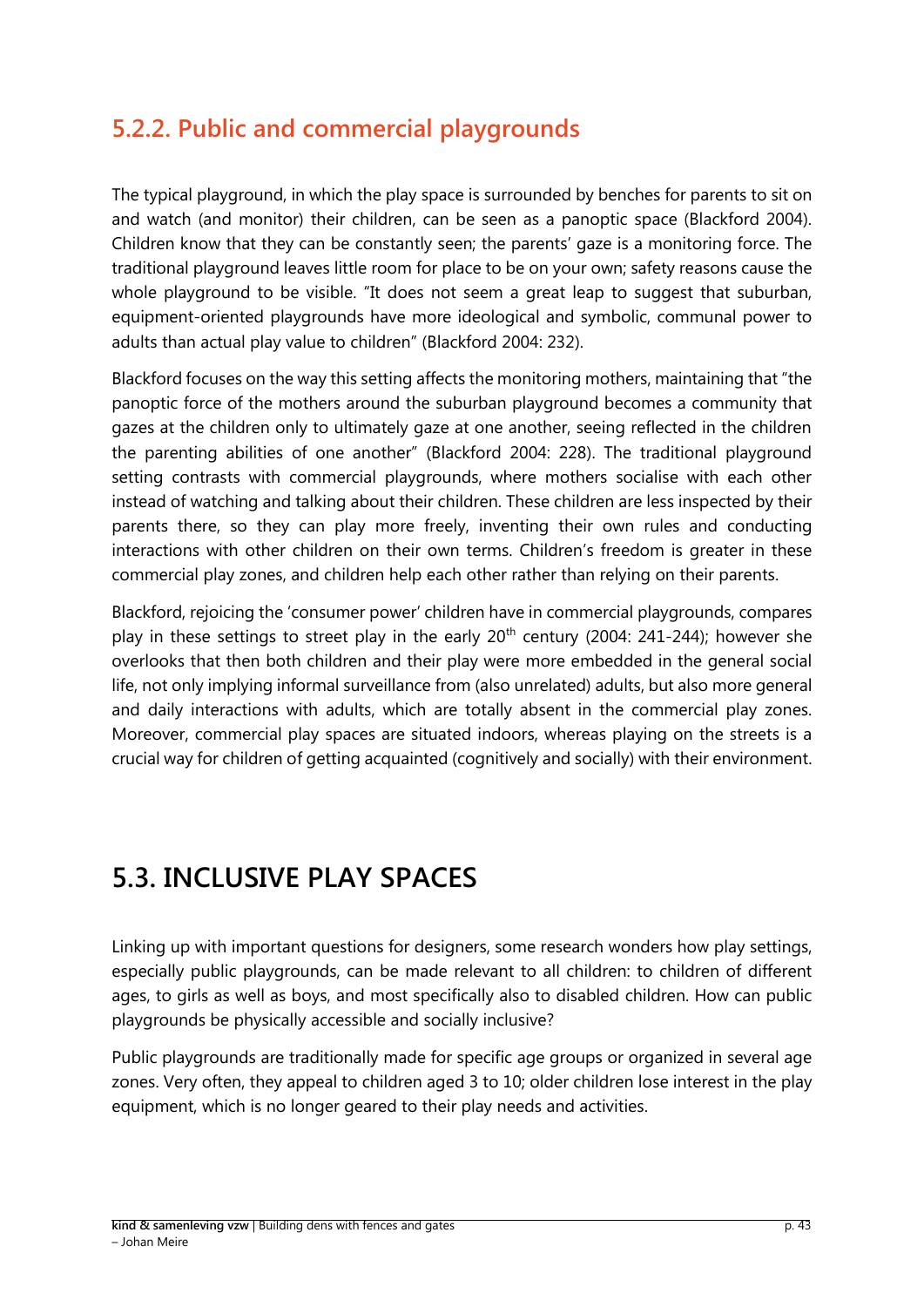A gendered world (Karsten 2003) providing less opportunities to girls than to boys, the public playground could be designed in ways which encourage girls to play outside (and thus to encourage the full participation of women in the public domain). Karsten suggests that public playgrounds should be big enough to facilitate play by both girls and boys; that the terrain for play equipment should take up as much territory as the area for ball games; that high standards of maintenance and renovation of play equipment are crucial for keeping girls interested; and that some play activities (cycling, skating, playing with sand and water, climbing…) are appealing to both boys and girls and encouraging these forms of play stimulates cross-sex interaction.

The fairly extended literature on outdoor play for children with disabilities and special needs is reviewed by Lindstrand (2005: 49-58).

Some work exists on the importance of accessible play spaces for all children, including those children that are physically, intellectually or sensory impaired. This accessibility is necessary to support their social inclusion. 'Accessibility' could be seen as a spatial issue, whereas inclusion is its social counterpart (Dunn & Moore 2005). Because disabled children often attend their own schools, public spaces and playgrounds are perhaps the most important settings for playing and establishing friendships with children from their own neighbourhoods (Dunn & Moore 2005).

Bishop (2003) points out the importance of sensory information (like colour, texture, sound, smell…), placement and scaling of activities (often posing problems for disabled children that need assistance to access play provisions), and graded challenges which encourage children to move to a next skill level.

A recurring question is how to dismantle barriers that create segregation and exclusion, rather than focusing on the different kinds of impairments themselves (Dunn & Moore 2005). Being impaired does not imply a smaller longing for challenges or sense of adventure. Segregated play provisions lead to segregated playing: most valuable are those play provisions on which disabled and other children can play together. On the other hand, parking space close by, and room for more accompanying adults is important (Dunn & Moore 2005).

# <span id="page-43-0"></span>**5.4. A (DISCOURAGING?) SOCIAL CONTEXT FOR FREE (OUTDOOR) PLAY**

Modern western societies provide a wealth of play provisions and 'places for children'. Still, this play occurs in a social, cultural and geographical context which also poses major problems to children's play, especially free outdoor play.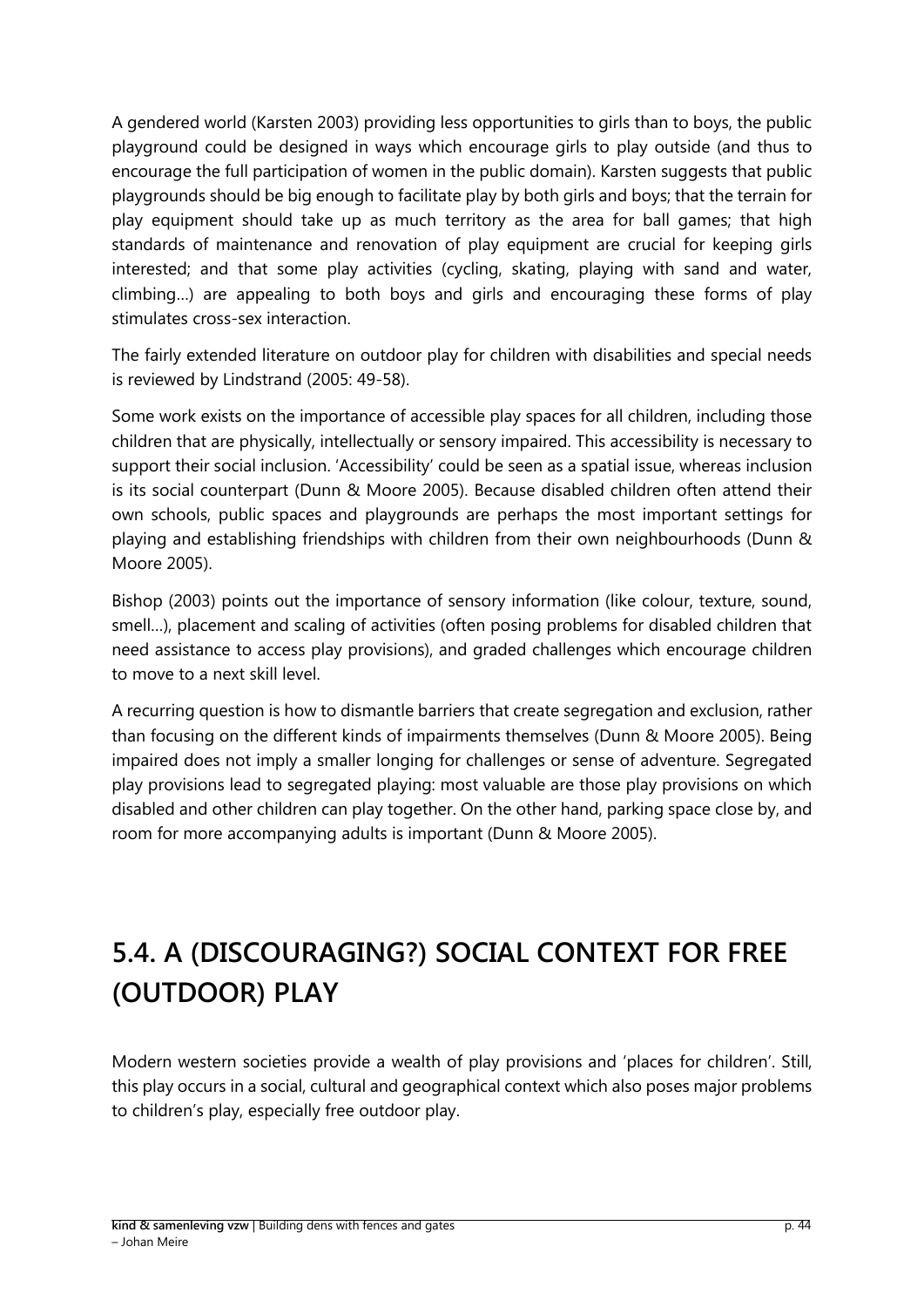#### <span id="page-44-0"></span>**5.4.1. Play between risk and challenge**

Concerns about social and traffic safety reduce children's play opportunities especially in public space (Valentine 2004). Regarding public playgrounds and play equipment in general, safety concerns are especially important as well. Moreover, moral panics affect adult regulation of children's play when it is seen as offending, morally corrupt or harmful. Gun play and even playing cops and robbers have been banned from some schools (Factor 2004: 149). Because playing children can harm other children, especially in a school context games deemed too 'wild' can be banned as well, often to the frustration of the children themselves (ibid.). Very recently, some US schools even banned dodge ball, chasing games and unsupervised free play because of safety reasons and fears to be held responsible for possible accidents.

Such concerns are significantly less outspoken in Mediterranean countries, where public playgrounds and public space in general carry less negative connotations than in, especially, the Anglo-American world (Baylina Ferrré et al. 2006: 173-174).

In schools, time to play during recess and lunch breaks is often threatened, at least in the United States and Britain (Pellegrini and Blatchford 2002) and Australia (Evans 2003). Two main reasons seem to underlie this evolution: an increased academic pressure (and the parallel undervaluation of play), and the fear of antisocial behaviour (bullying) during recess. Pellegrini and Blatchford (2002) argue, however, that playtime is a time of cooperative interaction and that aggressive behaviour is only rarely observed. Besides, the imposed rules and supervision typical of school playgrounds make children less physically active; they play less and keep sitting more (Evans 2003). Moreover, playing is important in developing peer relationships, and it enhances academic achievements. Therefore, it is ironic that children's play in general is restricted to a large amount because of pressures on children, parents and schools for academic achievement and the over-scheduling this trend brings about (Ginsburg et al. 2006).

Some advocates of children's play (Blinkert 2004) go radically against this trend and propose wild, adventurous environments in which children are free to play as they want. This also goes against policy's disproportional attention to organised play and formal play spaces, whereas children prefer to play in the public domain (Armitage 2004). Even in public playgrounds, Baylina Ferré et al. (2006: 179) note, children ask for more space to play, rather than for more play equipment. Thus, in playgrounds too empty spaces are important.

#### <span id="page-44-1"></span>**5.4.2. Historical trends**

There is a widespread concern that children don't play anymore like in former generations, or that traditional games fade away. It is difficult however to quantify such evolutions in valid and reliable ways. Detailed studies show that children still play in ways that their parents did, and that they incorporate new content in their games while at the same time transmitting these games from one generation to the next (Barnes & Kehily 2003: 17-26). On the other hand,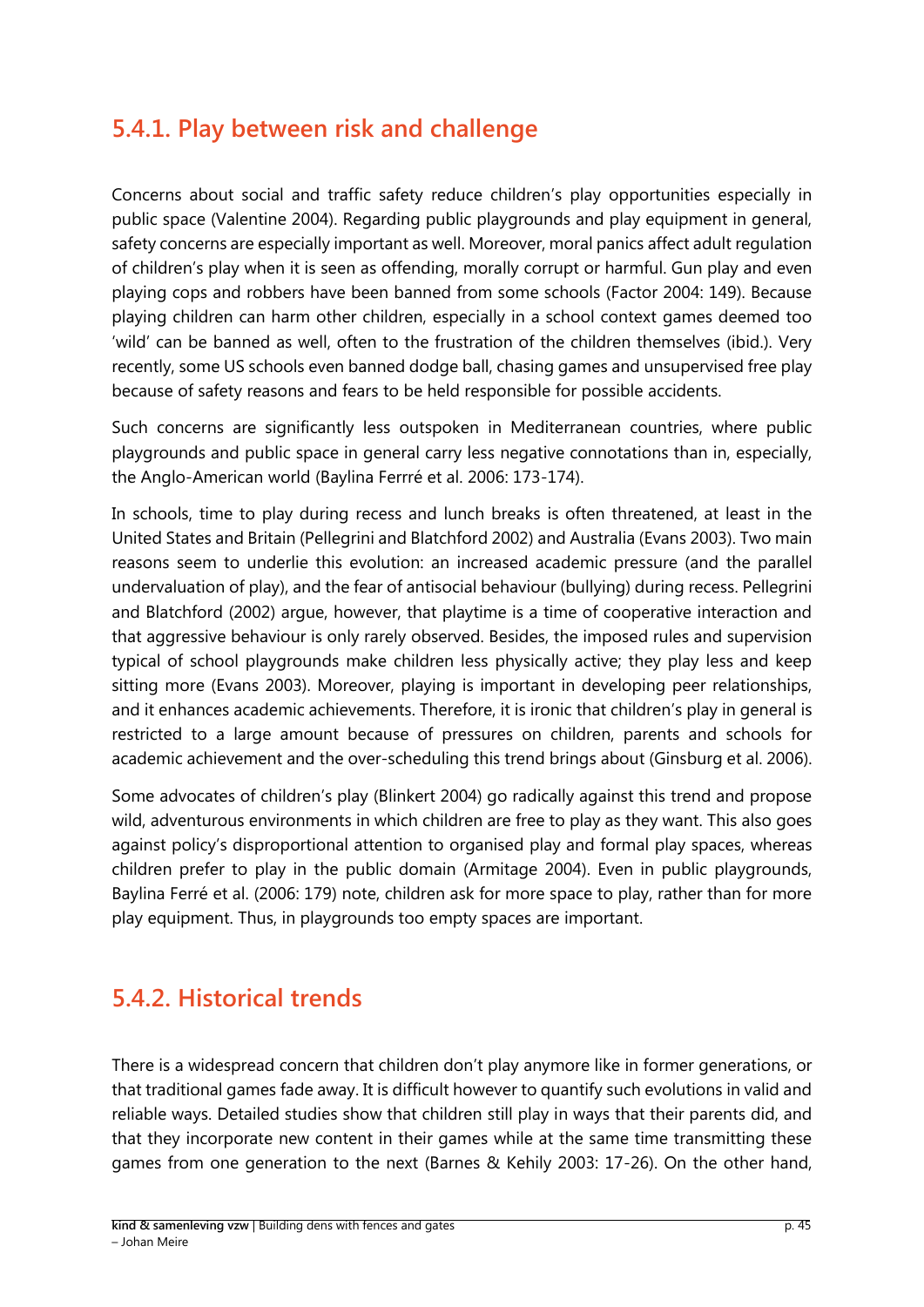there is no doubt that play has become more institutionalised and diversified in the course of the  $20<sup>th</sup>$  century, contributing to a relative reduction of street play and free play (cf. Ginsburg et al. 2006). Apart from academic pressures, reasons for the increase in organised (leisure) activities for children may have to do with the rise in parental concerns regarding children's safety, the child care that these organised activities are offering to parents, and the decreasing family size (less siblings to play with) (Corsaro 2005: 38-40). Whereas the institutionalising of children's lives impedes the aspect of 'control' in children's play, the privatising of children's leisure time and the decreasing family size (and indeed the decreasing number of children in general in the western world) makes 'sharing' more difficult.

Wridt (2004) charts the historical evolution in the 20<sup>th</sup> century towards children's restricted access to and use of public (play) space. Underlying this evolution are the disinvestment in public space and a parallel investment in the commercialization and privatisation of play activities, and a middle-class discourse about the meaning of play (based on safety concerns and promotion of play's beneficial effects). Based on childhood biographies in New York City, the overall evolution sketched by Wridt resonates throughout the western world.

In the beginning of the century, the street was the major play space for children (indoor playing was rare); for younger and older children, the street was an area for adventure and independence; neighbours provided for an informal supervision.

The street was a dangerous place as well, however. The growing concerns for traffic-related deaths and views of the street as a breeding ground for immorality and delinquency prompted the creation of distinct playgrounds for children. Safe areas were thus created, but the presence of adult play leaders was necessary to convince parents to allow their children to play there.

Public provisions suffered from the economic crisis of the seventies; public disinvestments in parks and playgrounds created an opportunity for gangs, drug addicts… to take over 'play spaces'. The current commercialisation and privatisation of play space, accompanied by an increase in structured play activities, further removes children from street life and thus from community life in general.

### <span id="page-45-0"></span>**5.4.3. Outdoor play and its multiple affordances**

Despite the historical trends outlined above, there is a widely accepted acknowledgement of the benefits of outdoor play.

Outdoor and indoor play are different and often complementary. Being more public, outdoor play provides many opportunities for social learning. Outdoor space is usually larger than indoor play space, so outdoor play can include larger movements and play with more people.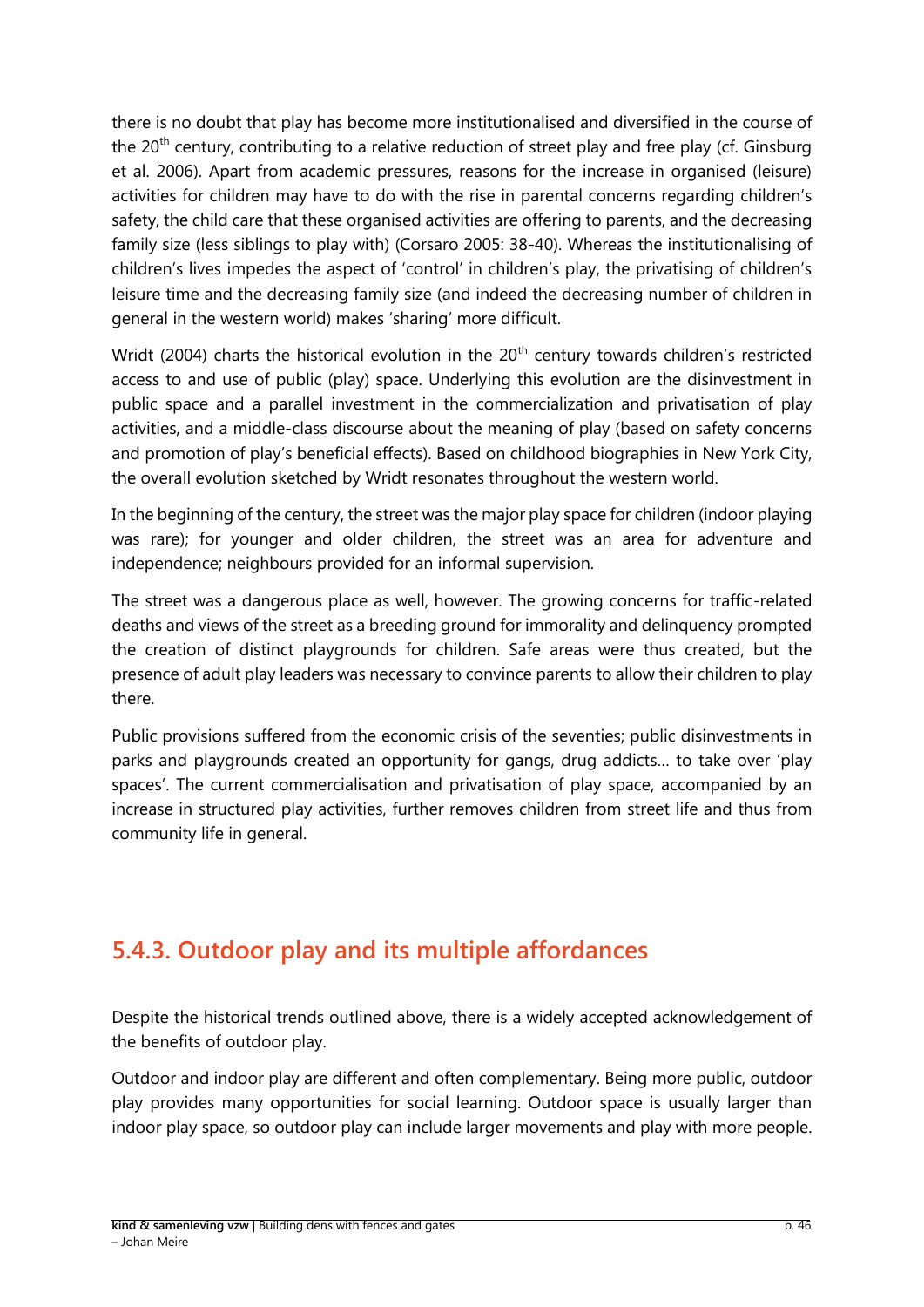As children's geographers argue, outdoor play "is crucial because it is the primary mechanism through which children become acquainted with their environment" (Valentine 2004: 74).

One obvious difference between indoor and outdoor play is that outdoors, especially in the full public space, the weather and the changing seasons are an important factor and an extra affordance (Fjortoft 2004: 33).

Natural elements in the landscape are very appealing to children. They appropriate these elements in their play and give them names which are often related to their play activities. A multitude of play forms are encouraged by these elements, including the construction play very much appreciated by children but very much neglected in traditional playgrounds. Trees and rocks to climb; bushes to hide or to change into a house; a pine forest as a place to have a 'cone war' (throwing cones at each other); a rock which functions as a space ship in fantasy play; a steep cliff used for sliding and climbing: these are examples of favourite play places and activities (Fjortoft 2004).

An important review of the literature on outdoor play, focussing on playgrounds, has been made by Peg Lindstrand (2005). Covering the literature between 1980 and 2003, it deals with diverse aspects of outdoor play, such as self and group identity on the playground, social and cultural influences, inclusion of disabled children, playing and development, planning processes, roles of adults, gender aspects, bullying, and pedagogical processes.

Outdoors, children are more likely to engage in more complex forms of peer play, like interactive dramatic play (Lindstrand 2005: 95). Outdoor environments offer great possibilities for informal learning and physical development and fitness, through experiments, constructing, and physical play (Lindstrand 2005: 94-102). 'Wilder' play – free play in open spaces – has positive effects on imaginative play, motor skills, and later environmental awareness (Lindstrand 2005: 59-68).

In outdoor play, age and gender are crucial for play opportunities, as the 'home range' of children develops through time and often is heavily influenced by gender.

Lindstrand's review shows that much of the literature on the subject is aimed at discovering the positive or negative outcomes of outdoor play, rather than to uncover how children experience and give sense to playing outdoors.

As mentioned before, this outdoor playing has become threatened in modern western societies. Ferrying children around by car robs children of developing the understanding of the environment outdoor play brings about; the same is true for an overload of playing in the house, home garden or commercial (indoor) play spaces.

Perhaps somewhat paradoxically, children from middle class backgrounds, often perceived to have the best play opportunities, are in fact heavily chaperoned and play more in institutionalised play settings, whereas play among children from working class backgrounds and children with lone parents is more independent and public (Valentine 2004: 80).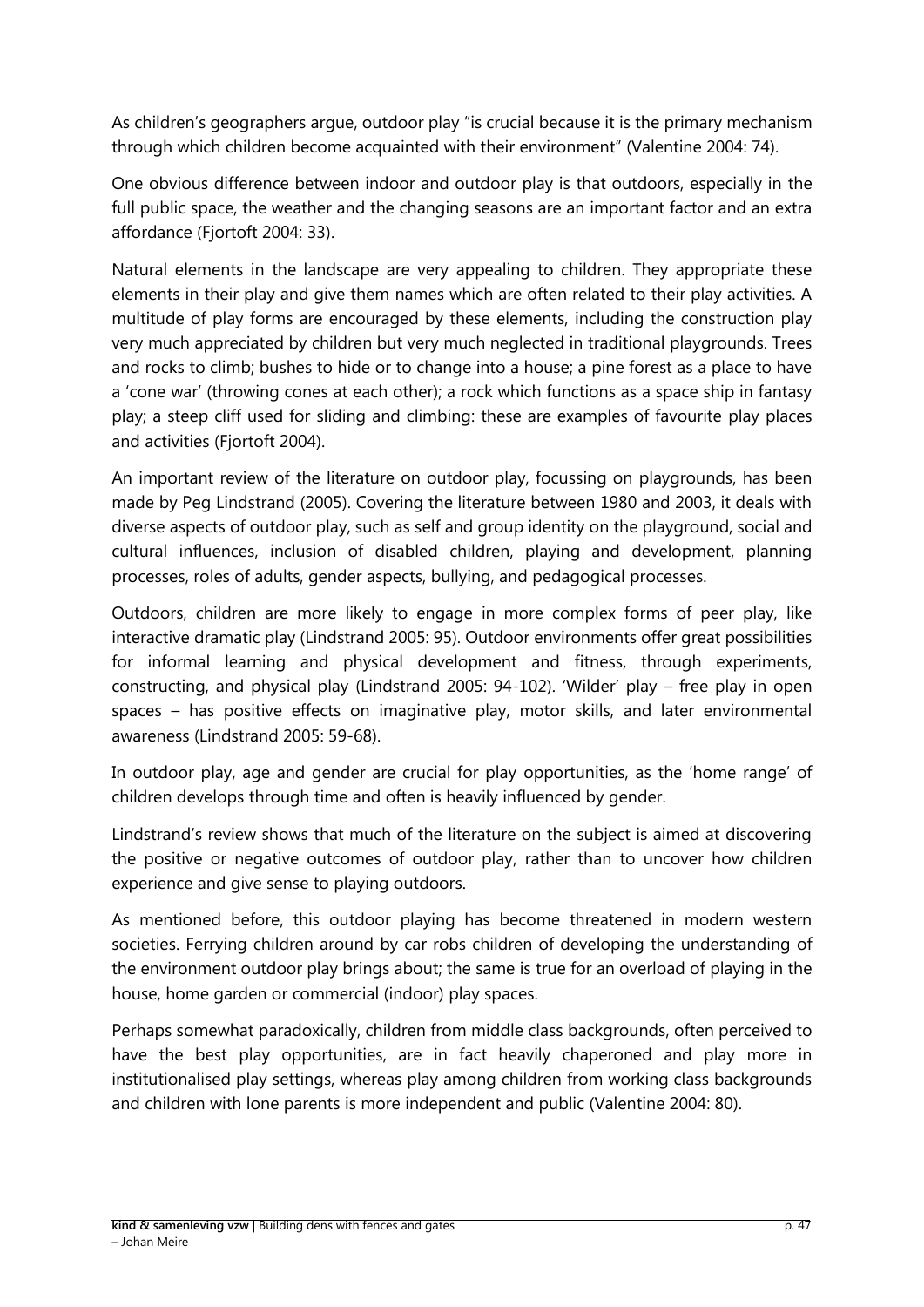"This retreat of children from the street is facilitating the appearance that public space is 'naturally' or 'normally' an adult space" (Valentine 2004: 80) where unaccompanied children are 'out of place'. When public space becomes more difficult to access for children, the concept of 'public space' is eroded (Haider & Haenen 2004). Commercial play spaces cannot be a real alternative since they artificially separate adults and children and don't offer the wide variety of stimuli typical of the public space.

In her study of two city quarters in Vienna, Daschütz (2006) shows that the social abilities of children are more encouraged when children play in full public space in the inner-city area, as compared to children who play in a public park. In the inner city, children are more often unaccompanied by adults, they use more space and play with other children; in the park, children play more on their own or with adults, and stay there for shorter periods than children in the inner city.

As both Daschütz (2006) and Gilliland et al. (2006) argue, to promote play opportunities and physical activity among urban children, it should be considered how existing recreational opportunities are geographically distributed and how they are accessible from children's homes. Special attention could perhaps go to rural areas, which might seem a play idyll for children at first sight, but which suffers from inaccessible domains and roads which could be ideal spaces for free play, and from an increasing commodification and institutionalisation of the play environment (Smith & Barker 2001).

<span id="page-47-0"></span>Research in Freiburg has shown that in an environment that is suited for children, children were four times longer outside without parental supervision than children who live in an environment which is not suited for them (Blinkert 2004). Indeed, child-friendliness of public space in general is crucial to children's outdoor play. It is not sufficient to create places which are safe in terms of traffic. It is also necessary to create places which are attractive to children. Returning to 'places for children', Blinkert (2004: 106) holds a plea for places that are 'functionally unspecific': a place that does not offer ready-made ideas for its use but forces children to invent, produce, improvise. This would produce a rather empty space, looking somewhat neglected and unkempt but providing an interesting surface, water, building materials, small vegetation, and no supervision. As 'narrative places', such playgrounds invite children to be creative, make experiences of their own, construct something, organise themselves. Inexpensive and popular with children, these kinds of places have been provided in the city of Freiburg. This type of 'playground' contrasts with traditional playgrounds, which are very expensive but often are used much less by children than could be expected.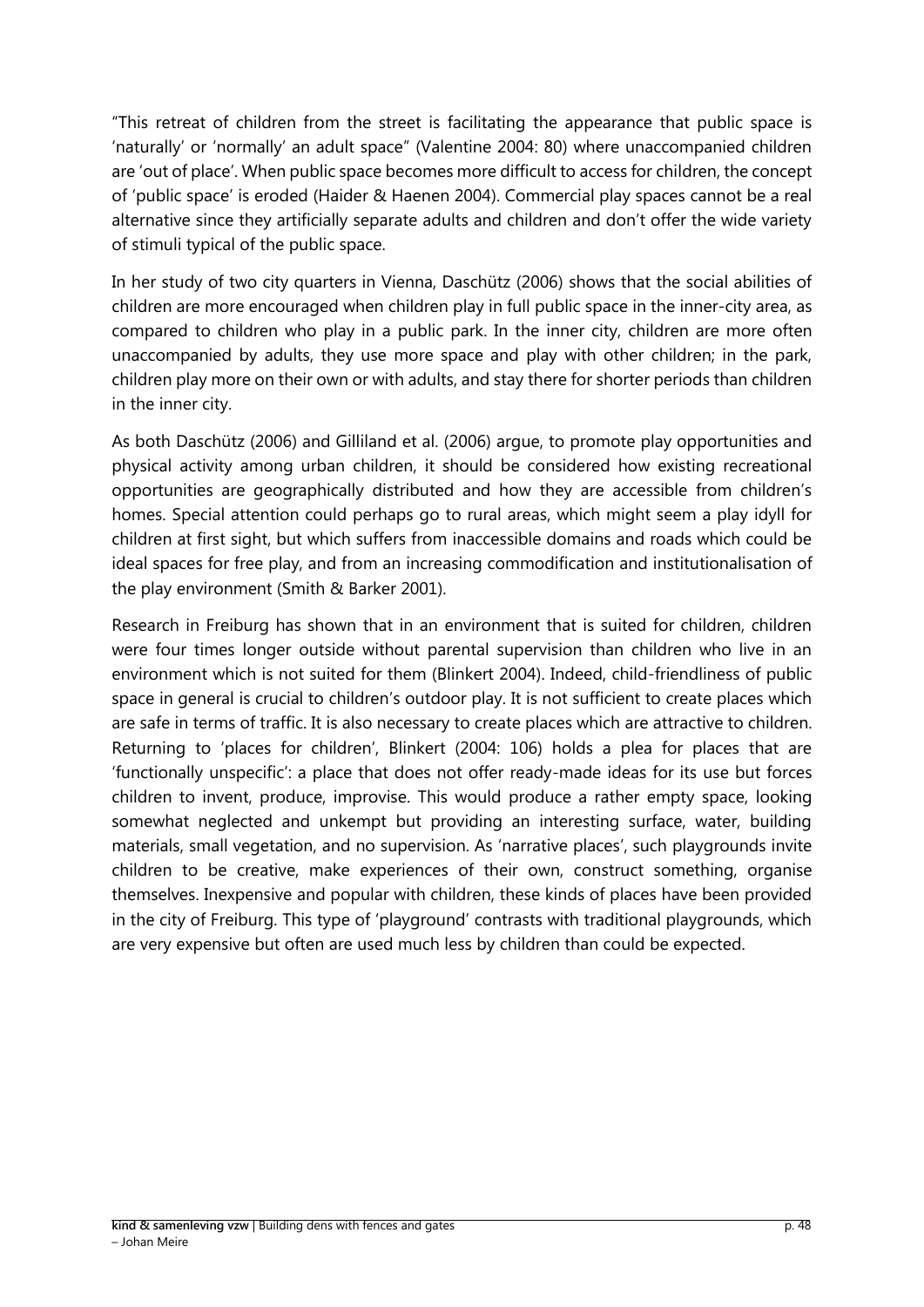# **6. Lacunas in play research**

Recent trends in children's playing are not evenly researched. Whereas some research exists on the commercialising of children's play and play spaces, the trend towards more playing in the private environments of the home and the private garden remains largely uncovered (although children's own photographs can serve as an access to this area).

Recently emerging socially relevant themes such as the social tolerance towards playing children or the positive effects of play opportunities on a neighbourhood community are not well researched. Another question is how the feminisation of professional carers and teachers affects the (e)valuation of play in children's institutions. Are 'masculine' types and styles of play (more competitive, physical, seemingly aggressive) valued more negatively?

Playing is very often a thoroughly embodied activity, and this aspect deserves much more attention. Harker (2005) also points to the (related) affective aspect of playing, another lacuna in research. Overall, why play is often such an intensive and absorbing activity remains a difficult subject to study.

The role of toys and other objects in playing is less well researched than one could expect. For instance, in research on outdoor play the influence of play material and equipment on peer interactions and physical involvement with the play space remains largely unstudied (Lindstrand 2005: 106). How do children, in interaction with other children, come to give sense to their material environment and to actively integrate objects in their play?

As mentioned already, playing is studied mostly in distinct contexts like public playgrounds, school playgrounds, day care centres… Surprisingly, no research seems to exist that maps out the differences in use and design between kindergarten outdoor playgrounds, school playgrounds and public playgrounds (Lindstrand 2005: 105).

The main lacuna, however, is that 'street play' remains disturbingly out of sight in most research. There is not much information on how and what children play in their neighbourhoods, or on how and why they move from one place to another while playing together. Research on children's geographies (Rasmussen 2004; Valentine 2004) is an exception here, and it could be an enormous enrichment to the study of play, pulling 'play' out of its secluded 'children's' settings.

Cross-age play and intergenerational play remain largely uncovered themes. This is related to the focus of research on play in institutionalized settings and peer cultures and the lack of research in neighbourhoods and families. Therefore, for instance, little is known about how exactly games are transmitted from older to younger children.

Play research often focuses on young children. This again runs parallel with the settings in which research is conducted: child care centres, schools, playgrounds – rather than the street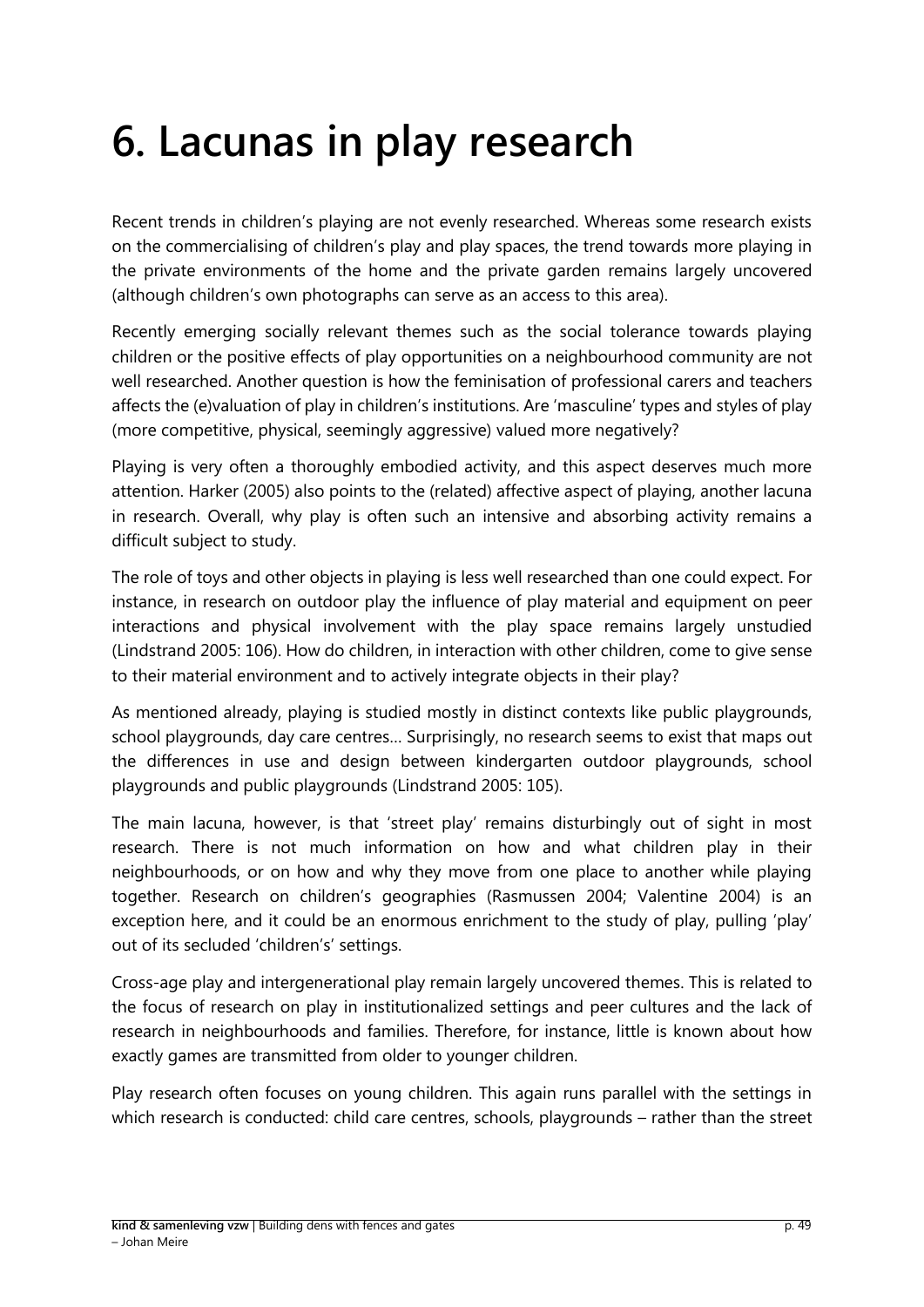and the neighbourhood. Children from, say, eight years onward are more and more moving around on their own and the neighbourhood becomes an important stage of play.

There is not yet an integration of research on play and the research on video games and play associated with new media. It seem to be video game researchers rather than other play researchers who are closing this gap (e.g. the work of Jesper Juul and the *Game Studies* journal); approaches such as Caillois' theory of play could offer possibilities for such an integration. On the other hand, the focus in video game research on *games* will perhaps neglect less rule- or competition-oriented forms of play.

Whereas there is a lot of attention for play spaces, the temporal aspects of play remain unstudied (cf. Schillemans & Van Gils 2001). Ginsburg et al. (2006) point out factors which reduce the time children can spend to play, especially free play, and stress the possible negative role of increased efficiency and time-scheduling in both parents' and children's lives, and the pressure to academic achievements. How time is experienced and dealt with by children themselves during play, remains one more area to uncover in qualitative play research.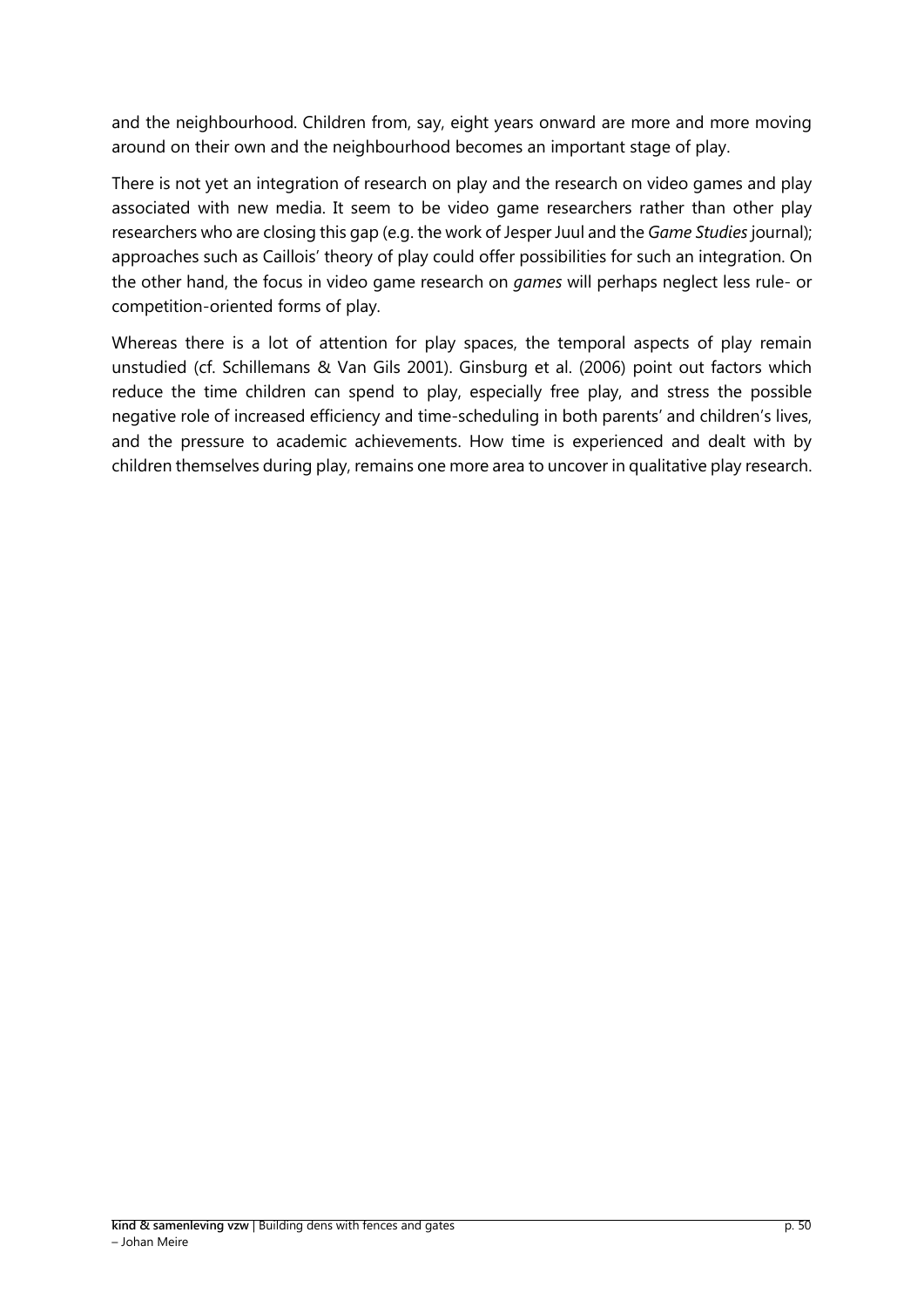# <span id="page-50-0"></span>**REFERENCES**

Ackerley, Janice (2002), 'Playground rhymes keep up with the times', *Play and Folklore 42:* 4- 8.

Ackerley, Janice (2003), 'Gender differences in the folklore play of children in primary school playgrounds', *Play and Folklore* 44: 2-15.

Aitken, S. (2001), *Geographies of young people. The morally contested spaces of identity.*  London: Routledge.

Armitage, Marc (2004), 'Hide and seek – where do children spend their time after school?', *Paper presented at The Second European Conference Child in the City, London, 20-22 October 2004.*

Arluke, Arnold (2002), 'Animal abuse as dirty play', *Symbolic Interaction* 25 (4): 405-430.

Aydt, Hillary & William A. Corsaro (2003), 'Differences in Children's Construction of Gender Across Culture', *American Behavioral Scientist* 46 (10): 1306-1325.

Bai, Limin (2005), 'Children at play: A childhood beyond the Confucian shadow', *Childhood* 12 (1): 9-32.

Barnes, Peter & Mary Jane Kehily (2003), 'Play and the cultures of childhood', p. 1-46 in Mary Jane Kehily & Joan Swann (eds.), *Children's Cultural Worlds.* Chichester: John Wiley & Sons.

Baylina Ferré, Mireaia, Anna Ortiz Guitart & Maria Prats Ferret (2006), 'Children and Playgrounds in Mediterrenean Cities', *Children's Geographies* 4(2): 173-183.

Bishop, Julia C. & Marvis Curtis (2001), 'Introduction', p. 1-19 in Julia C. Bishop & Marvis Curtis (eds.), *Play today in the primary school ground. Life, learning and creativity.* Buckingham: Open University Press.

Bishop, Kate (2003), 'Designing play activities for children with disabilities: How should this influence the detail of playground design?', *PlayRights* XXV (4): 26-29.

Blackford, Holly (2004), 'Playground panopticism. Ring-around-the-children, a pocketful of women', *Childhood* 11: 227-249.

Blatchford, Peter, Ed Baines & Anthony Pellegrini (2003), 'The social context of school playground games: Sex and ethnic differences, and changes over time after entry to junior school', *British Journal of Developmental Psychology* 21: 481-505.

Blinkert, Baldo (2004), 'Quality of the City for Children: Chaos and Order.' *Children, Youth and Environments* 14 (2): 99-112.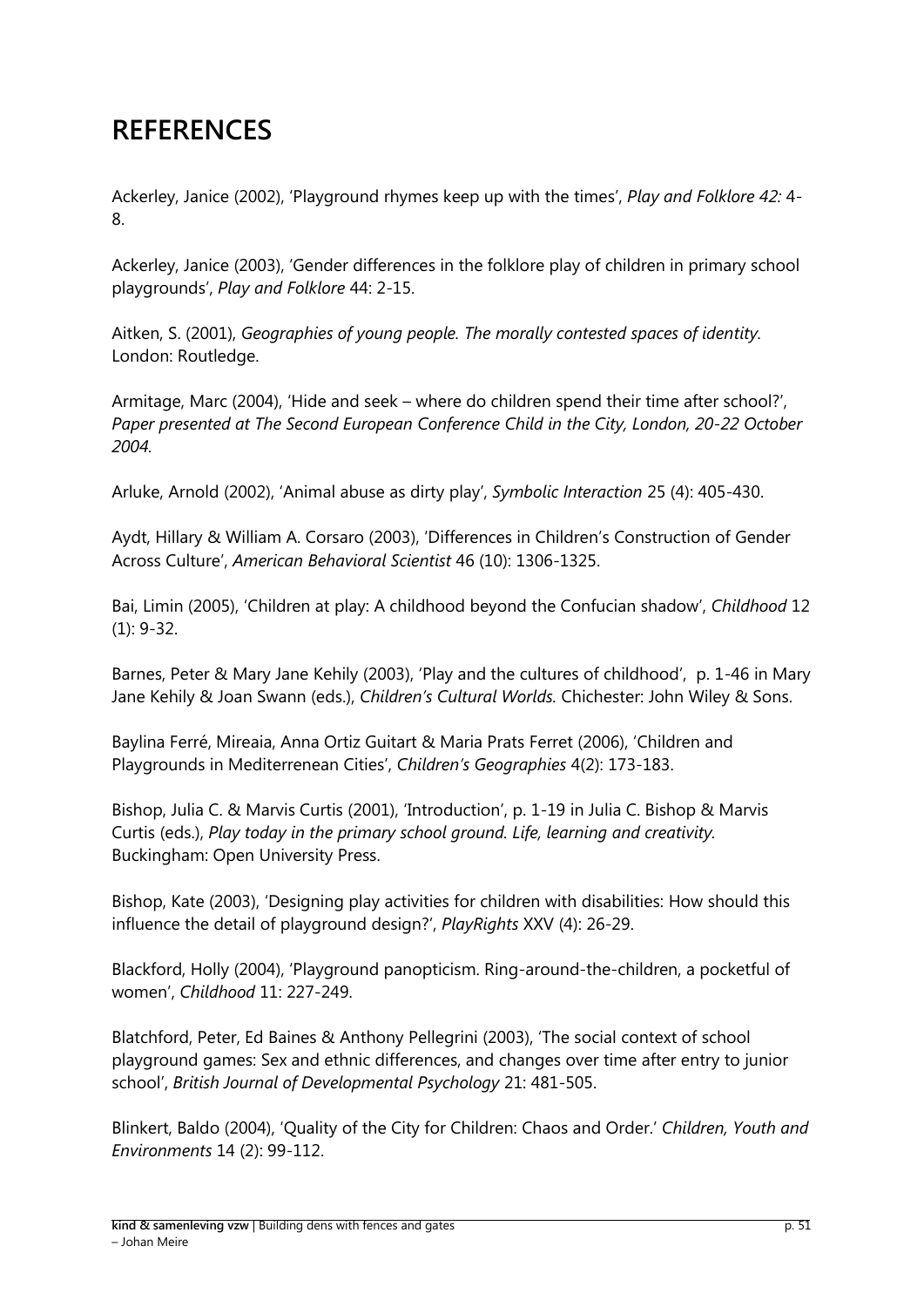Burke, Catherine (2005), ' "Play in focus": Children researching their own spaces and places for play', *Children, Youth and Environments* 15 (1): 27-53.

Children's Play Council (2006), *Neighbourhood Play Toolkit.* CD-ROM. London: National Children's Bureau.

Clark, Alison (2004), 'Spaces to play: gathering young children's perspectives', *Paper presented at The Second European Conference Child in the City, London, 20-22 October 2004.*

Clark, Alison (2005), 'Blurring boundaries: critical reflections on how the role of researcher in childhood research', *Paper presented at the international Childhoods 2005 conference in Oslo, 29 juni – 3 juli 2005.*

Corsaro, William A. (2005), *The Sociology of Childhood. Second Edition.* Thousand Oaks: Sage.

Csikszentmihalyi, Mihaly (1990). *Flow: The Psychology of Optimal Experience*. New York: Harper and Row.

Daschütz, Petra (2006), 'Spare time in the city: A comparison of activity space and leisure mobility of children and adolescents in a park and an inner-city quarter in Vienna', *Paper presented at the Third European Child in the City Conference*, Stuttgart, 16-18 October 2006.

Darwish, Diane, Giselle B. Esquivel, John C. Houtz & Vincent C. Alfonso (2001), 'Play and social skills in matreated and non-maltreated preschoolers during peer interactions', *Child Abuse & Neglect* 25: 13-31.

Dockett, Sue (2002), 'Teachers don't play! Children's views of play at school', *Play and Folklore* 42: 9-13.

Dunn, Karen en Michelle Moore (2005), 'Developing accessible play space in the UK: A social model approach', *Children, Youth and Environments* 15 (1): 331-353.

Duran, Mirjana & Edyta Zierkiewicz (2004), 'Fortune-telling games played by Croatian and Polish girls', *Paper presented at the 23rd ICCP World Play Conference, 'Play and Education', Cracow, 15-17 September 2004*.

Ervik, Ann Britt (2004), 'Play as a basis for stimulating literacy and language in upper primary school in Norway', *Paper presented at the 23rd ICCP World Play Conference, 'Play and Education', Cracow, 15-17 September 2004*.

Evaldsson, Ann-Carita (2003), 'Throwing like a girl? Situating gender differences in physicality across game contexts', *Childhood* 10: 475-497.

Evaldsson, Ann-Carita & William A. Corsaro (1998), 'Play and games in the peer cultures of preschool and preadolescent children. An interpretative approach', *Childhood* 5: 377-402.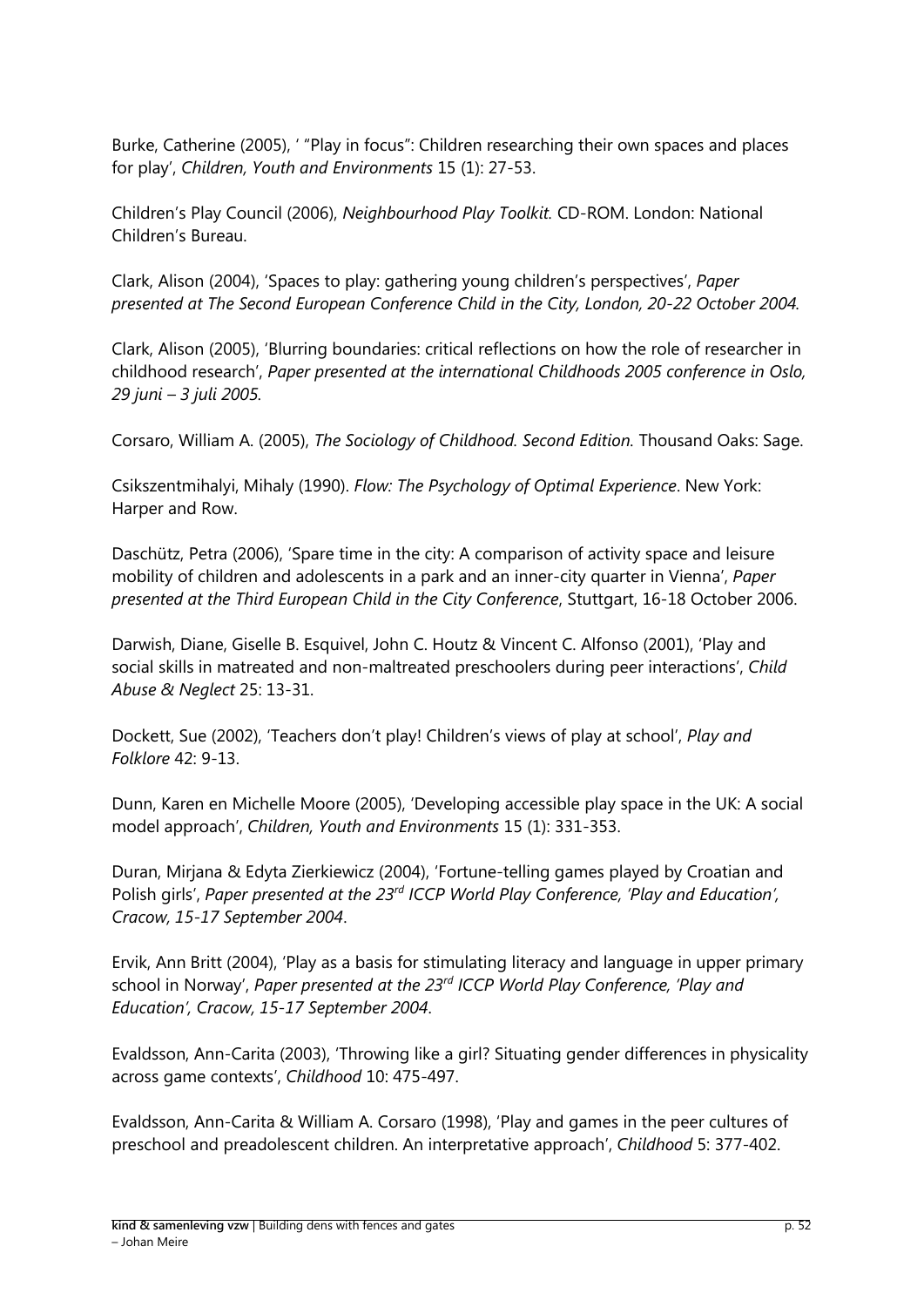Evans, John (2003), 'Changes to (primary) school recess and their effect on children's physical activity: An Australian perspective', *PlayRights* XXV (4): 12-16.

Factor, June (2004), 'Tree stumps, manhole covers and rubbish-tins: The invisible play-lines of a primary school playground', *Childhood* 11 (2): 142-154.

Farver, Jo Ann M. & Yoolim Lee-Shin (2000), 'Acculturation and Korean-American children's social and play behavior', *Social Development* 9: 316-336.

FjØrtoft, Ingunn (2004), 'Lanscape as Playscape: The effects of natural environments on children's play and motor development', *Children, Youth and Environments* 14 (2): 21-44.

Gilliland, Jason, Martin Holmes, Jennifer D. Irwin & Patricia Tucker (2006), 'Environment equity is child's play: mapping public provision of recreation opportunities in urban neighbourhoods', *Vulnerable Children and Youth Studies* 1 (3): 256-268.

Ginsburg, Kenneth R. and the Committee on Communications and Committee on Psychosocial Aspects of Child and Family Health. (2006), *The Importance of Play in Promoting Healthy Child Development and Maintaining Strong Parent-Child Bonds. Clinical Report.*  Online AAP report: http://www.aap.org/pressroom/playFINAL.pdf.

Goodwin, Majorie Harness (2001), 'Organizing participation in cross-sex jump rope: Situating gender differences within longitudinal studies of activities', *Research on Language and Social Interaction* 34 (1): 75-106.

Goodwin, Majorie Harness (2002a), 'Building power asymmetries in girls' interaction', *Discourse & Society* 13 (6): 715-730.

Goodwin, Majorie Harness (2002b), 'Exclusion in girls' peer groups: Ethnographic analysis of language practices on the playground', *Human Development* 45 (6): 392-415.

Griffin, Christine, Agnes Nairn, Patricia Gaya Wicks, Anne Phoenix & Janine Hunter (2006), 'Girly girls, tomboys and micro-waving Barbie: Child and youth consumption and the disavowal of femininity', *Paper presented at the 8th ACR Conference on Gender, Marketing and Consumer Behaviour*, 29 June - 1 July 2006, Edinburgh.

Grugeon, Elizabeth (2004), 'Outside the classroom: children's talk and play on the playground', Presented at the ESRC Research Seminar Series, Children's Literacy and Popular Culture, University of Sheffield, 11 February 2004.

Haider, Jawaid & Jean-Paul Haenen (2004), 'Childhood experiences in the age of consumerism', *Paper presented at The Second European Conference Child in the City, London, 20-22 October 2004.*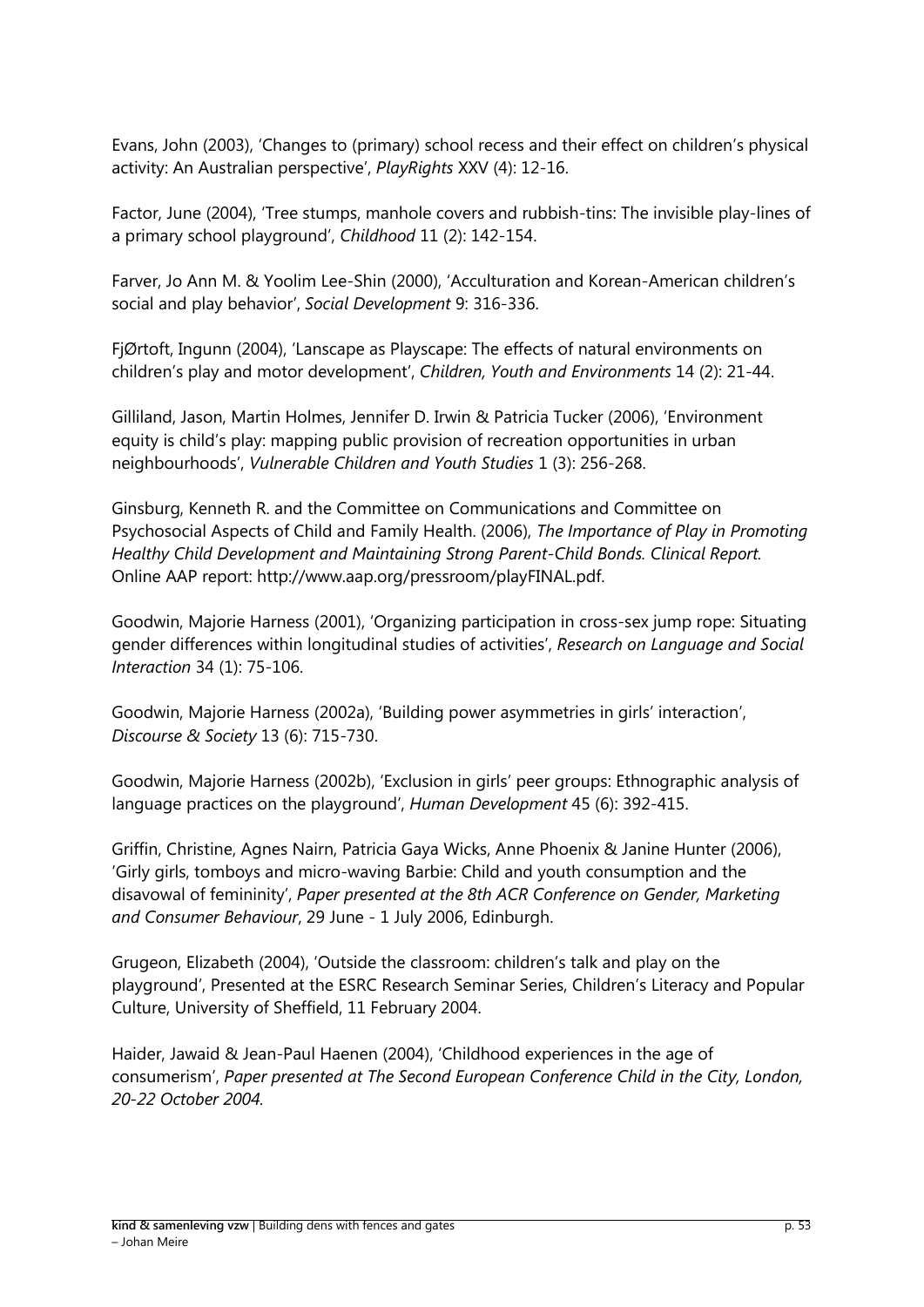Hämäläinen, Pekka (2004), 'Playground and playgroud activities: physical training while playing', *Paper presented at The Second European Conference Child in the City, London, 20-22 October 2004.*

Hyvönen, Pirkko & Marjaana Juujärvi (2005), 'Affordances of playful environment: A view of Finnish girls and boys', p. 1563-1572 in P. Kommers & G. Richards (eds.), *Proceedings of the World Conference on Education, Multimedia, Hypermedia and Telecommunications 2005.*  Chesapeake, VA: AACE.

Harker, Christopher (2005), 'Playing and Affective Time-Spaces', *Children's Geographies* 3: 47- 62.

Huizinga, Johan (1951), *Homo Ludens. Proeve eener bepaling van het spel-element der cultuur.*  Haarlem: Willink & Zoon.

Karsten, Lia (2003), 'Children's use of public space. The gendered world of the playground', *Childhood* 10: 457-473.

Kernan, Margaret (2005), 'Using digital photography to listen to young children's perspectives of their outdoor play experiences in early childhood education settings', *Paper presented at the Childhoods 2005 International Conference, Oslo, 29 juni – 3 juli 2005.* 

Lindquist, Galina (2001), 'Elusive play and its relations to power', *Focaal – European Journal of Anthropology* 37: 13-23.

Lindstrand, Peg (2005), *Playground and Outdoor Play – A Literature Review.* Stockholm: Stockholm International Toy Research Centre.

Moore, Valerie Ann (2002), 'The collaborative emergence of race in children's play: A case study of two summer camps', *Social Problems* 49 (1): 58-78.

New Policy Institute (2002), *The Value of Children's Play and Play Provision: A Systematic Review of the Literature.* London: New Policy Institute.

Pellegrini, Anthony & Peter Blatchford (2002), 'The developmental and educational significance of recess in schools', *EarlyReport Newsletter* 29 (1).

Pellegrini, Anthony D., Peter Blatchford, Kentaro Kato & Ed Baines (2004), 'A short-term longitudinal study of children's playground games in primary school: Implications for adjustment to school and social adjustment in the USA and the UK', *Social Development* 13 (1): 107-123.

Rasmussen, Kim (2004), 'Places for children – children's places', *Childhood* 11 (2): 155-173.

Riley, Jeanetta G. & Rose B. Jones (2005), 'Investigating gender differences in recess play, *Play Rights XXVI* (1): 18-21.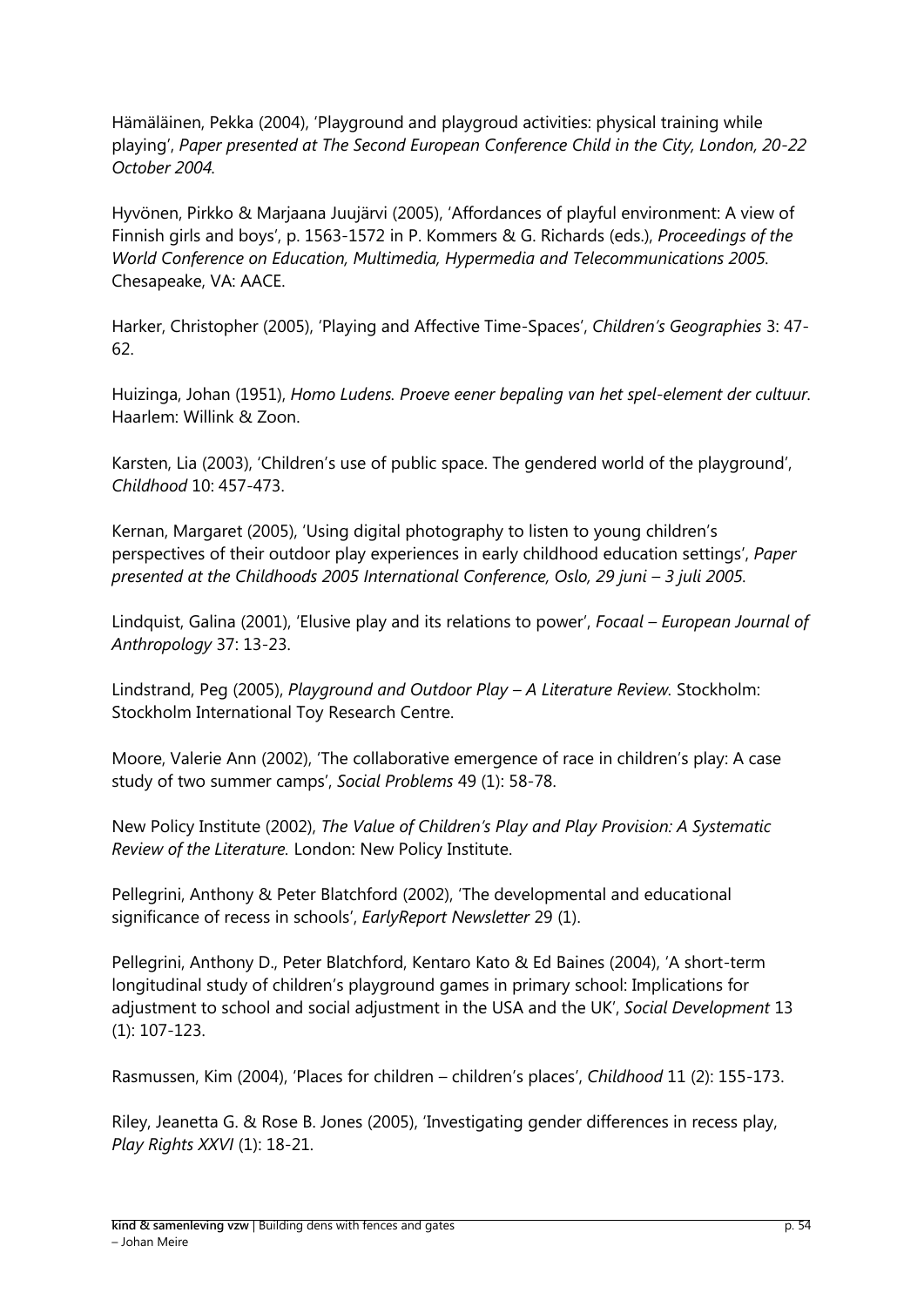Rossie, Jean-Pierre (2005), *Toys, play, culture and society. An anthropological approach with reference to North Africa and the Sahara.* Stockholm: Stockholm International Toy Research Centre.

Rossie, Jean-Pierre (2006), 'Feasts and rituals in Moroccan children's games and toys', *Play and Folkore* 47: 3-8.

Schillemans, Leen & Jan Van Gils (2001), *International State of the Art on Children's Playing.*  Meise: Research Centre Childhood & Society.

Smith, Fiona & John Barker (2001), 'Commodifying the countryside: the impact of out-pfschool care on rural landscapes of children's play', *Area* 33 (2): 169-176.

Stratton, Gareth & Janine Leonard (2002), 'The effects of playground markings on the energy expenditure of 5-7-year old school children', *Pediatric Exercise Science* 14: 170-180.

Stone, Bill (2004), 'Playing with science. Elementary school science: Learning through play', *Paper presented at the 23rd ICCP World Play Conference, 'Play and Education', Cracow, 15-17 September 2004*.

Stone, Sandra J. & Chris Lozon (2004), 'The cognitive and social values of play in the learning contexts of mixed-aged children', *Paper presented at the 23rd ICCP World Play Conference, 'Play and Education', Cracow, 15-17 September 2004*.

Sutton-Smith, Brian (1997), *The Ambiguity of Play*. Cambridge (Mass.): Harvard University Press.

Tapsell, Susan, Sylvia Tunstall, Margaret House, John Whomsley & Philip Macnaghten (2001), 'Growing up with rivers? Rivers in London children's worlds', *Area* 33 (2): 177-182.

Thomson, Sarah (2005), ' 'Territorialising' the primary school playground: Deconstructing the geography of playtime', *Children's Geographies* 3: 67-78.

Thorne, Barrie (1993), *Gender Play. Girls and Boys in School.* New Brunswick: Rutgers University Press.

Tucker, Faith & Hugh Matthews (2001), ' 'They don't like girls hanging around there': conflicts over recreational space in rural Northamptonshire', *Area* 33 (2): 161-168.

Valentine, Gill (2004), *Public Space and the Culture of Childhood.* London: Ashgate.

Van der Kooij, Rimmert (2004), 'Play in retro- and perspective', *Paper presented at the 23rd ICCP World Play Conference, 'Play and Education', Cracow, 15-17 September 2004*.